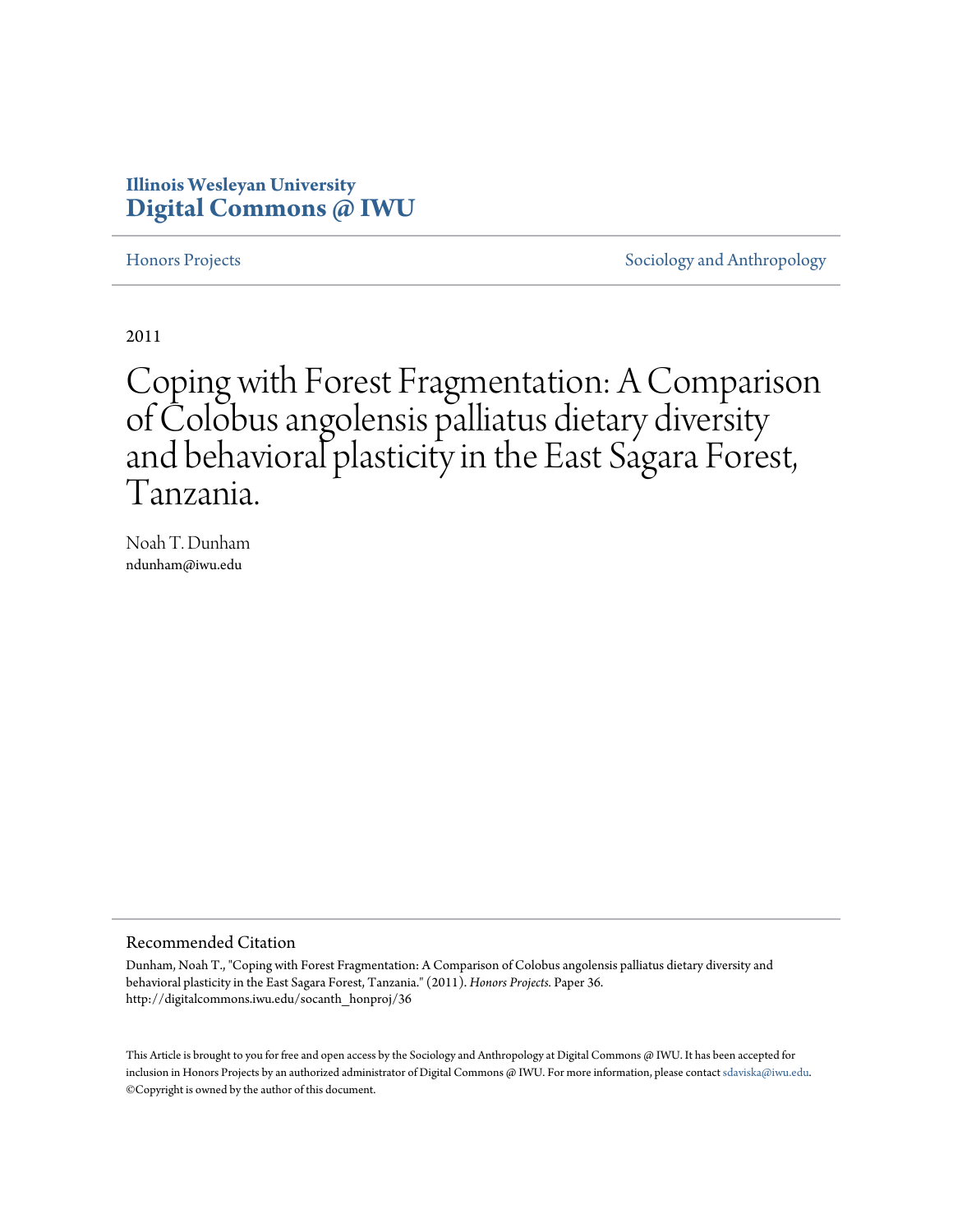Coping with Forest Fragmentation: A Comparison of *Colobus angolensis palliatus* dietary diversity and behavioral plasticity in the East Sagara Forest, Tanzania.

Noah T. Dunham

Honor's Research Spring 2011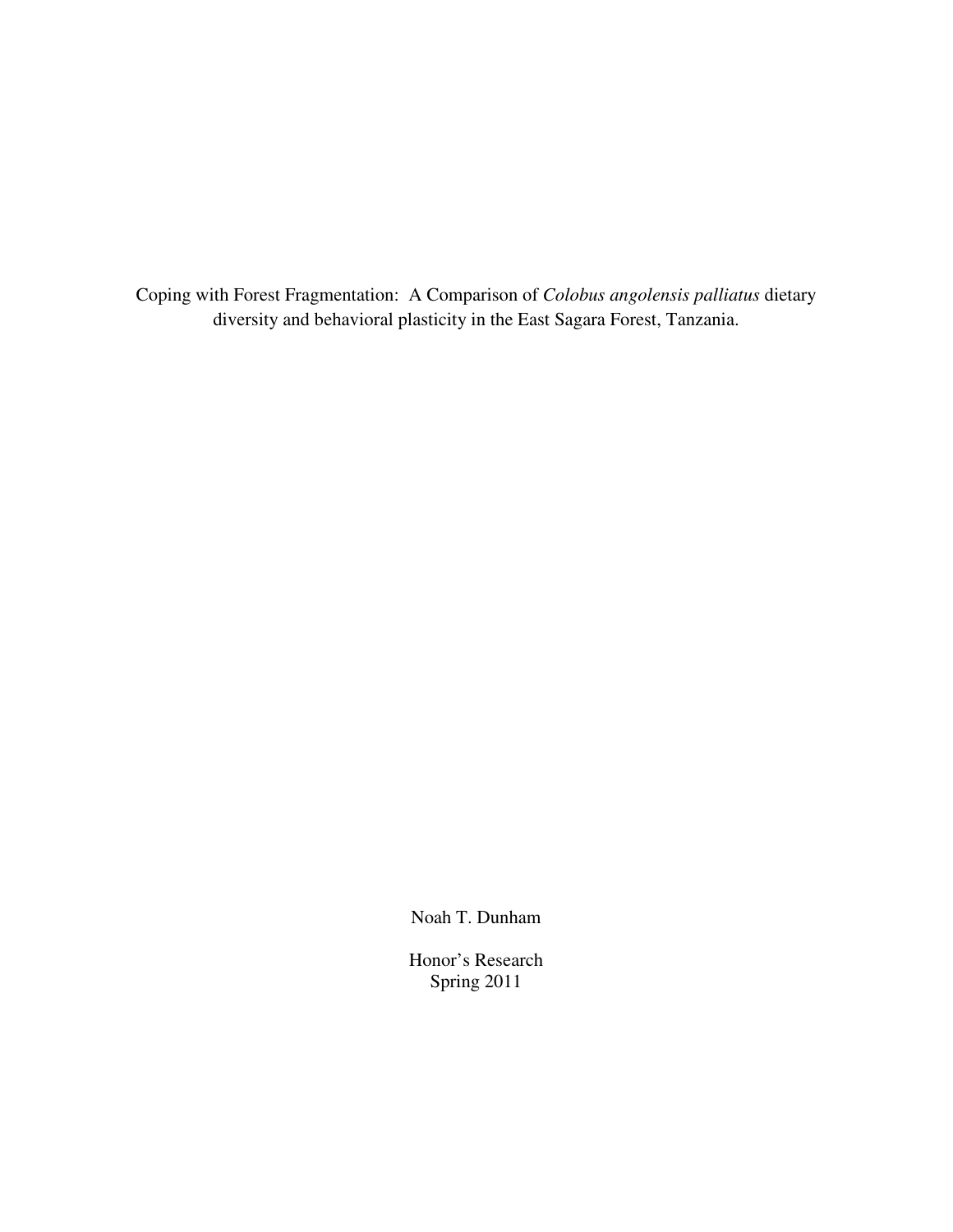#### **Abstract**

Habitat destruction and forest fragmentation are perhaps the largest threats to primate species around the world. While national parks, games reserves, and primate sanctuaries are instrumental in primate conservation, research suggests that some non-governmentally protected forest fragments may also serve as viable habitats for primates. Of course not all primates respond to fragmentation in the same way, but a species' ability to survive in a fragment relates to 1) home range size 2) degree of frugivory 3) dietary flexibility and behavioral plasticity and 4) ability to utilize matrix habitats. Here I describe these variables in relation to black and white colobus monkeys while focusing on dietary and behavioral plasticity. In general, black and white colobus monkeys seem well adapted to cope with forest fragmentation compared to other primate species because of their small home ranges, predominantly folivorous diets, and dietary and behavioral flexibility. For 15 days during October and November 2009, I observed two troops of *Colobus angolensis palliatus* in a small encroached forest fragment in the Western Usambara Mountains of northeastern Tanzania. Utilizing past studies from Preston (2002), Fox (2004), Heinen (2006), and Olsen (2007), this study monitors behavioral changes in terms of activity budgets and feeding effort to analyze stress levels associated with fragmentation. Furthermore, this study explores black and white colobus monkey dietary diversity in terms of tree species and selection ratios. This study suggests *Colobus angolensis palliatus* exhibit remarkable dietary diversity and may be altering their behavior to cope with increasing food scarcity over time. These characteristics likely contribute to primates' ability to persist in this forest fragment.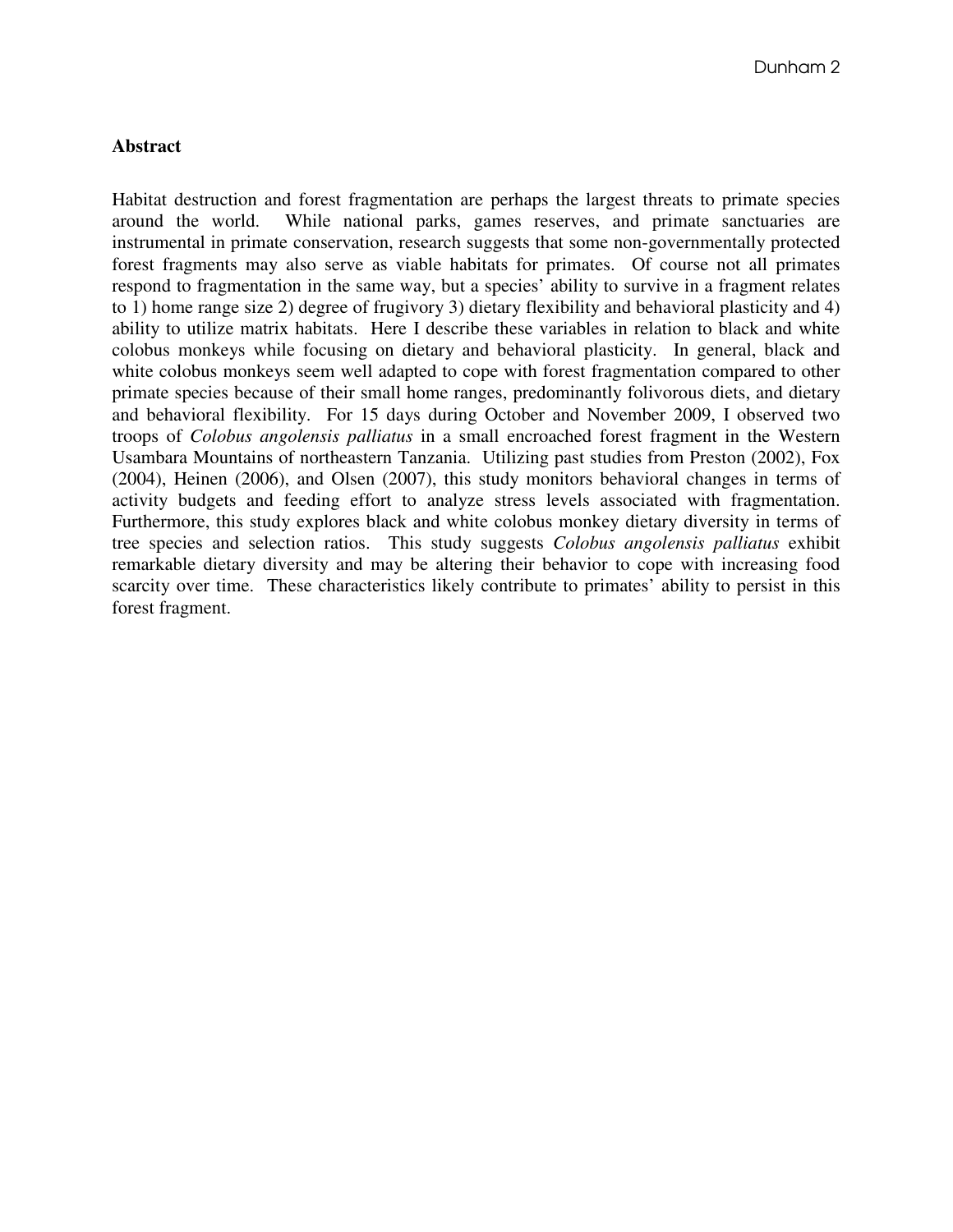# **Introduction**

 $\overline{a}$ 

Roughly 90% of all primate species rely on the tropical forests of Africa, Asia, and South America for survival (Mittermeir and Cheney 1987). For centuries these forests have been shrinking due largely to human population increases and the associated higher demand for timber and agricultural land. According to the United Nations Global Forest Resource Assessment of 2010, the planet lost roughly 160,000 km² of forest per year from 1991 to 2000. Countries containing indigenous primate populations are believed to contribute roughly 125,000 km² (78%) of this annual forest loss (Chapman and Peres 2001). As a result of this devastating deforestation, primates around the globe are now largely limited to isolated forest patches (fragments<sup>1</sup>) that are under varying levels of protection. Primates inhabiting small (less than 1 km²) unprotected forest fragments are particularly vulnerable to the adverse effects of habitat destruction with some species facing threat of local extinction.

With deforestation and habitat loss as the greatest threats to primate species, the establishment of national parks, forests reserves, and primate sanctuaries is instrumental in conserving primates and their habitats. In theory, these areas protect primate populations by limiting not only habitat degradation, but also exposure to hunters and human and livestock transmitted diseases (Arroyo-Rodriguez and Dias 2010). These areas are also well suited for meaningful long-term study of primates. Unfortunately, parks and reserves typically require extensive resources to effectively manage and maintain. In addition, these gazetted areas often exclude or even displace indigenous peoples, making the areas extremely controversial and contested (Adams and Hutton 2007).

<sup>&</sup>lt;sup>1</sup> Forest fragmentation is defined as the splitting of contiguous forest into isolated patches.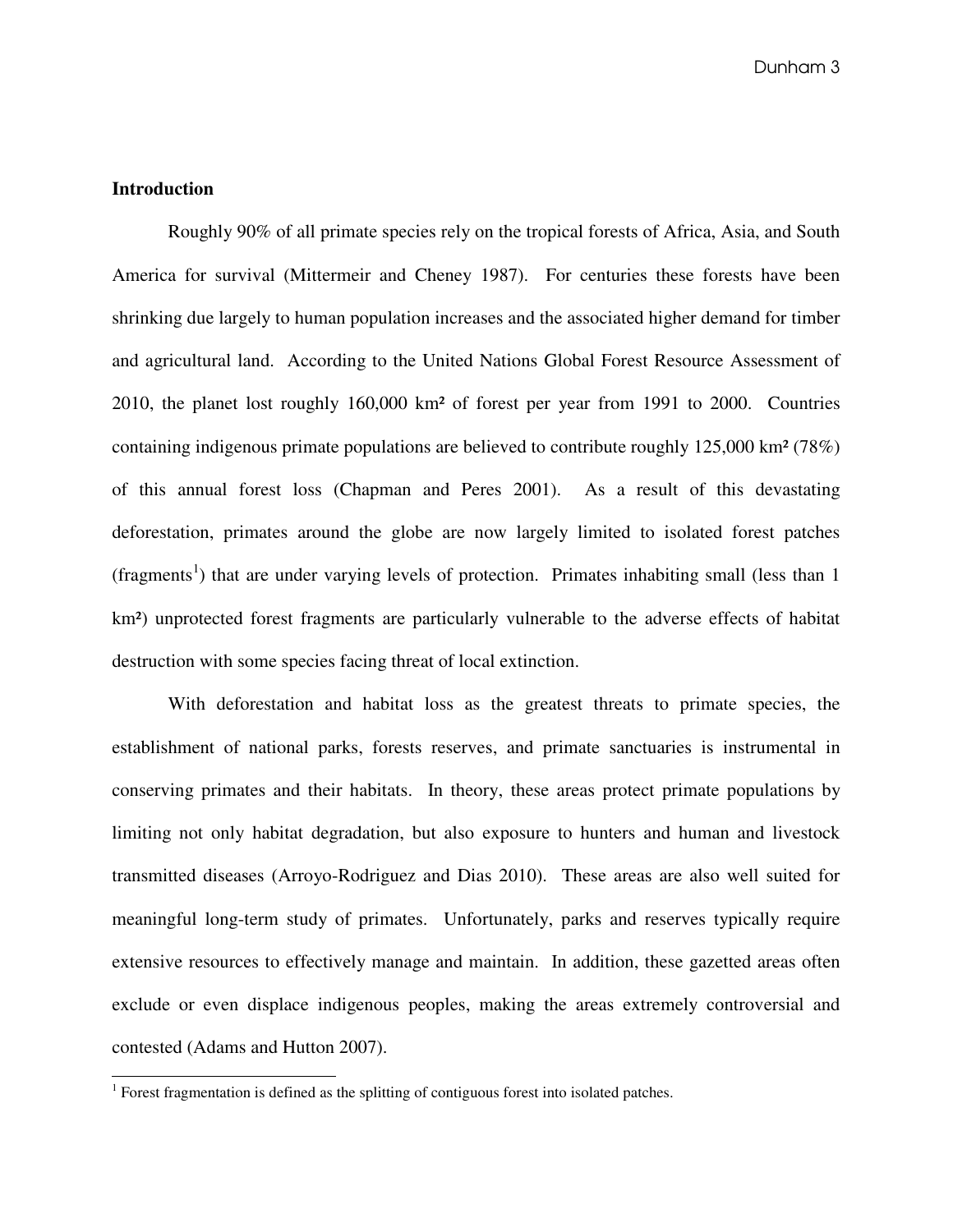While establishing national parks and forests reserves may seem the most effective avenue to conserve forests and primates, some small non-governmentally protected forest fragments have the potential for meaningful gains in primate conservation (Marsh 2003; Chapman et al. 2007; Chapman et al. in press). The conservation of fragments is particularly worthwhile when a particular fragment contains primate species whose ranges span only a few protected areas or none at all. The combination of secondary growth and non-indigenous plant species characteristic of fragments provide greater abundances of exploitable food sources for some primate species (Coley 1983). Furthermore, the absence of major predators in small forest fragments may actually make these environments better for some species compared to larger forests capable of sustaining large predators (Isabirye-Basuta and Lwanga 2008). While most unprotected forest fragments are rapidly diminishing due to anthropogenic disturbances, some fragments have the potential to provide viable primate habitats under indigenous community management (Persha and Blomley 2009; Chapman et al. in press).

Not all primate species react to habitat fragmentation in the same way, as some seem more likely to persist in fragments than others. Examining the literature of primate studies in fragments, Marsh (2003) recognized that 1), home range size<sup>2</sup> 2), degree of frugivory in diet 3), dietary flexibility and behavioral plasticity and 4), ability to utilize matrix habitat<sup>3</sup> are general variables influencing a particular species' ability to survive in forest fragments. The aim of this study is to assess these aforementioned characteristics with regard to black and white colobus

 $\overline{a}$ 

 $2^{2}$  Home range is defined as the area occupied and traversed by a primate group over one year.

 $3$  Matrix habitat is the area immediately adjacent to the forest fragment. In terms of this paper, the matrix consists of a large variety of landscapes including human settlements, cleared forests, and agricultural fields that directly border forest fragments and separate patches of forest from each other. Matrix habitats can be part of primate groups' home ranges.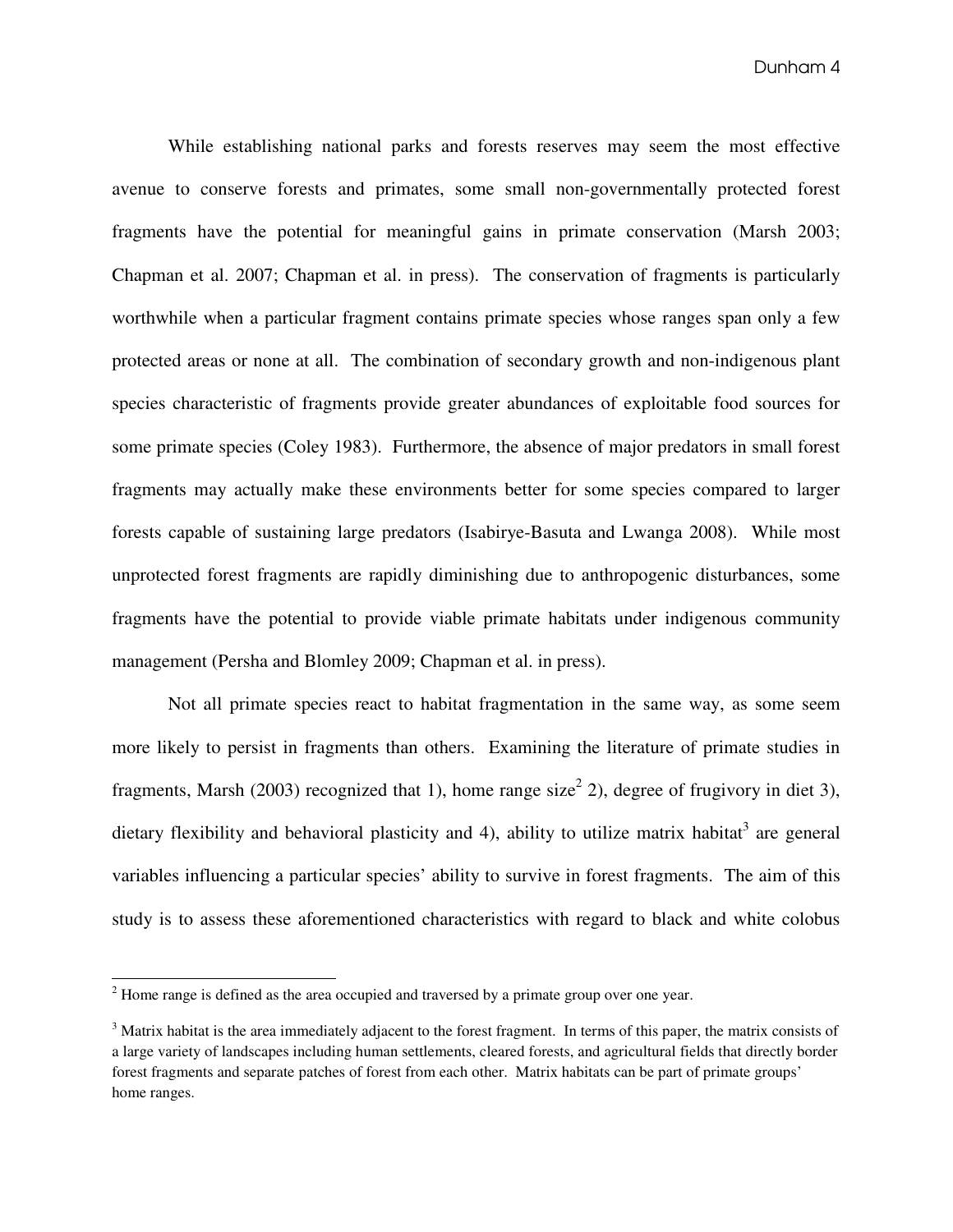monkeys in general,<sup>4</sup> and particularly for Angola black and white colobus monkeys (*Colobus angolensis palliatus*) inhabiting a small forest fragment in the Western Usambara Mountains of Tanzania. By examining the fragment composition and characteristics, the activity budgets and feeding ecology of *C.a. palliatus* within the fragment, and studies of black and white colobus monkeys conducted throughout Africa, I will assess whether or not these monkeys are likely to survive in this fragment. I believe this study to be significant because *C. a. palliatus* range includes only two large protected forests, the Shimba Hills National Forest Reserve in Kenya and the Mikumi National Park in Tanzania (Rodgers 1981; Anderson et al. 2007c). Assessing the conservation potential of small fragments like the East Sagara Forest will help ensure which, based on the characteristics of the fragment, if any, forest fragments have the potential to remain viable habitats for these primates. Determining the potential success and persistence of these fragments as habitats for this monkey species will inform which fragments are likely to be sites of local extinction, and thus which, if any, are truly worth conservation efforts and funding.

#### **Literature Review**

#### *I. Home Range*

 $\overline{a}$ 

Studies have suggested that primate species exhibiting large home ranges are poor candidates to exist in small forest fragments (Estada and Coates-Estrada 1996; Lovejoy et al. 1986). For instance, Onderdonk and Chapman (2000) found that blue monkeys (home range=

<sup>4</sup> The five species of black and white colobus monkey include mantled guereza (*Colobus guereza*), Angola colobus (*Colobus angolensis*), king colobus (*Colobus polykomos*), ursine colobus (*Colobus vellerosus*) and black colobus (*Colobus satanas*). The term "black and white colobus monkeys" will henceforth refer to all five species in general terms. When referring to a particular species, either the genus and species names will be used or the common names such as "Angola colobus" or "king colobus."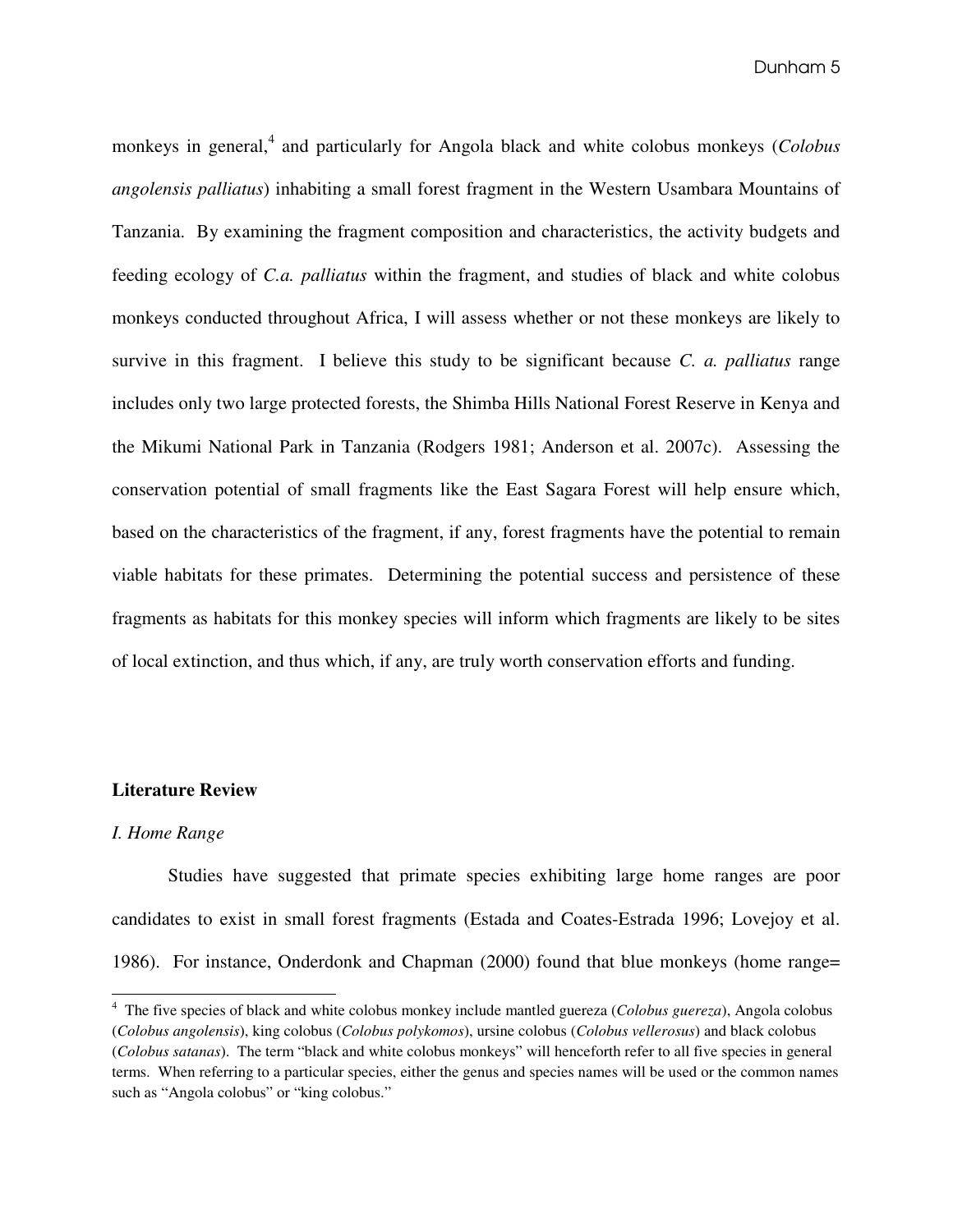approximately 0.61 km²) and grey cheeked mangabeys (home range of approximately 4.1 km²) inhabiting Kibale National Park, Uganda, were absent from all 20 forest fragments (average fragment size of 0.047 km²) surveyed just outside the park. In contrast, species with smaller average home ranges like red-tail guenons (home range of approximately 0.24 km²) and black and white colobus monkeys (home range of approximately 0.16 km²) were found in Kibale National Park and almost every neighboring fragment (Onderdonk and Chapman 2000). The most extensively studied primate species with regard to habitat fragmentation, and perhaps some of the most successful primates in forest fragments, are howler monkeys (genus *Alouatta*). These primates are common in fragments likely due in part because their home ranges are frequently less than .10 km<sup>2</sup> (Bicca-Marques 2003).<sup>5</sup> Home range size is one key variable that likely contributes to a suite of factors influencing primates' success in forest fragments.

Black and white colobus monkeys are characterized by relatively small home ranges compared to most primate species. It is well accepted that home range size relates to primate behavioral ecology and correlates directly with troop size, as larger groups require more resources, and thus larger ranging areas (Milton and May 1976). The most extensively studied of the five black and white colobus species, *Colobus guereza*, typically belongs to troops ranging from 2-15 individuals. Correspondingly, *C. guereza* home ranges usually range from 0.05-0.25 km² (Estes 1991). Similar to *C. guereza*, *C. angolensis* troops generally range from 2-20 individuals, with home ranges similar to mantled guerezas. This species sometimes forms massive troops consisting of more than 300 members (Fashing 2001; Fashing et al. 2007c). These "super troops" documented in the Nyungwe Forest of Rwanda utilize markedly larger

 $\overline{a}$ 

 $<sup>5</sup>$  It is important to note that home range size analyzed independently under logistic regression does not predict</sup> ability of species to live in fragments (Onderdonk and Chapman 2000).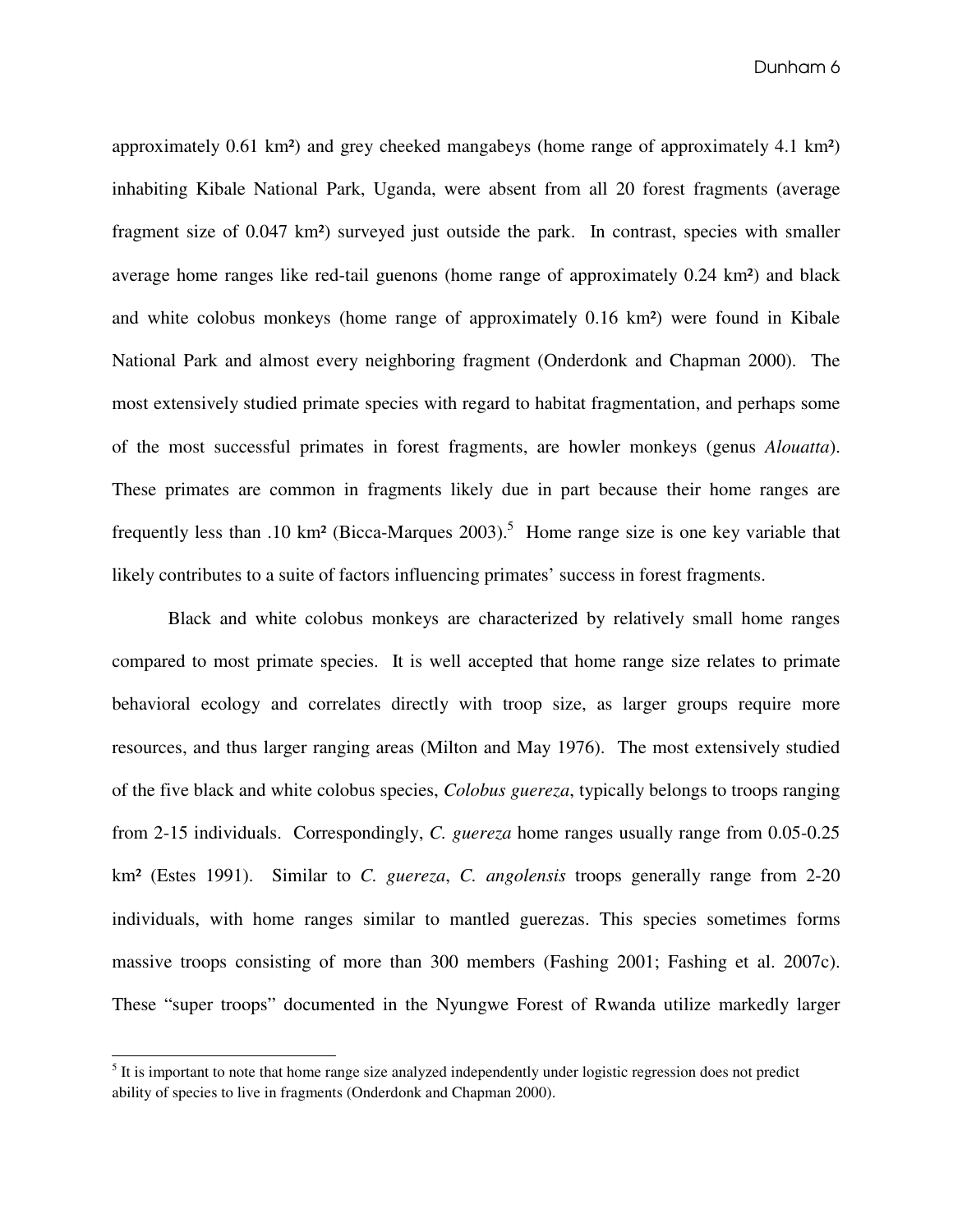home ranges approaching 25 km<sup>2</sup> (Fashing et al. 2007c). It is important to note that these massive troops are atypical, with black and white colobus usually maintaining small troops and home ranges.<sup>6</sup>

# *II. Degree of Frugivory*

 $\overline{a}$ 

Diet and body size are also good predictors of home range size with folivorous primates exhibiting smaller home ranges than frugivores of similar body size (Milton and May 1976). Because fruits are heterogeneously dispersed throughout forests, frugivores typically must travel greater distances to satisfy their dietary requirements (Marsh 2003). The need to travel further to find adequate food supplies translates not only into larger home ranges, but also greater daily path lengths<sup>7</sup> (Milton and May 1976). Unless a particular frugivorous species incorporates multiple fragments within their range, it is unlikely to persist in a fragment (Johns and Skorupa 1987; Turner 1996). Gilbert and Setz (2001) revealed that large bodied frugivores like black spider monkeys (*Ateles paniscus*), bearded sakis (*Chiropotes chiropotes*), and brown capuchins (*Cebus paella*) disappeared from small fragments (0.1 km²-1 km²) almost immediately after their isolation from a larger forest reserve in Central Amazonia. In contrast, the more folivorous red howling monkey (*Alouatta seniculus*) persisted in each of the eight fragments analyzed.

 Unlike fruits, leaves are ubiquitous and homogeneously distributed throughout forests (Milton and May 1976). This provides folivores with more food per unit area than frugivores. Some of the earliest studies of black and white colobus monkeys recognize the taxon simply as

<sup>&</sup>lt;sup>6</sup> The unusually large troop sizes at Nyungwe Forest are believed to be attributed to an abundance of highly nutritious mature leaves unique to this forest. Higher abundances of nutritious food are believed to severely mitigate intragroup competition and allow groups sizes to become very large (Fimbel et al 2001).

 $<sup>7</sup>$  Daily path length is defined as the average distance traveled by a troop each day.</sup>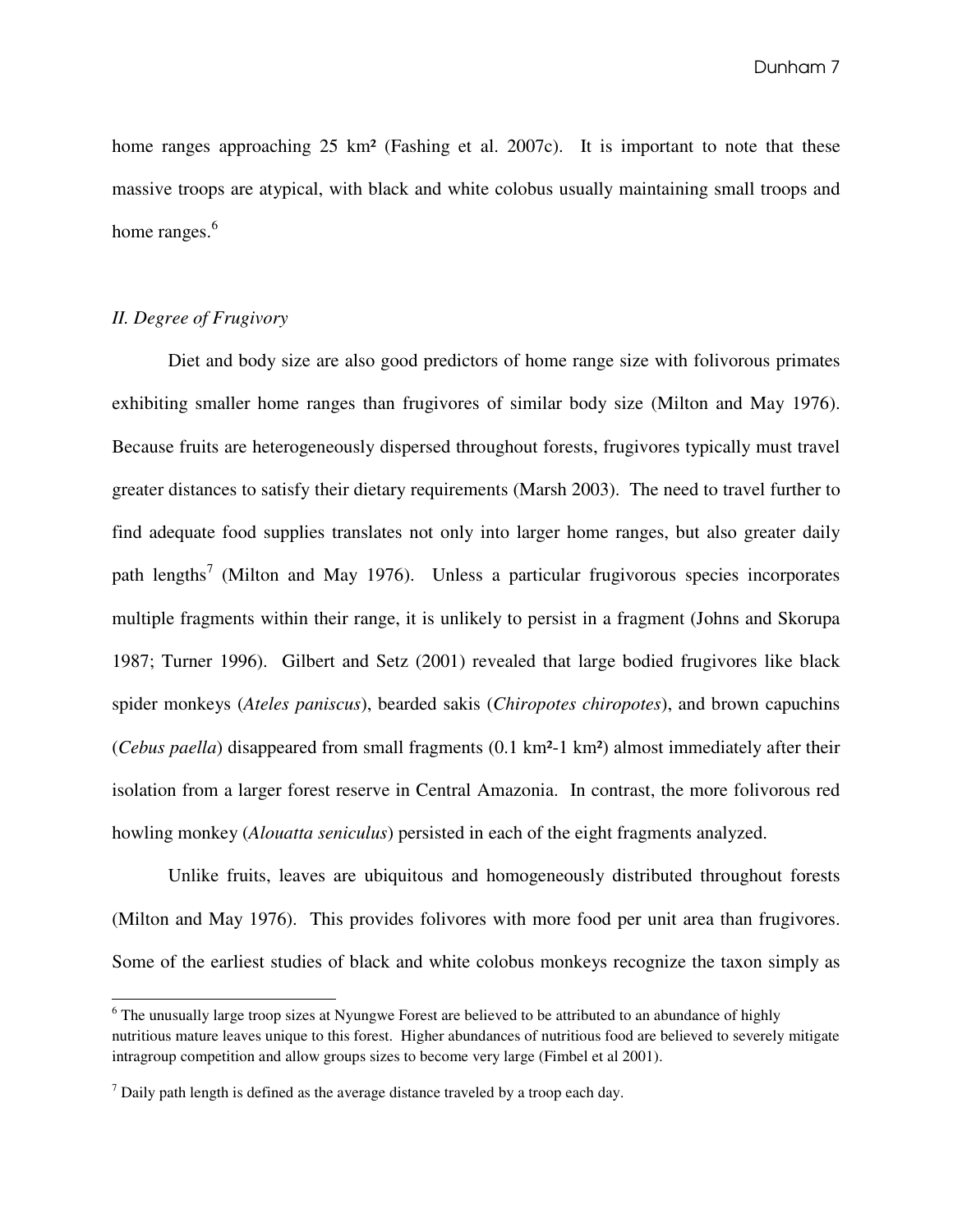arboreal ruminants "subject to the constraints of folivory" (Ripley 1984). Somewhat similar to ruminants, black and white colobus monkeys possess a complex multi-chambered stomach equipped with symbiotic microbes that function in digestive fermentation (McKey and Gartlan 1981). This colobine digestive fermentation allows for conversion of primary plant compounds like cellulose into readily digestible material (Davies and Oates 1994). More than any other primates, members of the sub-family Colobinae are able to process large quantities of leaves. Furthermore, black and white colobus monkeys, particularly *C. guereza*, are believed to be the most proficient digesters of leaves (Davies and Oates 1994). Leaves constitute more than 85% of the diet for certain troops of this species (Chapman et al 2007; Harris and Chapman 2007; Wasserman and Chapman 2003).

Not all black and white colobus groups rely so heavily on leaves though. In fact, fruits sometimes constitute significant portions of black and white colobus diets (Dasilva 1994). Degree of frugivory<sup>8</sup> ranges widely from 2-60% for black and white colobus monkeys. While leaves generally make up the bulk of the *C. guereza* diet, researchers suggest fruits and seeds are a more integral part of the lesser studied *C. satanas* (Gautier-Hion et al. 1993; Fluery and Gautier Hion 1999; Harrison 1986) and *C. polykomos* (Dasilva 1992). See Appendix II for black and white colobus diet composition by food type.

#### *III. Dietary Flexibility and Behavioral Plasticity*

 $\overline{a}$ 

Primate species particularly dependent on one or a few food items and/or tree species are less likely to persist in forest fragments than species with highly diversified diets. Because fragments are often encroached on or occupied by humans, typical primate food tree species may

 $8$  Degree of frugivory is defined as the sum percentage of fruits and seeds contributing to dietary composition.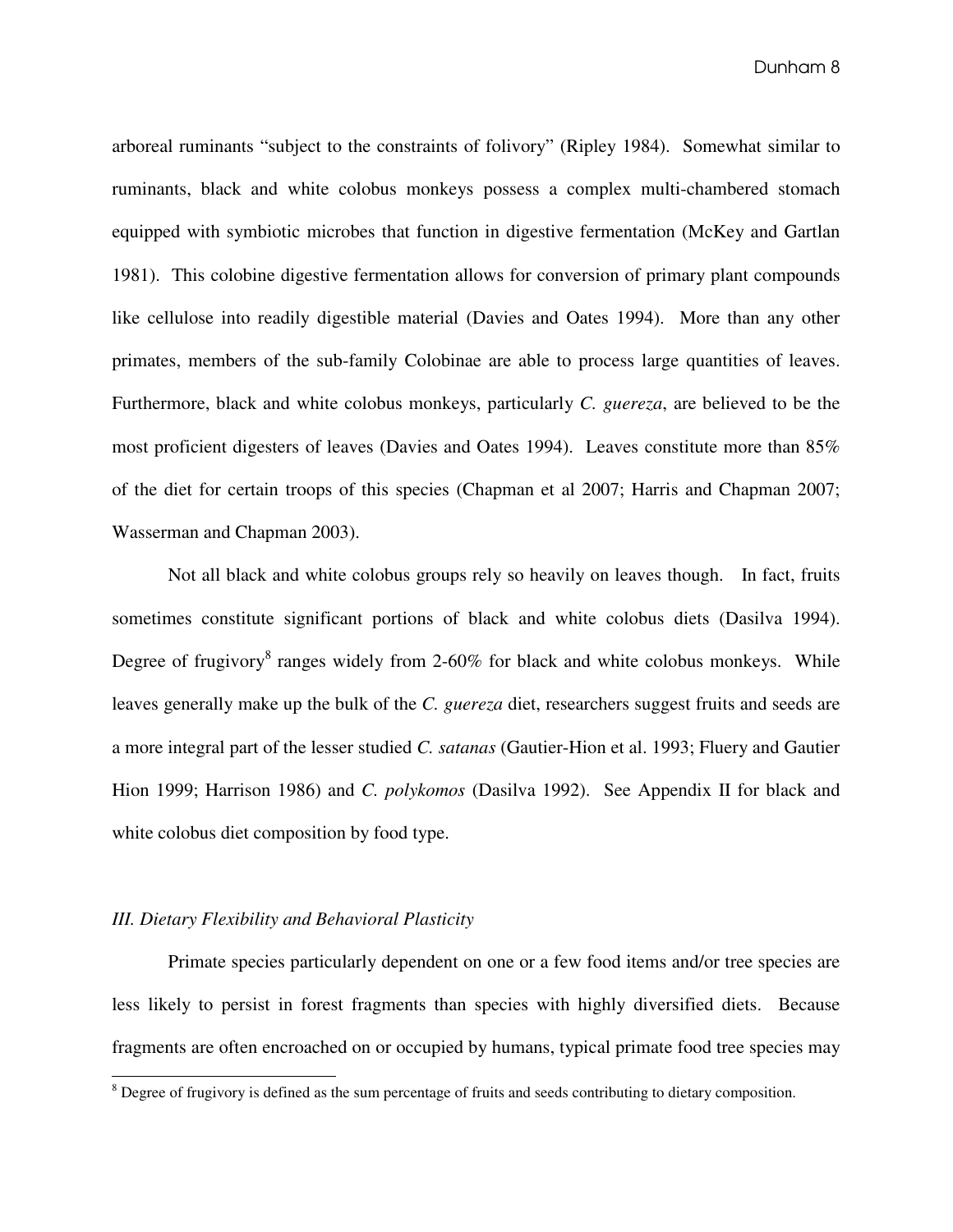become scarce due to logging, agricultural clearing, changes in micro-climate associated with edge effects, and competition with non-indigenous species (Isabirye-Basuta and Lwanga 2008). Once again howler monkeys are a prime example of a species well equipped to cope with fragmentation. Dietary diversity undoubtedly contributes to their ability to survive in fragments smaller than 0.05 km². While dietary diversity in terms of food items (i.e. folivory in addition to frugivory) is influential in this success, the variety of trees species is also important. For instance, Silver and Marsh (2003) showed that howler monkeys' (*Aloutatta pigra*) top food tree species accounts for only 22% of their diet in fragments of southern Belize. Other studies indicate that howlers can utilize nearly 200 plant species in their diet (*Alouatta seniculus*; Julliot 1994) and can also exploit non-indigenous trees species for as much as 38% of their diet (*Alouatta caraya*; Bicca-Marques and Calegaro-Marques 1994).

 Although most groups are predominantly folivorous, some black and white colobus groups will opportunistically select whole fruits and seeds when they are available (Dasilva 1994; Fashing 2001). In addition, colobus monkeys consume both young and mature leaves. Young leaves are preferred to mature leaves, as the former are lower in fiber, more nutritious, and easier to digest (McKey and Gartlan 1981). While preferred foods like fruits and young leaves are seasonal, mature leaves are available year round (McKey and Gartlan 1981). Thus in times of preferred-food scarcity, black and white colobus monkeys often rely heavily on mature leaves as fallback foods, more so than any other African colobines (Fashing 2007a). Mature leaves with high protein to fiber ratios are preferred by black and white colobus and seem to be a good predictor of colobine abundance (Wasserman and Chapman 2003). Certain groups of monkeys also incorporate varying levels of flowers, lianas, lichens, and occasionally insects into their diets as well (Fashing et al. 2007c).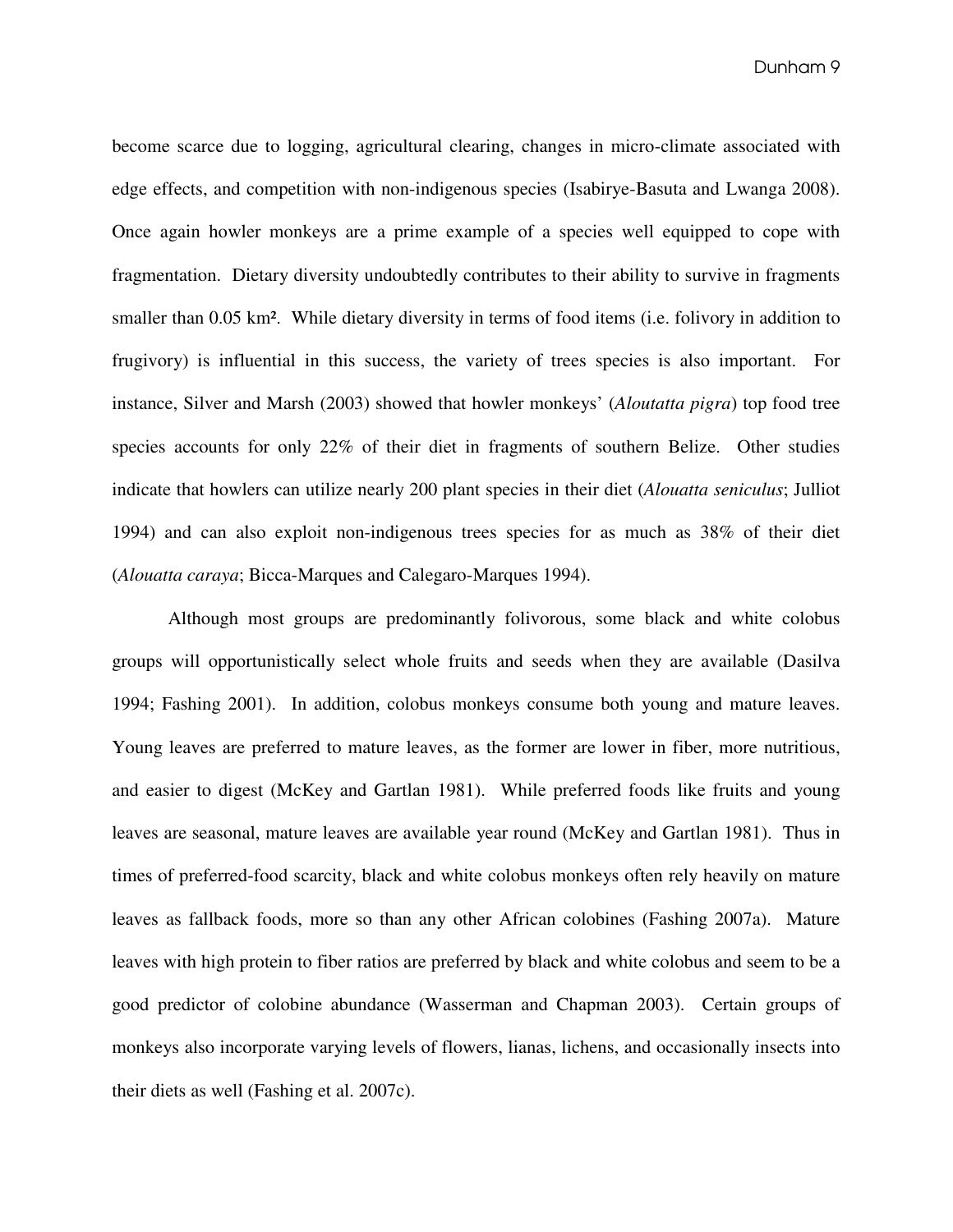Black and white colobus species also exhibit varying levels of dietary flexibility in terms of tree species. When preferred food trees are abundant, some troops feed almost exclusively on a few species. For instance, it is well documented that *C. guereza* inhabiting Kibale National Park, Uganda, rely heavily on *Celtis durandii* and *Albizia grandibracleala* for their dietary intake (Clutton-Brock 1975; Harris and Chapman 2007; Harris et al. 2009). In fact, Clutton-Brock (1975) observed 88% of a troop's total feeding behaviors from *Celtis durandii* leaves alone. Similarly, McKey and Waternab (1982) found that 65% of a troop of *C. satanas* diet came from just three species of trees (see Appendix IV). When preferred food trees are scarce, however, black and white colobus generally decrease their reliance on preferred species and greatly increase their dietary diversity by selecting fallback foods (Harris et al. 2009). For example, *Colobus angolensis* has been observed to utilize 116 food tree species, some non-indigenous, in response to food scarcity in forest fragments of southern Kenya (Anderson et al. 2007a; Donaldson pers. comm. 2010).

 Related to dietary flexibility, behavioral plasticity is a means of reacting to food scarcity and stress associated with fragmentation. Howler monkeys seem highly adaptable to shifts in food abundance by altering their activity levels while most primate species apparently cannot (Silver and Marsh 2003). Silver and Marsh (2003) suggested that howler monkeys are well suited to cope with forest fragmentation because they are able to increase their time spent resting to compensate for the lower caloric intake attributed to food scarcity.

 Black and white colobus utilize varying strategies to cope with food scarcity. In some instances, they react by increasing their daily path lengths, number of food patches visited and time spent feeding per day (*C. guereza*: Harris et al. 2009; *C. satanas*: McKey and Gartlan 1981). In other words, they increase their feeding effort, traveling greater distances than normal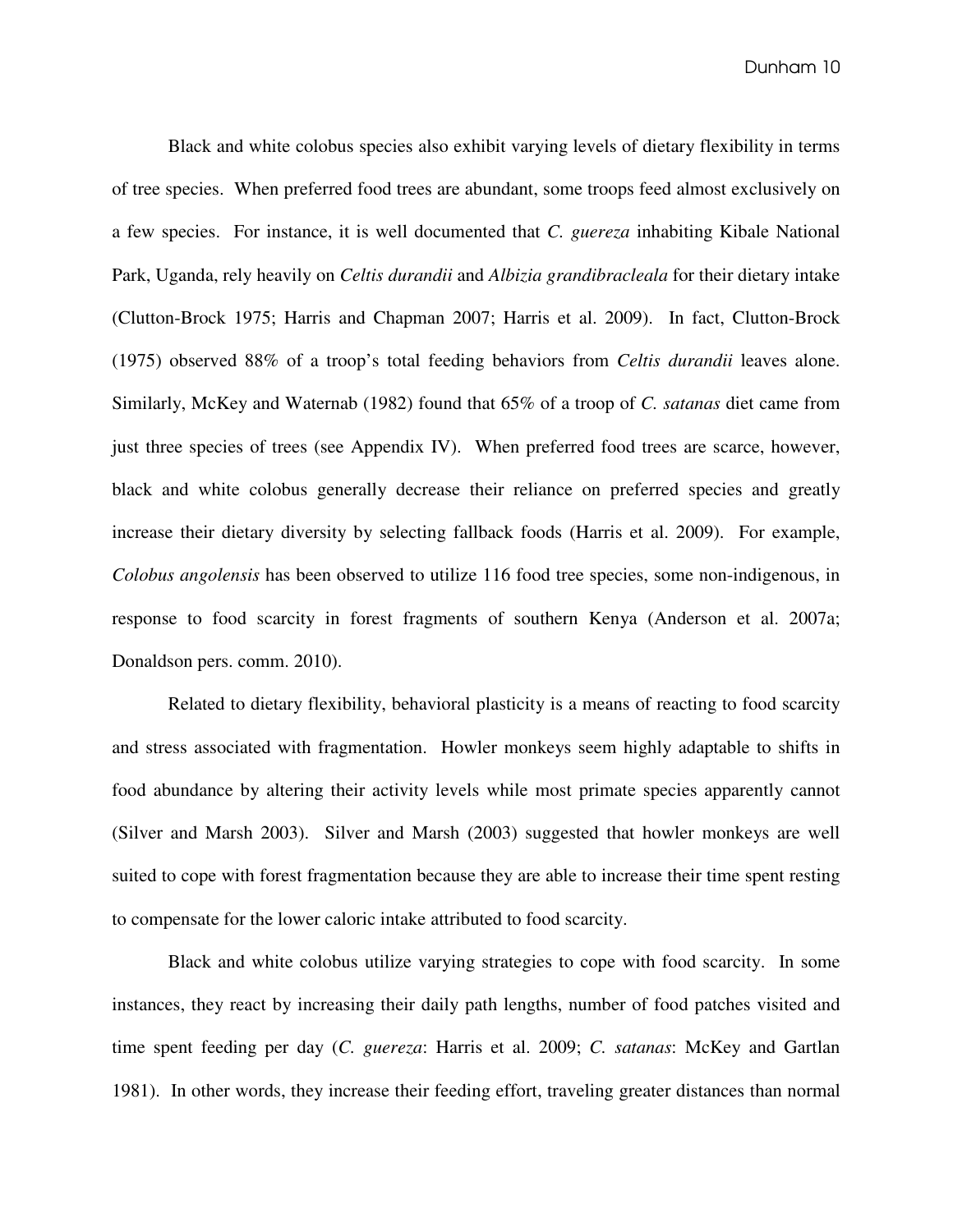to find food and satisfy their dietary requirements (Dunn et al. 2010). Similar to howler monkeys, black and white colobus monkeys may also react to food scarcity through energy conservation. Numerous studies have documented black and white colobus practicing thermoregulation to conserve energy (Dasilva 1992; Fashing 2001; Groves 1973). This often involves sun-bathing during the day and hunching during bouts of cold weather and rain (Groves 1973).

#### *IV. Ability to Utilize Matrix Habitat*

 $\overline{a}$ 

The ability for primate species to establish and sustain viable populations within forest fragments is strongly related to the composition of the matrix habitat.<sup>9</sup> Matrices can consist of a variety of landscapes from agricultural fields, cleared forests, agro-forests, non-indigenous woodlots, human settlements and various other habitats. Often resources within forest fragments are insufficient to support primate populations, thus forcing them to utilize matrix habitats for food or as corridors linking to another fragment or contiguous forest. Umapathy and Kumar (2003) found that Niligiri langurs (*Trachypithecus johnii*) were present in more forest fragments in southwestern India than lion-tailed macaques (*Macaca silenus*) due in part to the greater utilization of the matrix habitat by the former. Similarly, chimpanzees are common in fragmented forests because they frequently travel from one forest patch to another via the matrix (Onderdonk and Chapman 2000; Reynolds et al. 2003). Of course just because chimpanzees can utilize matrix habitats, particularly agricultural fields for food and dispersal does not mean they are safe in these habitats. In fact, chimpanzees inhabiting a small fragment outside the Budongo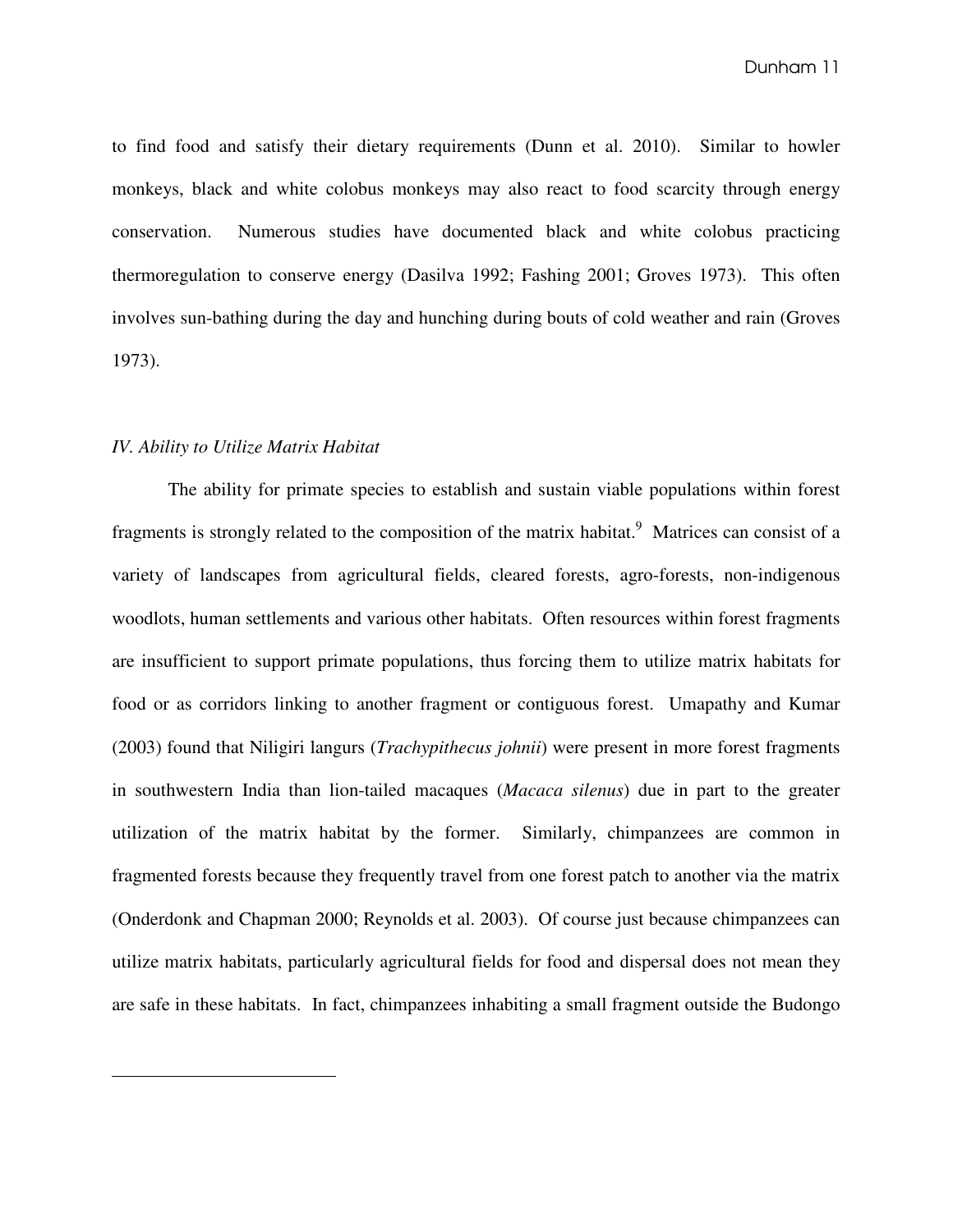Forest in Uganda, are often killed by farmers if caught crop raiding sugarcane fields (Reynolds et al. 2003).

It is important to stress that whether a species will effectively utilize the matrix depends on the composition of the matrix habitat. For instance, grey-cheeked mangabeys (*Cercocebus albigena*) inhabiting the Lopé Forest Reserve in Gabon are found in similar densities in neighboring fragments outside the reserve (Tutin et al. 1997). In contrast, this same species found in Kibale National Park in Uganda are absent from all of the forest fragments just outside the park (Chapman and Onderdonk 2000). This phenomenon could be explained by the fact that at Lopé humans are virtually absent from the matrix habitats surrounding the fragments, while at Kibale humans living in high population densities may deter grey-cheeked mangabeys from utilizing the matrix.

It is difficult to generalize whether or not black and white colobus will exploit matrix habitats. Because black and white colobus are highly arboreal it is logical to think they would be hesitant to traverse long distances through some matrix habitats such as agricultural fields. These monkeys are extremely vulnerable on the ground as their large bodies and clumsy locomotion make them easy prey for dogs and other predators (Fashing 2007b). Mantled guerezas do not move amongst forest fragments outside Kibale National Park due likely to this reason (Chapman et al. in press). In contrast, Angola colobus in southern Kenya utilize a variety of matrix habitats including wooded shrublands, agricultural plantations, and mangroves. These primates generally use these matrix habitats as corridors connecting to other forest patches, but will occasionally feed from unripe mangos, oranges, leaves of cassava, sweet potato, and cow peas found in the matrix (Anderson et al. 2007b). Undoubtedly, matrix characteristics are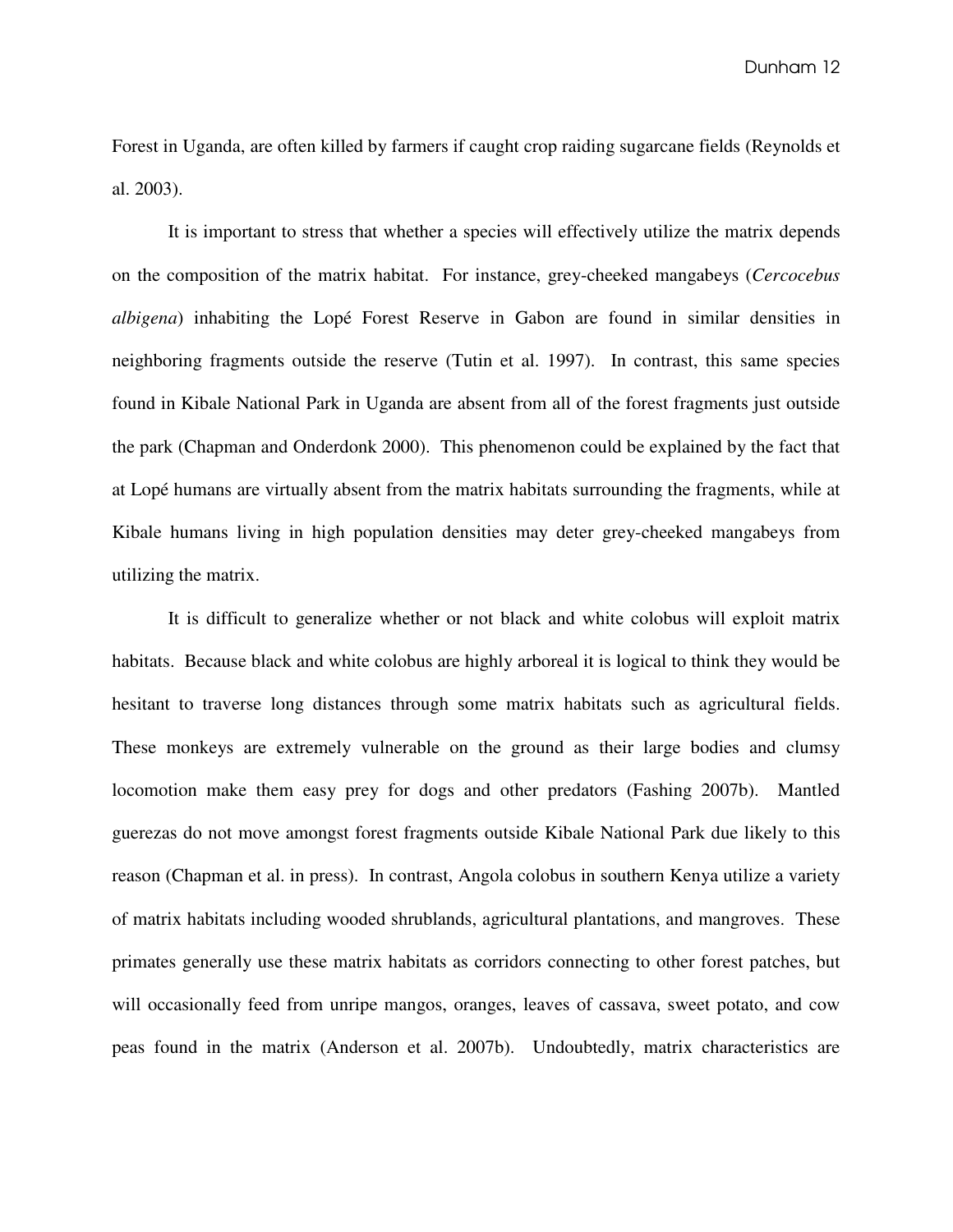extremely influential in determining the likelihood of primates sustainably inhabiting fragments and must be assessed on a case by case basis.

#### *V. Black and White Colobus Monkeys in Fragments*

Studies of black and white colobus monkeys in fragments (*C. guereza*: Onderdonk and Chapman 2000; Chapman et al. 2003; Chapman et al. 2007; Chapman et al. in press; *C. vellerosus*: Wong et al. 2006; Wong and Sicotte 2007; *C. angolensis*: Anderson et al. 2007a; Anderson et al. 2007b) have produced somewhat conflicting results. In general, the combination of small home ranges, predominance of folivory over frugivory, and high degree of behavioral and dietary flexibility make black and white colobus monkeys more likely to succeed in forest fragments (Onderdonk and Chapman 2000). Of course it is very difficult to generalize across different species of black and white colobus and harder still to account for the many variables of fragmentation. Studies from forest fragments near the Boabeng-Fiema Monkey Sanctuary (BFMS) in Ghana concluded the patches seemed to be viable habitats for *C. vellerosus* (Wong and Sicotte 2007). Similarly, the ability for *C. angolensis* populations in southern Kenya to effectively utilize matrix habitat for dispersal and food sources greatly increased their chance of persisting in the fragmented ecosystem (Anderson et al. 2007b).

Monkeys inhabiting fragments outside Kibale National Park (KNP) have been far less successful in forest fragments. A 15-year analysis of mantled guerezas in these fragments revealed that in 1995 sixteen of twenty fragments analyzed contained *C. guereza* (Chapman et al. 2007). Subsequent studies in 2000, 2003, and 2010 showed that only three of these fragments contained mantled guerezas by 2010 (Chapman et al. in press). Furthermore, *C. guereza* populations have declined by 65% in these fragments since 1995 (Chapman et al. in press).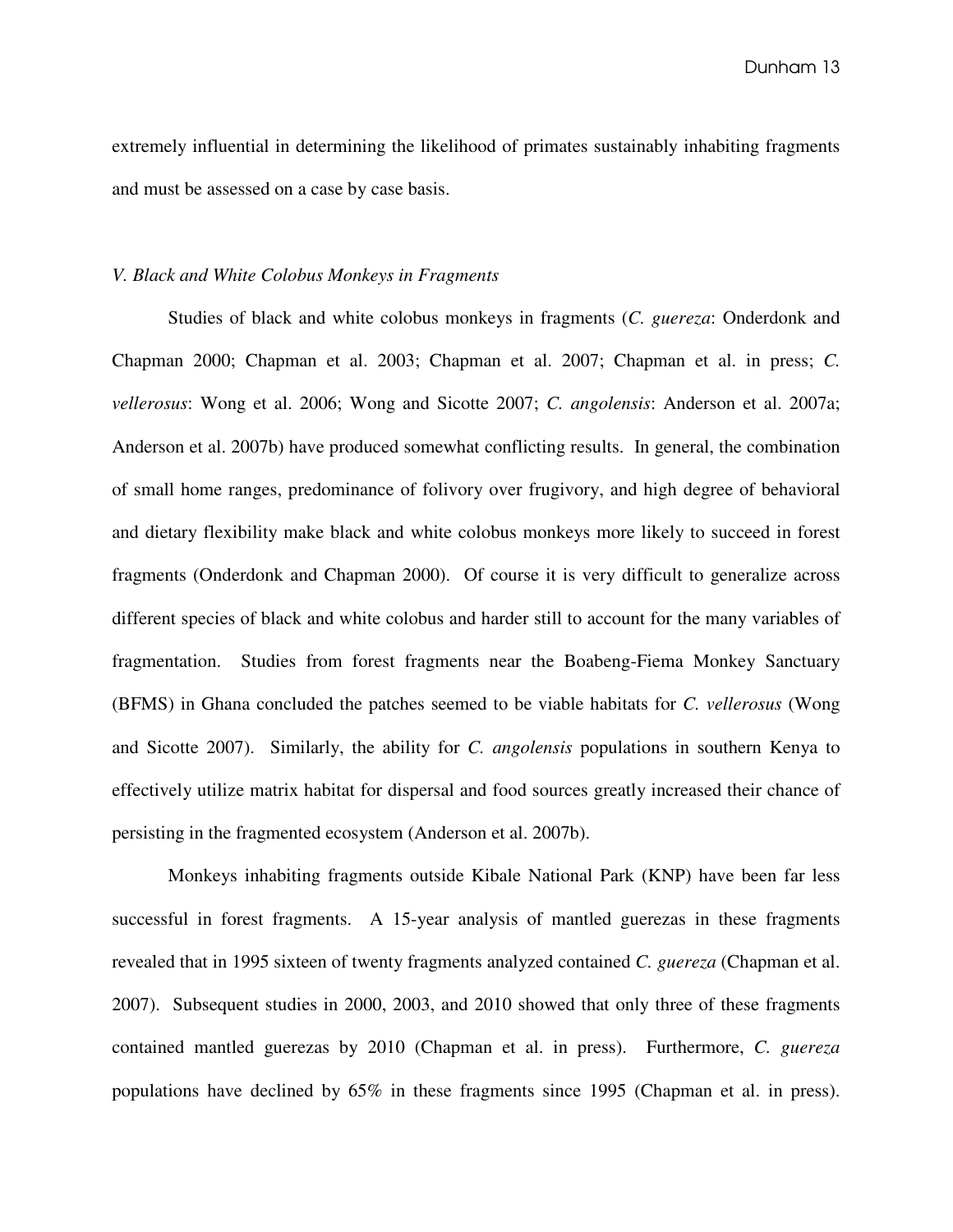Local extinctions in most of these fragments are due predominantly to habitat destruction as most of the fragments in this study (mean area of 0.047 km² in 1995) were completely cleared by 2010 (Chapman et al. in press). *C. guereza* seem unable to effectively utilize the matrix habitat around KNP because of extensive human activity in the area (Chapman et al. in press).

# **Study Site**

 $\overline{a}$ 

The East Sagara Forest is a montane forest located in the eastern arm of the Western Usambara Mountains of Tanzania. Rainfall in the area averages approximately 1230 mm, but is highly seasonal (Redhead 1981).<sup>10</sup> The elevation ranges from 1400-1500 m and slopes gradually from south to north. The forest is divided into six sections: Shambangulowy Shekalage, Mashimba, Mtungi, Papata, Bondeni, and Kwajega. In total, these six areas along with interspersed matrix habitat of felled land and agricultural fields amount to approximately 0.40 km<sup>2</sup> (Freierman 2008). The forest is home to a variety of trees and animals, many of which are endemic. Black and white colobus monkeys (*C. angolensis palliatus*) and Syke's (blue) monkeys (*Cecopithecus mitis kibonotensis*) are the only primate species found here.

Management of the forest has varied greatly over the past century. Swiss immigrant John Tanner purchased 7.5 km² of forest in Western Usambara Mountains during the early twentieth century (Persha and Blomley 2009). He converted much of the land into tea plantations, hiring 103 indigenous Sambaa workers, known as the Sagara Group (Persha and Blomley 2009). Roughly 3 km² of Tanner's estate was gazetted as the Mazumbai Forest Reserve

<sup>&</sup>lt;sup>10</sup> Rainfall data collected from neighboring Mazumbai Forest Reserve and assumed to be comparable to the East Sagara Forest.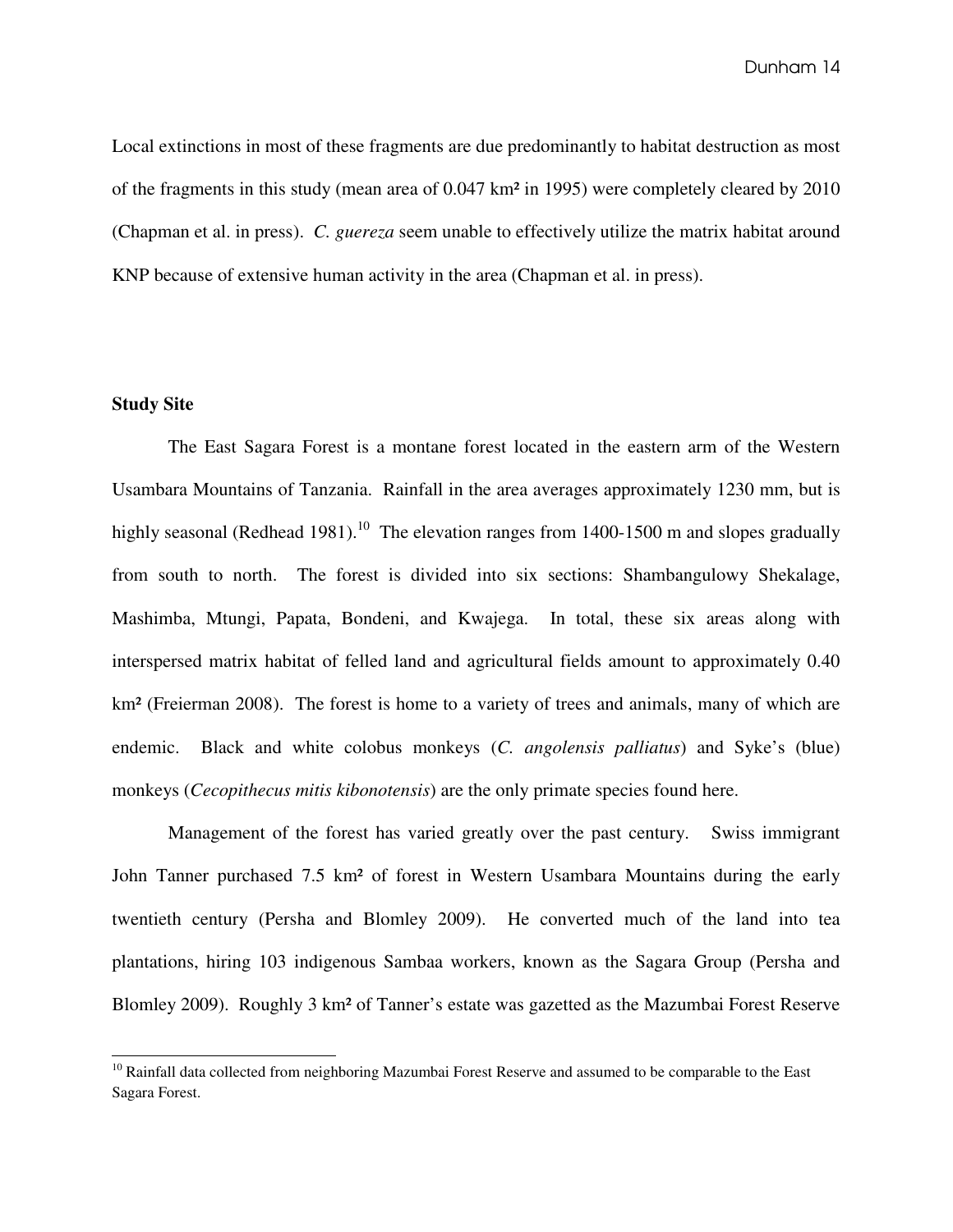and placed under the jurisdiction of the University of Dar es Salaam in 1968 and later given to the Sokoine University of Agriculture (Mrecha pers. comm. 2009). Another portion of forest, the Sagara Forest, remained under Tanner's management plan. Tanner returned to Switzerland in 1982 severely indebted to the Sagara Group. In attempt to pay them for their labor, Tanner gave them ownership of the tea plantations and the Sagara Forest.

The forest experienced intense logging, particularly for East African Camphorwood (*Ocotea usambarensis*), throughout the 1980s (Persha and Blomley 2009). By the 1990s, the Sagara Group adopted a more conservational approach to forest management, recognizing the forest's value as a watershed (Mrecha pers. comm. 2009). Around the turn of the  $21<sup>st</sup>$  century, the forest was officially designated as a Village Forest and all collection from the forest except that of deadwood was outlawed (Mrecha pers. comm. 2009; Persha and Blomley 2009).

Although the Sagara Groups remains dedicated to the theory of protecting the forest because of its watershed value, deforestation is still a common occurrence. Most of the Sambaa people inhabiting the area are subsistence-level agriculturalists and the vast majority use fuel wood as their only energy source (Mrecha pers. comm. 2009). Furthermore, the area exhibits some of the highest populations densities, average family size, and populations growth rates (3.8- 4.2% annually) in all of Tanzania (Mrecha pers. comm. 2009). Combining these factors with the reality that only one unpaid forest guard protects the area, it is not surprising that Sagara Forest continues to thin and shrink (Persha and Blomley 2009). Currently, the forest is highly disturbed with agricultural plots, numerous footpaths, and a 3 m-wide road bisecting the forest that is frequented by pedestrians and automobiles.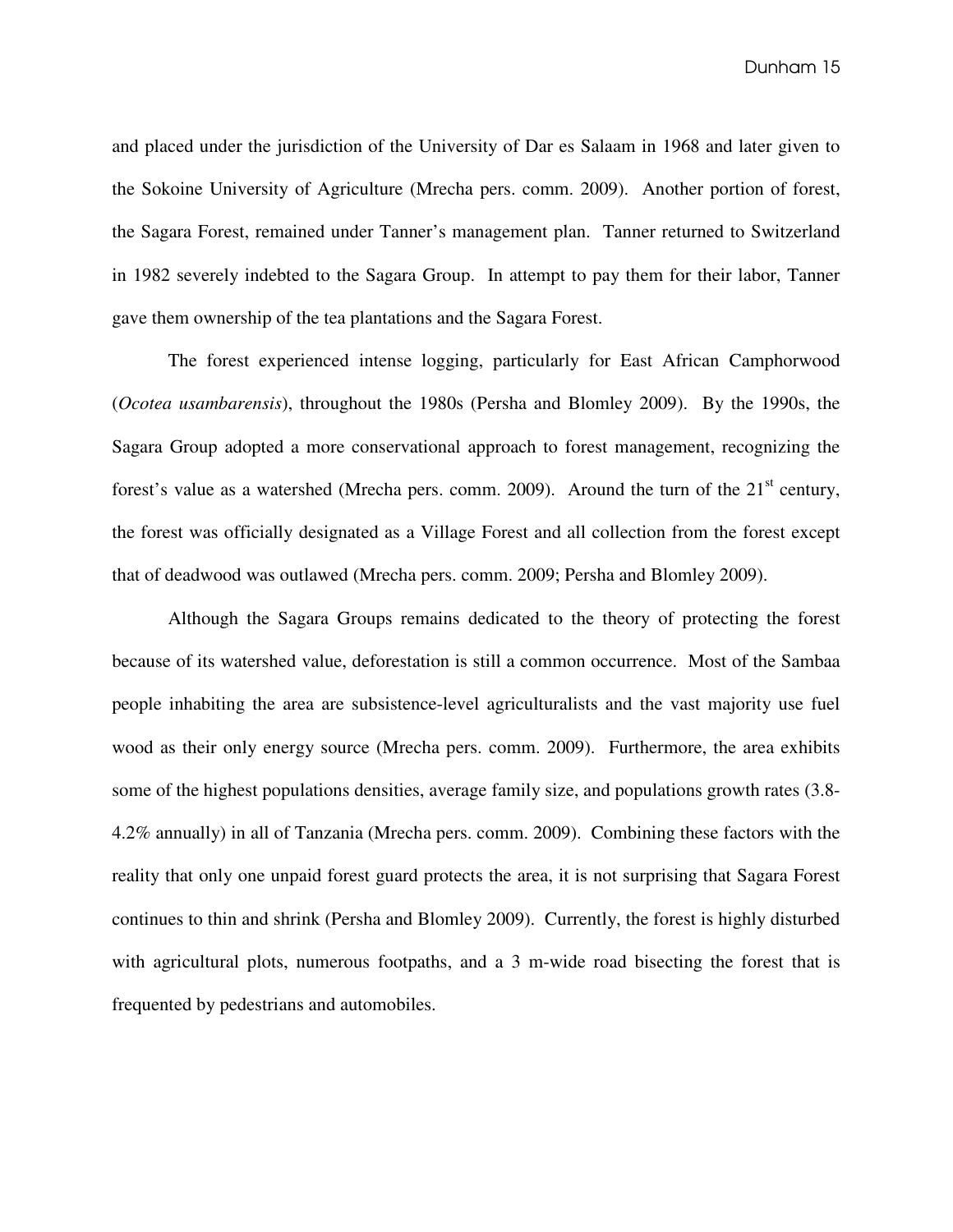

Figure 1: Map of the East Sagara Forest and the surrounding agricultural lands. Created using the Arc1960 datum in UTM Zone 37S. GPS data collected using Garmin GPS 12XL in the Sagara Forest, Tanzania, April 2008. Used with permission from Freierman (2008).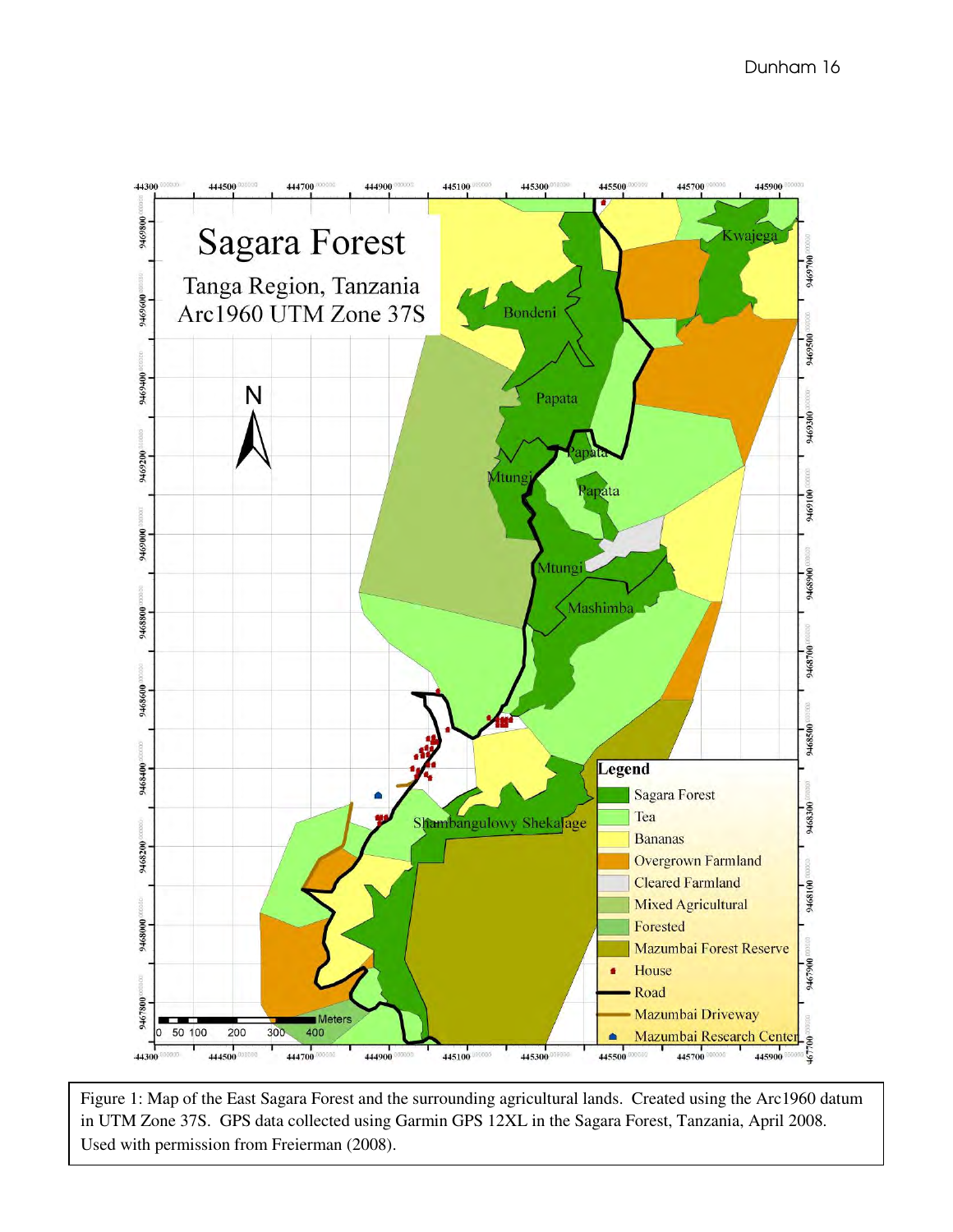#### **Methods**

#### *I. Sample Time Plan*

I studied two troops of *Colobus angolensis palliatus* in the East Sagara Forest for 15 days in October and November of 2009. In order to remain consistent with past studies of the East Sagara Angola colobus (Preston 2002; Fox 2004; Heinen 2006; Olsen 2007), I collected behavioral data at two time intervals each day, from 6-10am and 2-6pm. I kept these time intervals so that I could compare my behavioral data to past studies. Furthermore, the time gap between the observation periods helped combat observer fatigue. Since my study focused on the feeding ecology of the monkeys, these time intervals were also ideal as they coincide with the peak feeding hours of other documented black and white colobus monkeys groups (Oates 1977; McKey and Waternab 1982; Boican 1997; Teichroeb et al. 2003).

#### *II. Activity Budgets*

Like in the previous studies of the East Sagara colobines, I utilized the instantaneous focal method first described by Clutton-Brock (1977). This method involves selecting one individual (focal animal) and recording its behavior at the beginning of each time interval. I used two-minute time intervals to remain consistent with the observation schedule of past studies. Behaviors were defined as inactive (sleeping, sitting, laying, or static without interaction), moving (walking, running, climbing, or leaping), feeding (bringing food to mouth, chewing, and swallowing), social grooming (grooming another individual), self-cleaning (grooming oneself), and *other* (remaining behaviors not characterized by previous categories). If at any time the focal animal moved out of my line of sight and could not be located by the start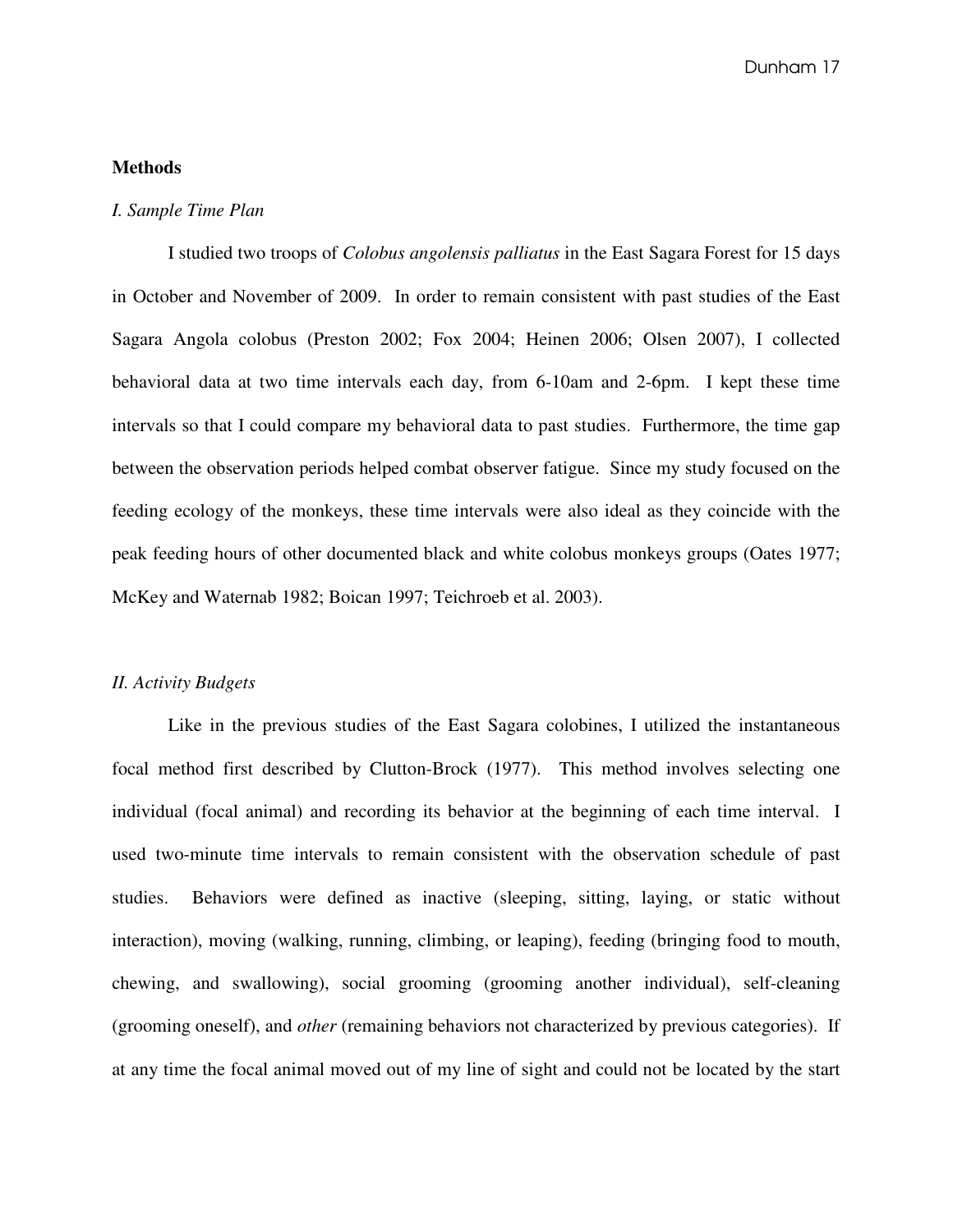of the next interval, I randomly selected a new focal animal. This was performed by generating a number list from 1-5 and counting the monkeys in my view from right to left until I reached the number. In addition, I chose to observe only adults to eliminate behaviors that might be unique to juveniles.

#### *III. Feeding Tree Identification*

Using the instantaneous focal method, I recorded the tree species in which the focal animal was present during each two-minute interval. With limited knowledge of the native tree species, I relied on the knowledge of my forest guide, Said Mtali, who provided me with the common Sambaa names; these were later translated into their genus and species equivalents.

#### **Data Analysis**

# *I. Activity Budget and Feeding Effort*

I created an activity budget based on all focal animal observations and assumed these were indicative of the troop in general. I then converted the frequencies of these behaviors into percentages and compared these values with previous studies of the East Sagara troops. Linear regressions were used to analyze the relationship between the activity budgets in each study.

Feeding effort was calculated using the formula described by Cavigelli (1999) in which feeding effort equaled (time spent feeding and moving) / time spent inactive. Feeding efforts from previous studies in the East Sagara Forest were also derived from activity budgets to serve as comparisons. Linear regressions were used to analyze the relationship between feeding efforts in each study.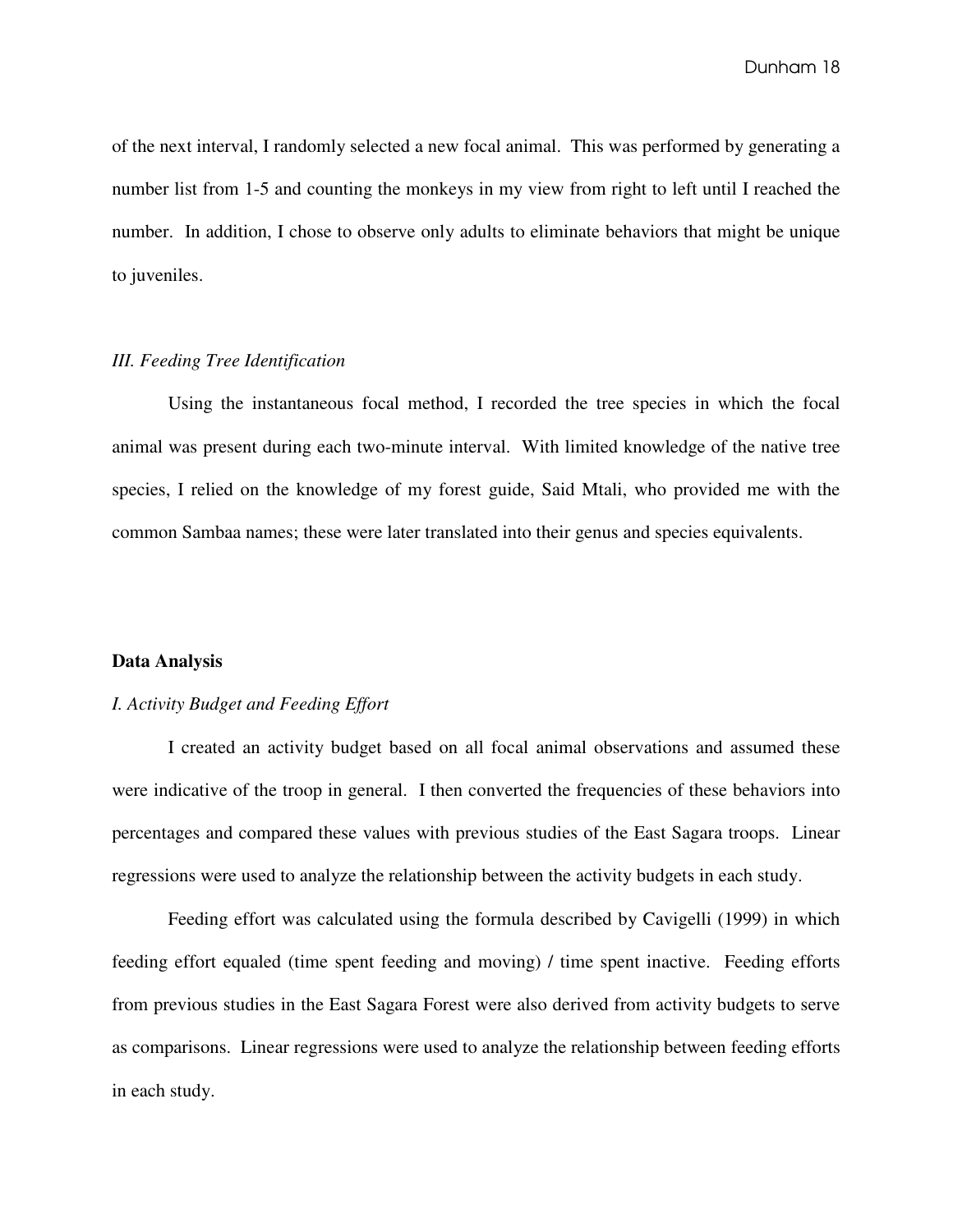# *II. Selection Ratios*

I compiled all of the feeding behaviors by tree species and converted these frequencies into percentages. Using the survey of the East Sagara Forest created by Freierman (2008), I compared the ratio of percentage of time spent feeding by tree species with the abundance of the tree species in the forest. This ratio first described by Clutton-Brock (1975) is known as the selection ratio and is calculated by  $[(% \n\delta)$  total feeding records made on species) /  $(% \n\delta)$  of tree species in the vegetation sample)] x 10. Selection ratios larger than 10 suggest a particular species is chosen more often than its abundance would predict if food is chosen at random. Similarly, selection ratios lower than 10 suggest the opposite.

#### **Results**

#### *I. Sample Time Plan*

In October and November of 2009, I spent 15 days in the East Sagara Village Forest, logging 96.6 hours of contact time with two troops of *Colobus angolensis palliatus*. Reconnaissance days used locating the troops and preparing for the study are not included in this 15 day period. The distribution of observation time is listed below in Table I.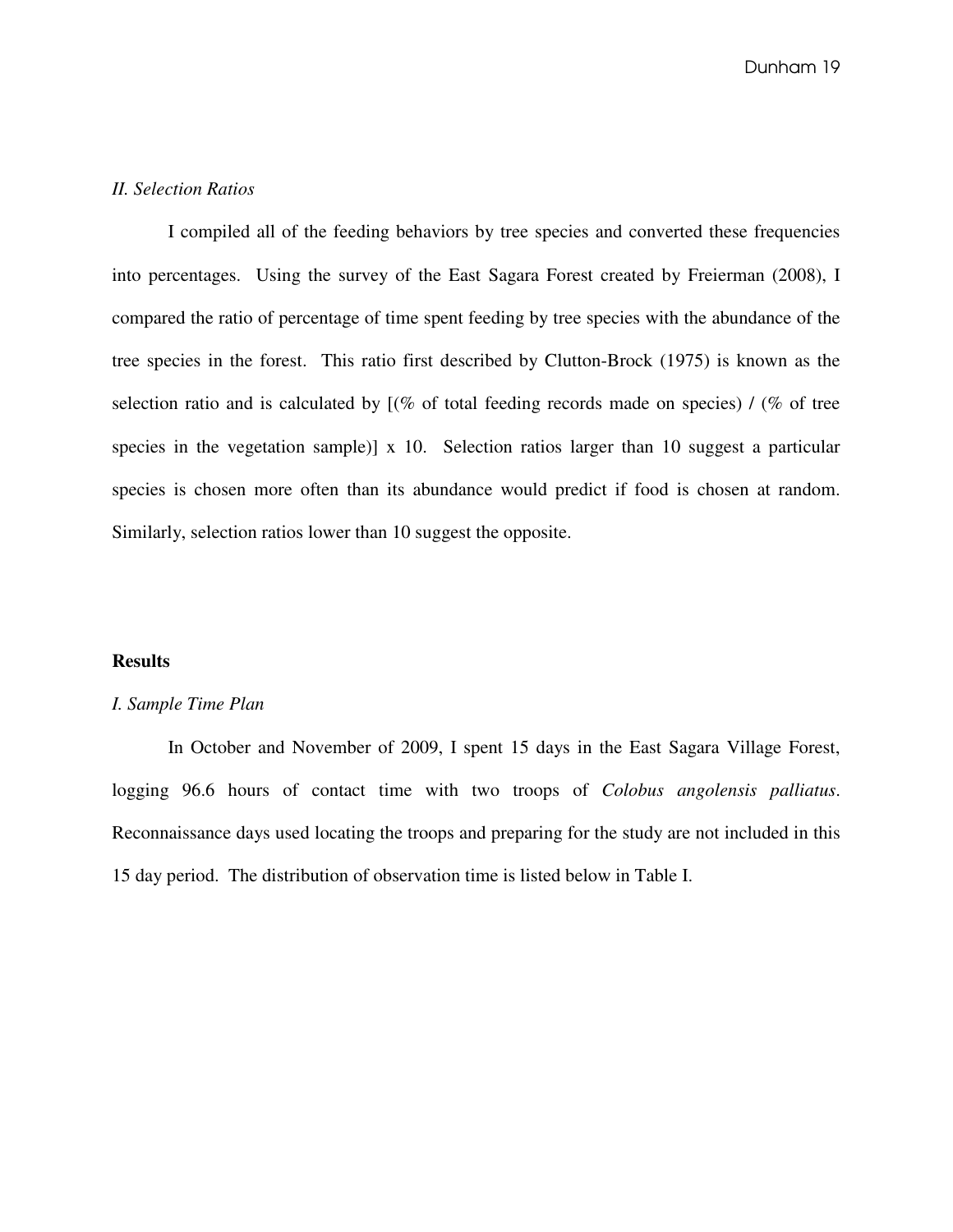|                                        | Morning Observation Period | <b>Afternoon Observation Period</b> | Totals     |
|----------------------------------------|----------------------------|-------------------------------------|------------|
|                                        | $(6:00am-10:00am)$         | $(2:00 \text{pm-}6:00 \text{pm})$   |            |
| Number of Observation<br>Periods       | 15                         | 15                                  | 30         |
|                                        |                            |                                     |            |
| Total Time in Field                    | 60 hours                   | 60 hours                            | 120 hours  |
| <b>Total Contact</b>                   | 49.1 hours                 | 47.5 hours                          | 96.6 hours |
| Total Number of<br><b>Observations</b> | 1474                       | 1424                                | 2898       |
|                                        |                            |                                     |            |
| Average Contact per<br>Observation     | 3.27 hours                 | 3.17 hours                          | 3.22 hours |
|                                        |                            |                                     |            |
| Percent of Time in<br>Contact          | 81.8%                      | 79.2%                               | 80.5%      |
|                                        |                            |                                     |            |

Table I: The distribution of observation time of *Colobus angolensis palliatus* in the East Sagara Village Forest, Tanzania, October-November 2009.

# *II. Activity Budget and Feeding Effort*

Of the 96.6 hours of contact I had with *C. angolensis palliatus*, 68.5% (1984/2898 observations) of the time was spent inactive. Feeding was noted 16.3% (472/2898) of the time. Moving constituted 8.9% (258/2898) of the colobus' activity. Lastly, self-cleaning (2.9%; 83/2898), social grooming (3.2%; 94/2898), and *other* (0.4%; 11/2898) comprised smaller portions of daily activity. The time activity budget is represented in Figure 2. Figure 3 shows the activity budget of inactivity, feeding, and moving since 2002. Feeding effort was calculated to be 0.36. Figure 4 displays feeding effort values from 2002-2009.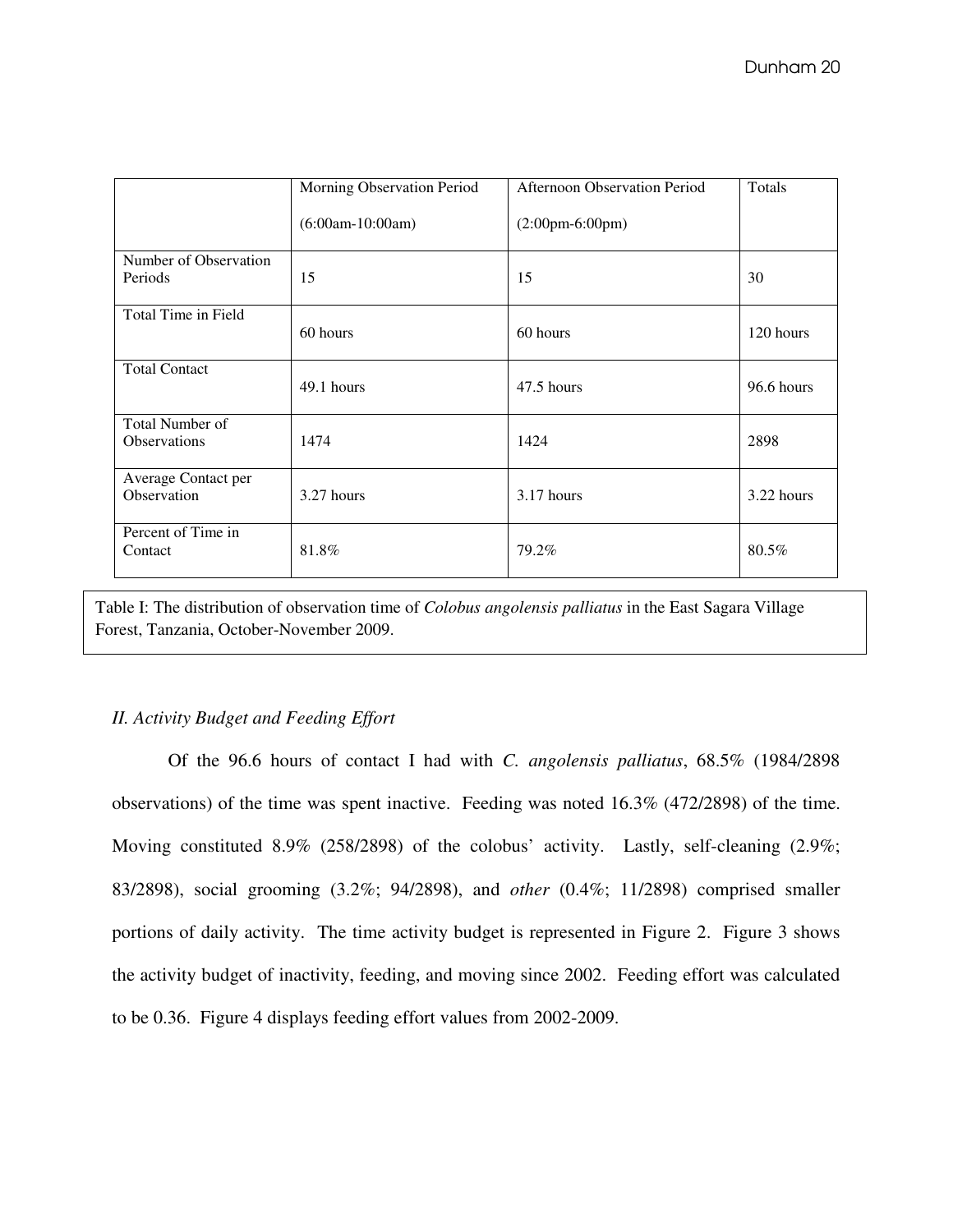

Figure 2: Time activity budget of *Colobus angolensis palliatus* in the East Sagara Forest, Tanzania, October-November 2009.



Figure 3: Activity Budget of *Colobus angolensis palliatus* in the East Sagara Forest from the fall of 2002 to the fall of 2009.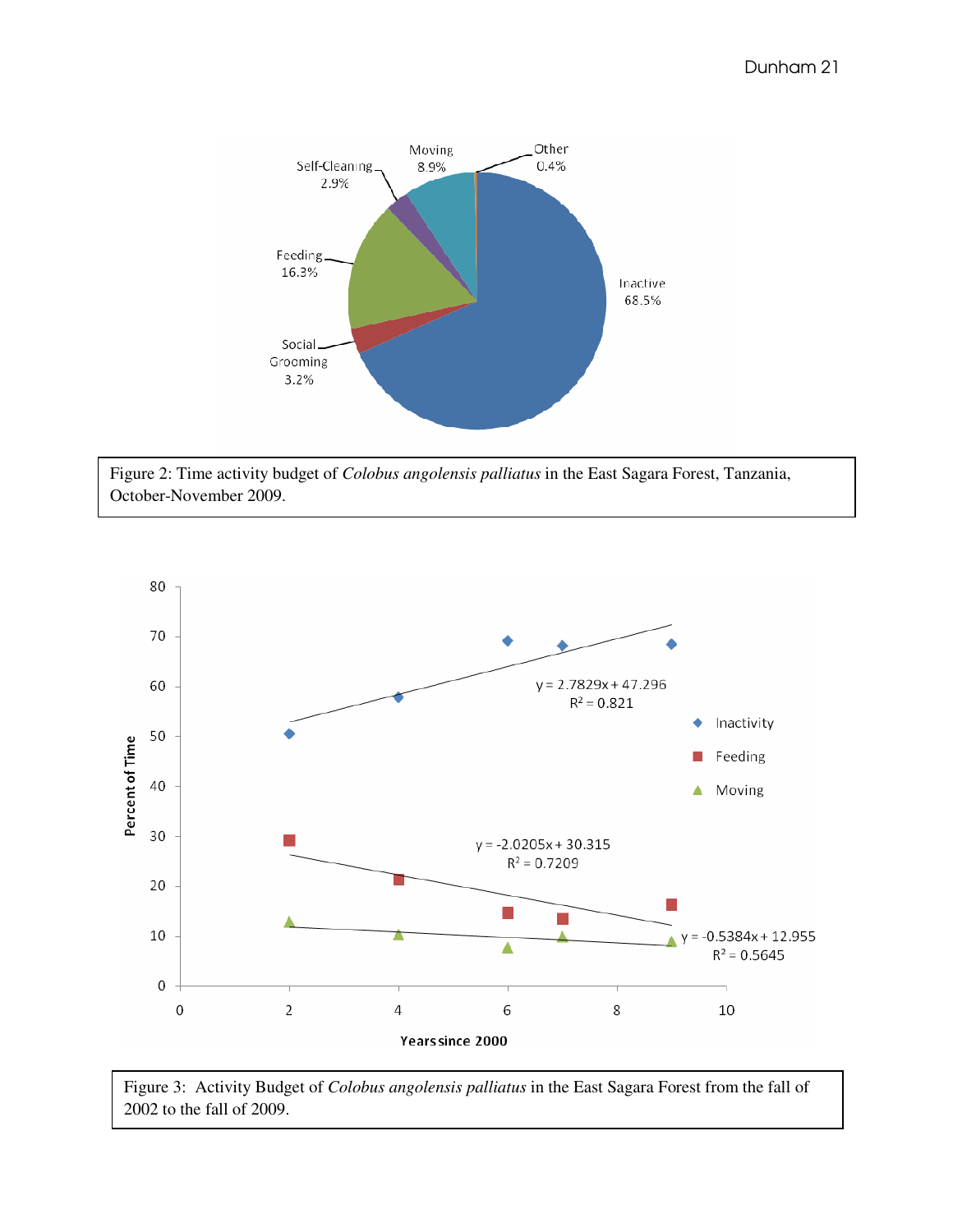



#### *III. Feeding Tree Identification and Selection Ratios*

The colobus monkeys were observed feeding at 472 intervals on 22 different tree species from at least 15 families within the East Sagara Forest. The top five most frequently utilized feeding trees were *Albizia gummifera* (16.1%; 76/472 observations), *Syzygium guinense* (12.5%; 59/472), *Sorindeia usambarensis* (8.1%; 38/472), *Newtonia buchananii* (7.8%; 37/472), and *Cassipourea malosana* (7.6%; 36/472). Percentages of feeding and abundance for all 22 food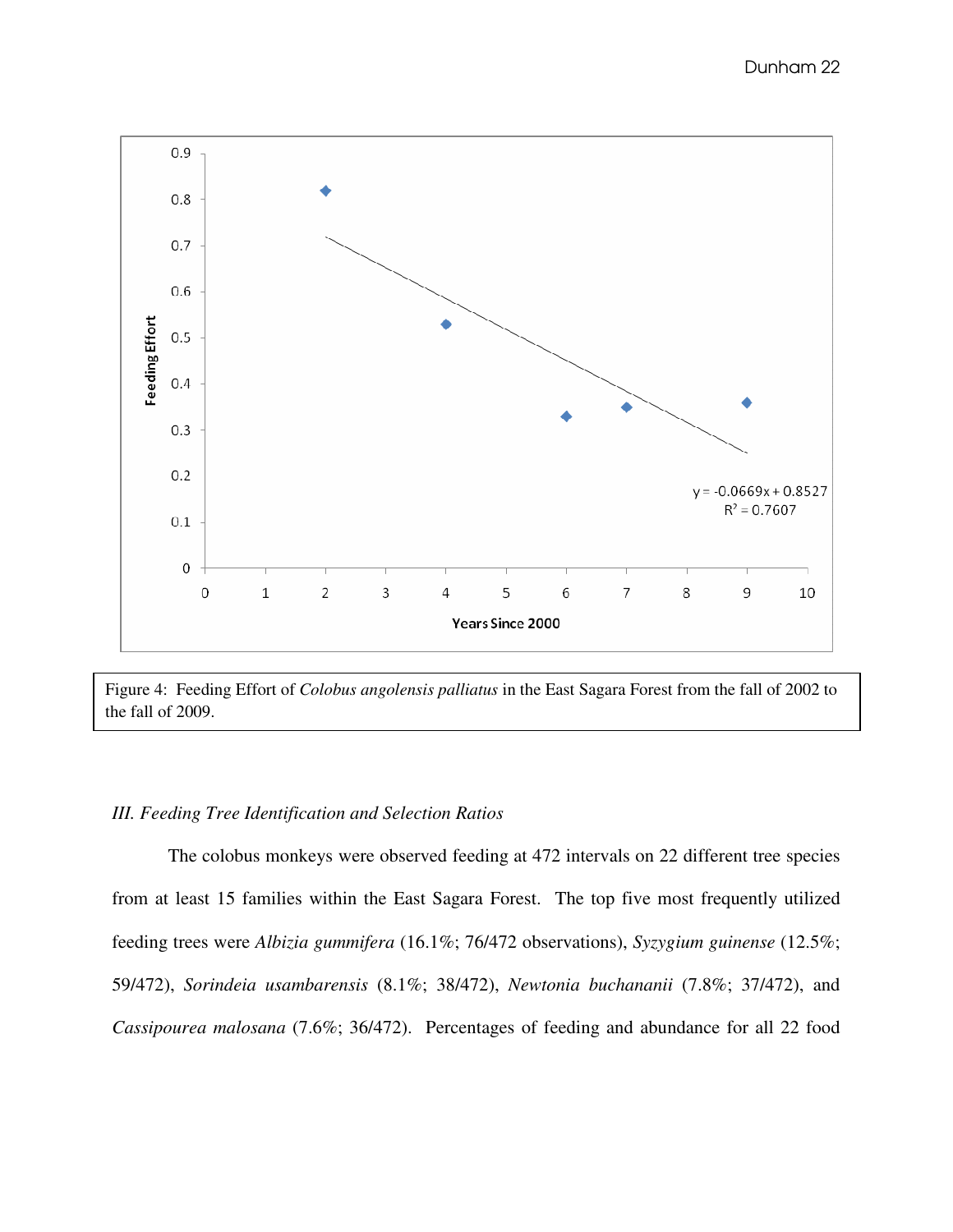tree species are reported in Table II. Selection ratios for food tree species are listed in Figure 4; the six food tree species not recorded in the forest survey lack selection ratios.

| <b>Tree Species</b>                                 | <b>Sambaa Name</b> | Family                             | % of Feeding | % Frequency in<br>Forest <sup>11</sup> | <b>Selection Ratio</b>   |
|-----------------------------------------------------|--------------------|------------------------------------|--------------|----------------------------------------|--------------------------|
| Albizia gummifera                                   | mshai              | Leguminosae                        | 16.1         | 4.76                                   | 33.8                     |
| Syzygium guinense                                   | mshiwi             | Myrtaceae                          | 12.5         | 14.03                                  | 8.9                      |
| Sorindeia usambarensis                              | mkunguma           | Anacardiaceae                      | 8.1          | 8.11                                   | 10.0                     |
| Newtonia buchananii                                 | mnyasa             | Leguminosae                        | 7.8          | 30.12                                  | 2.6                      |
| Cassipourea malosana                                | nekazito           | Rhizophoraceae                     | 7.6          | 2.19                                   | 34.7                     |
| Cynometra sp.                                       | kimungwe           | Caesalpinioideae                   | 7.2          | 0.51                                   | 141.2                    |
| Ficus thonningii                                    | mvumo              | Moraceae                           | 6.6          | 1.16                                   | 56.9                     |
| Parinaria excelsa                                   | muula              | Chrysobalanaceae                   | 6.4          | 19.69                                  | 3.3                      |
| Trema orientalis                                    | mshinga            | Ulmaceae                           | 4.4          | 0.64                                   | 68.8                     |
| Croton sylvaticus                                   | kogho              | Euphorbiaceae                      | 4.0          | 2.57                                   | 15.6                     |
| Casearia englerii                                   | mkokoko            | Flacourtiaceae                     | 3.8          | 3.47                                   | 11.0                     |
| Allophylus sp.                                      | mbombwe            | Sapindaceae                        | 3.0          | 0.26                                   | 115.4                    |
| Ficus capensis                                      | mkuyu              | Moraceae                           | 2.8          | $\overline{\phantom{a}}$               | $\overline{\phantom{a}}$ |
| Grevillea robusta                                   | mkabela            | Proteaceae                         | 2.2          |                                        | $\overline{\phantom{a}}$ |
| $N/A^{12}$                                          | papata             | N/A <sup>11</sup>                  | 1.9          | $\blacksquare$                         | $\overline{\phantom{a}}$ |
| Odyendea zimmermanni                                | kuti               | Simroubaceae                       | 1.3          | 1.80                                   | 7.2                      |
| N/A <sup>11</sup>                                   | ugoloto            | N/A <sup>11</sup>                  | 1.1          |                                        |                          |
| N/A <sup>11</sup>                                   | mvuma              | N/A <sup>11</sup>                  | 0.8          |                                        | $\overline{\phantom{a}}$ |
| Allanblackia stuhlmanii                             | msambu             | Guttiferae                         | 0.6          | 4.38                                   | 1.4                      |
| Strombosia scheffleri                               | sangana            | Olacaceae                          | 0.6          | 0.39                                   | 15.4                     |
| Acrocarpus fraxinifolius<br>Margaritaria discoides/ | acrocarpus         | Caesalpinioideae<br>Euphorbiaceae/ | 0.4          |                                        | $\overline{\phantom{a}}$ |
| Ochna holstii                                       | tondoti            | Ochnaceae                          | 0.4          | 0.39                                   | 10.3                     |

Table II: Feeding trees by percent of feeding observations and abundance for *Colobus angolensis palliatus* in the East Sagara Village Forest, Tanzania, October-November 2009.

l.

 $11$  These values are taken from the East Sagara Forest survey performed by Freierman (2008).

<sup>&</sup>lt;sup>12</sup> These tree species names and family names could not be determined from their Sambaa common names.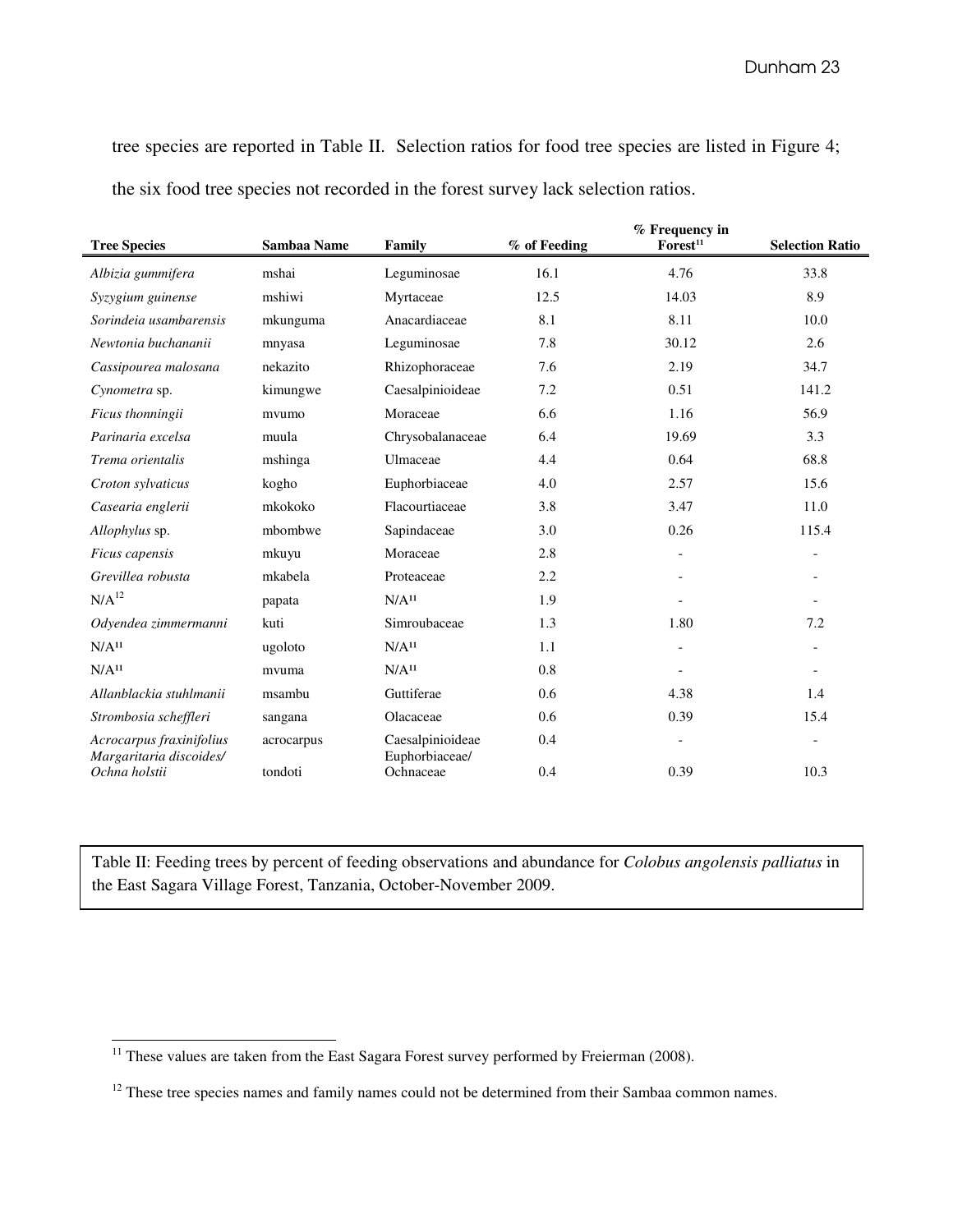

Figure 5: Selection Ratios for 22 food tree species utilized by *Colobus angolensis palliatus* in the East Sagara Village Forest, Tanzania, October-November 2009.

#### **Discussion**

# *I. Activity Budgets and Feeding Effort*

Inactivity accounted for the largest percentage (68.5%) of *C. angolensis pallilatus*'

behavior. Like most colobines, these monkeys must be inactive for long periods to digest their

complex leafy diet. Also, since this folivorous diet is low in caloric content, colobus monkeys

compensate by resting frequently, often for long periods of time.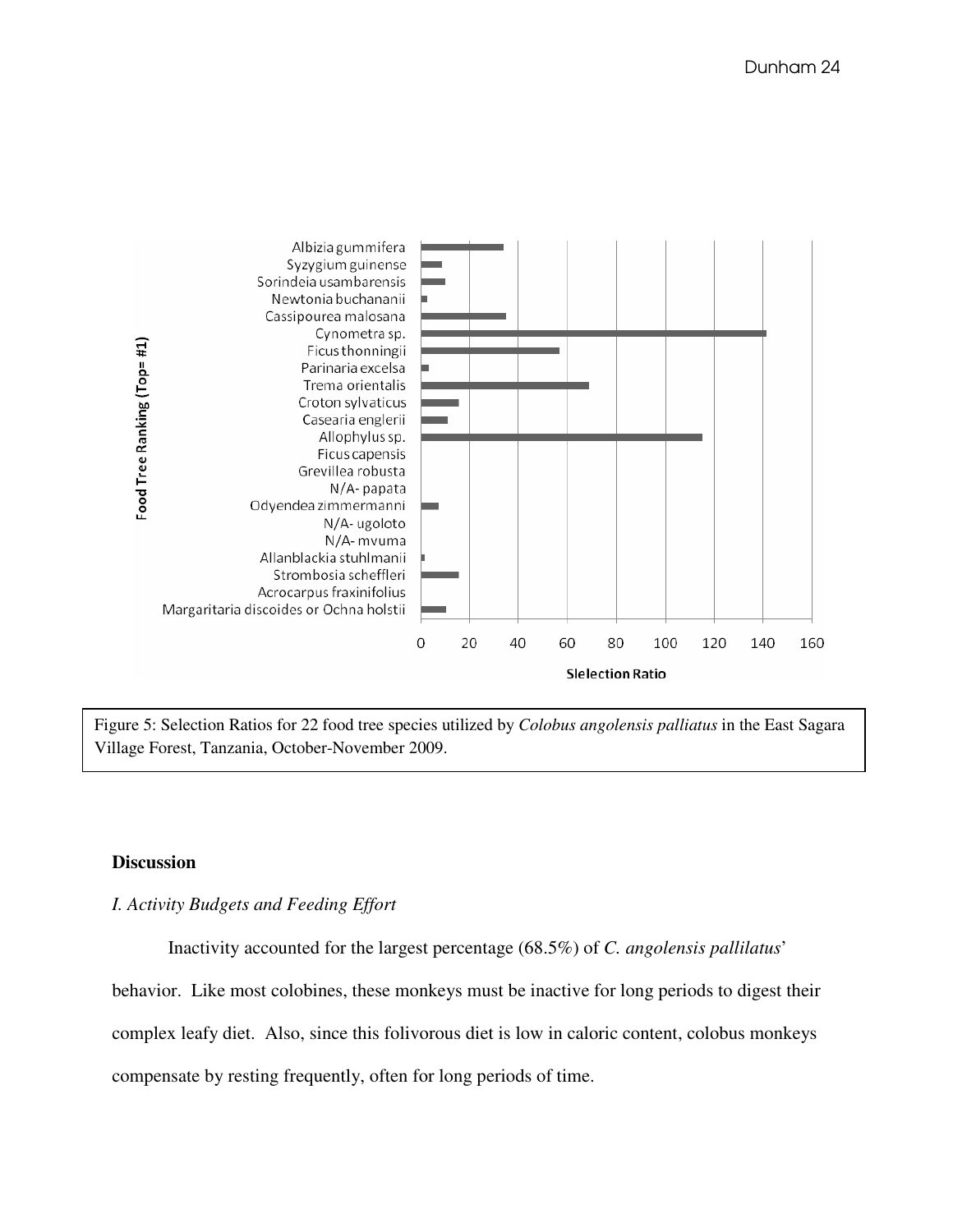Feeding was the second most frequent activity in my study (16.3%), as well as all of the previous studies. Usually the monkeys had one or two major periods of feeding per observation session. The rate of feeding, however, varied greatly. The monkeys were often noted feeding almost continuously for up to thirty minutes at a time, and other occasions alternated brief periods of feeding with inactivity for more than an hour at a time.

Moving constituted 8.9% of the troops' behavior. Moving was almost always noted just before feeding, or just before long periods of inactivity. This can be attributed to searching for feeding trees or traveling to sleeping trees.

Self-cleaning represented 2.9% of the troops' activity. This behavior was often observed while other monkeys were social grooming. The behavior usually involved scratching, especially the back and forearms, and picking through the white tip of the tail.

The percent of time spent social grooming (3.2%) lies within the range of past studies of 1.4% (Preston 2002) and 5.7% (Heinen 2006). Individuals often took turns grooming one another. In addition, social grooming usually involved cleaning areas around the anus, the large tufts of fur around the shoulders, and other areas that may be difficult to self-clean.

Activities classified as *other* constituted 0.4% of black and white colobus activity. Previous studies used the term "playing," and also noted percentages of 0.2% (Heinen 2006)- to 0.4% (Preston 2002). The term *other* was chosen to include activities that could not be considered as inactive, feeding, moving, self-cleaning, or social grooming. Activities such as: roaring and branch shaking, fighting/playing, mating, and female nursing juvenile were observed.

Since 2002, the East Sagara black and white colobus activity budgets have demonstrated general trends of increased inactivity, decreased feeding, and relatively stable movement (see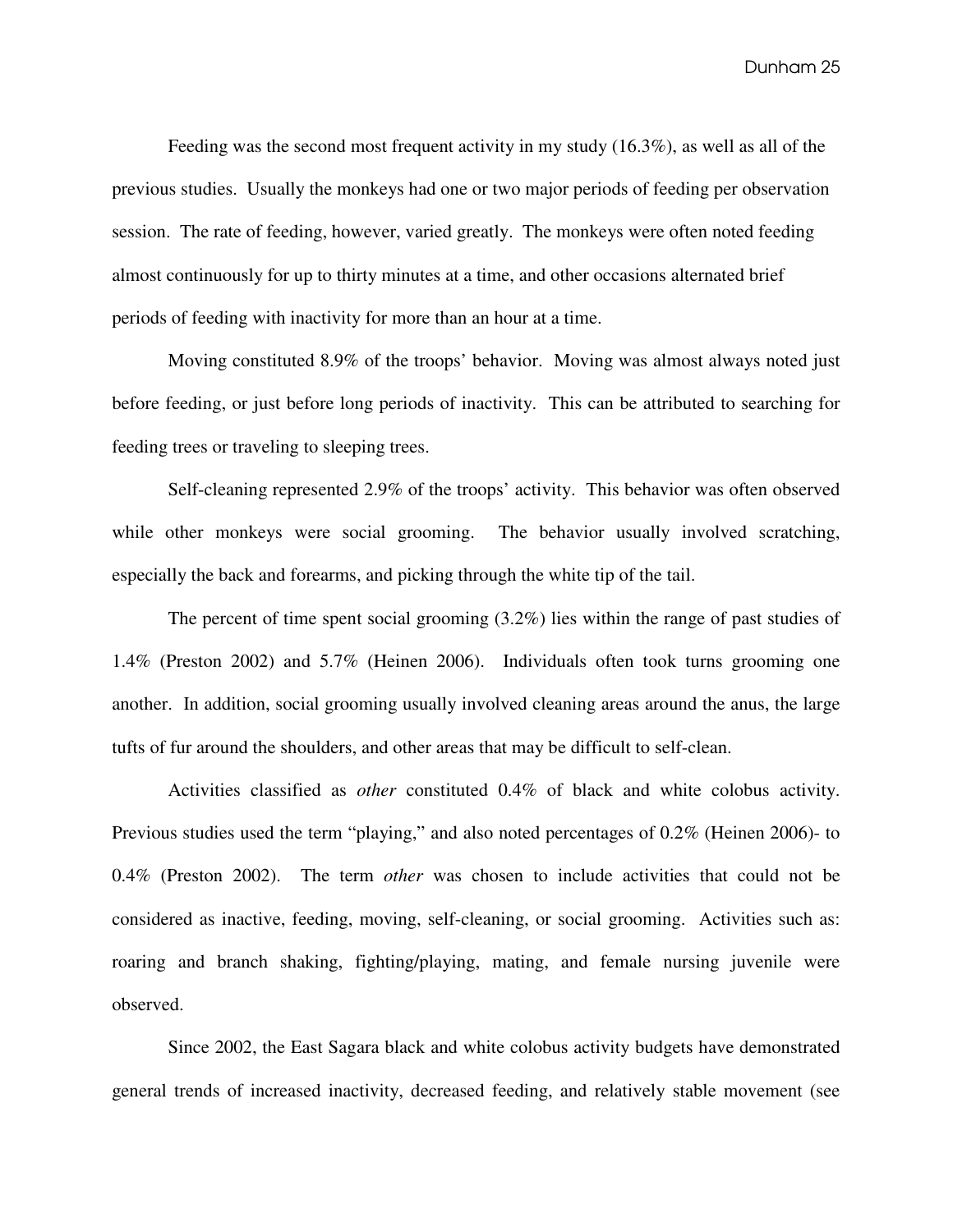Figure 3). Of these trends, inactivity significantly increased over time (p= .034), feeding did not significantly decrease over time ( $p= .069$ ), and moving stayed relatively constant ( $p= .143$ ). Corresponding to these trends, feeding effort has largely declined since 2002, although this decrease was not significant (p= .053) (see Figure 4). Decreasing feeding effort could correspond with decreasing stress levels (Sapolsky 1986; Cavigelly 1999). It is possible that decreasing stress and feeding effort correlate with increasing food availability or availability of higher quality food. Since the forest officially banned the cutting of trees at the start of the twenty-first century, it is plausible to consider that in 2002 food availability could have been relatively low because of the recent widespread forest extraction. By 2009, the forest had approximately nine years to regenerate under the new management plan and seven years to recover from the first behavioral study of *C. a. palliatus* in East Sagara.

Without accurate knowledge of the extent of deforestation or regeneration occurring in East Sagara since 2002, it difficult to claim that the forest has recovered. In fact, according to locals, it is more likely that the forest has actually decreased in size since 2002 despite the new conservation oriented management plan (Mrecha pers. comm. 2009). A study by Persha and Blomley (2009) indicated illegal cutting and collecting from the East Sagara Forest is commonplace and forest guards rarely impose the monetary fines ascribed to these illegal activities. During my 15 day study alone, my forest guide and I discovered local people illegally logging on four separate occasions. Furthermore, Perhsa and Blomley (2009) report that the three most frequently harvested tree species from East Sagara are *Strombosia scheffleri, Cassipourea malosana,* and *Syzygium guineense*. The latter two species rank in the top five most frequently utilized food trees for the East Sagara colobus. If the forest is indeed shrinking and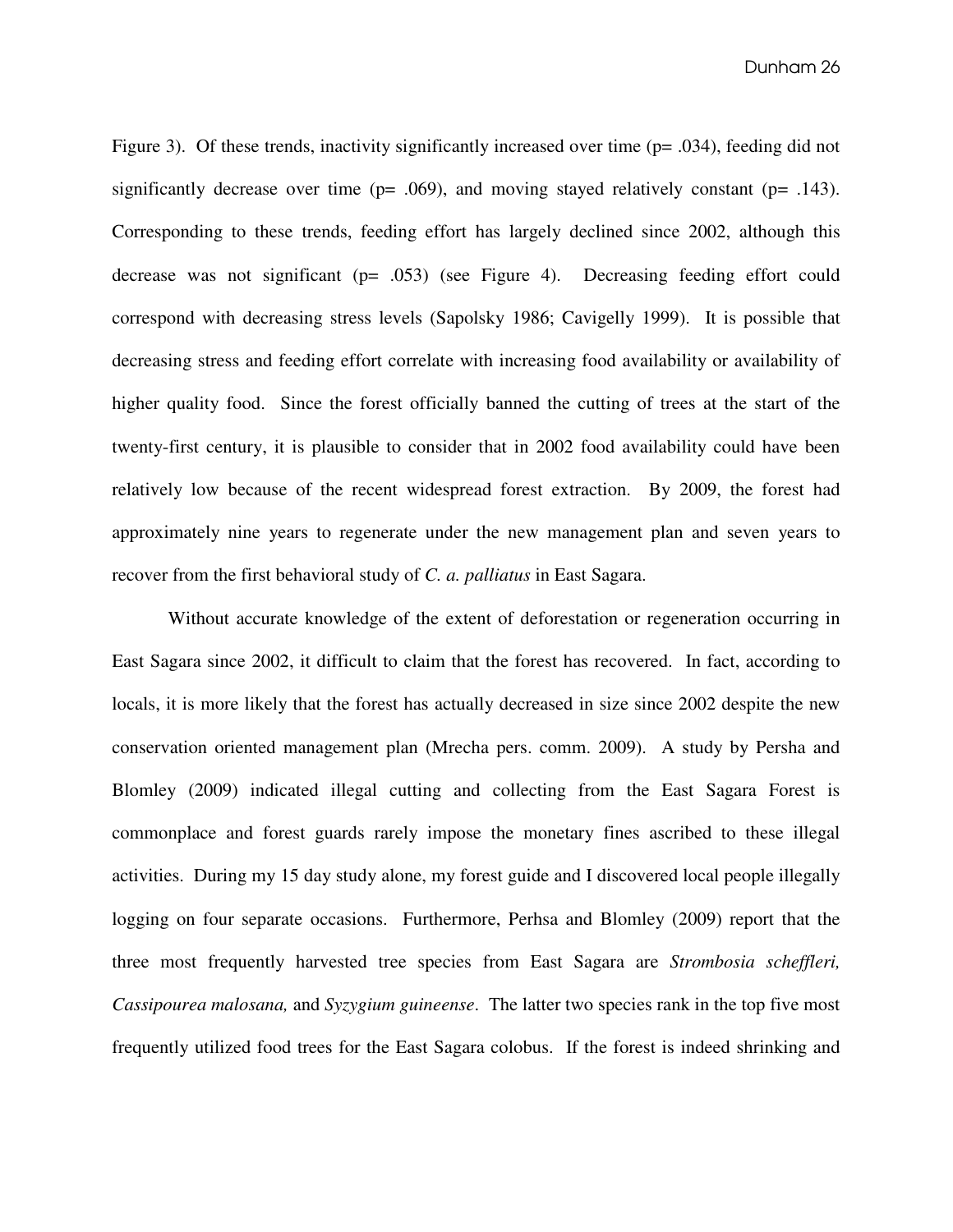important colobus food trees are disappearing, perhaps it is more likely that the East Sagara troops are eating less as an adaptation to cope with decreasing food availability.

The phenomenon of decreasing feeding effort over the years may actually translate to higher stress levels associated with food scarcity. While this hypothesis is counter to the findings of Sapolsky (1986) and Cavigelly (1999), it is in fact consistent with findings of other primate species. Howler monkeys demonstrate the ability to cope with the stress of food scarcity by increasing their feeding effort (Dunn et al. 2010) or by decreasing their feeding effort (Silver and Marsh 2003). Black and white colobus may be similar to howlers in their ability to either seek distant food sources (*C. satanas*: McKey and Gartlan 1982; *C. guereza*: Harris et al. 2009) or adopt an energy-conserving existence to survive periods of food scarcity. It seems that forest area is likely a crucial variable in whether or not primates increase or decrease their feeding effort in response to food scarcity. Primates inhabiting small forest fragments are likely to be constrained by the size of the fragment. Without access to new food sources, primates living in forest fragments likely have little option but to decrease their feeding effort while primates in larger forests can expand their ranges to incorporate more food sources.

Onderdonk and Chapman (2000) found that the feeding effort of *C. guereza* was lower in fragments than in neighboring KNP. Similarly, Wong and Sicotte (2007) demonstrate that *C. vellerosus* feeding effort was markedly lower in fragments compared to the adjacent BFMS. Although these smaller feeding efforts outside KNP and BFMS could be the result of a disproportionately large amount of high quality food in the fragments, it seems more likely that colobine food sources are scarcer in these fragments. Extensive nutritional analysis on colobine food quality and caloric intake could help clarify this issue. Furthermore, analyzing the fecal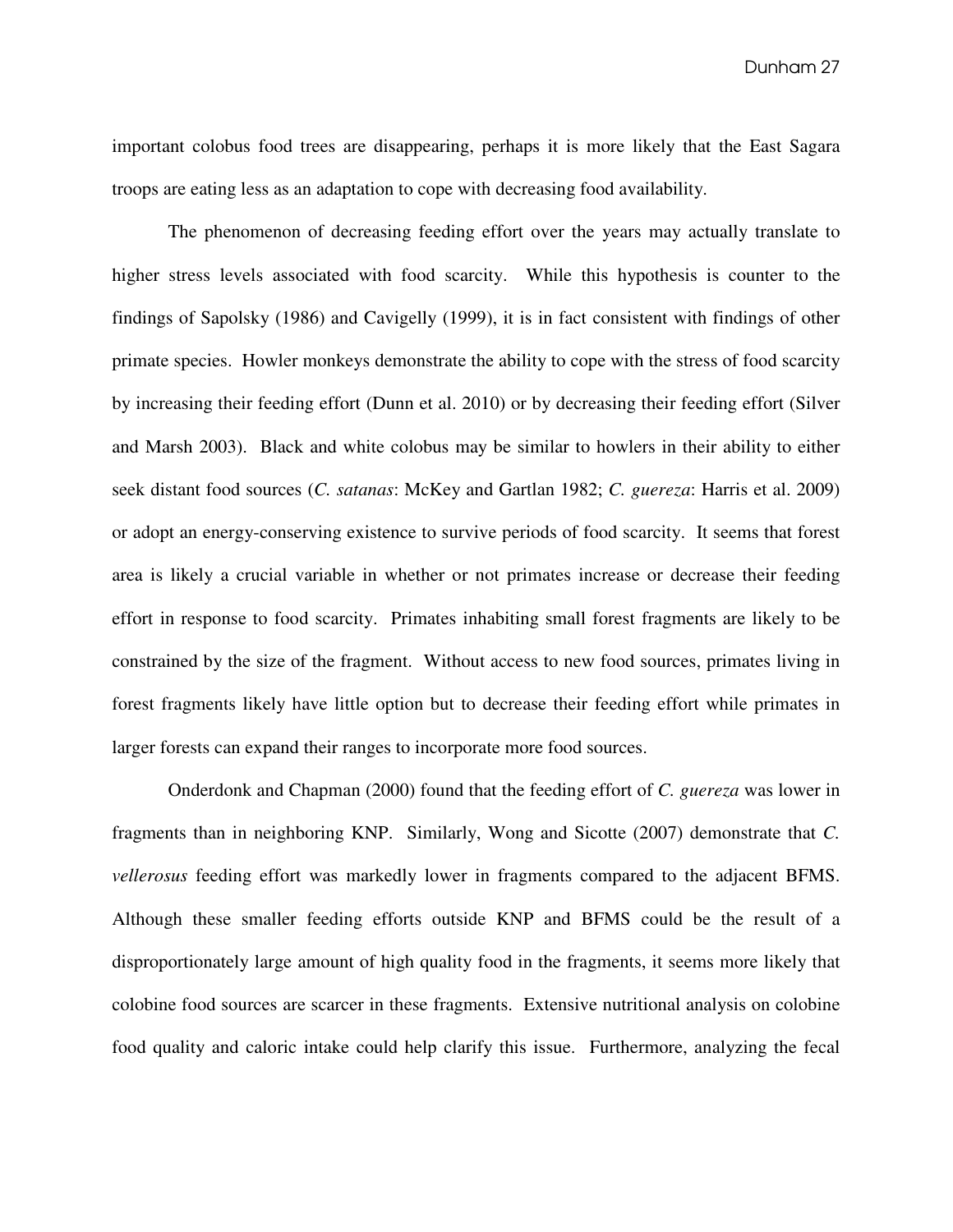cortisol levels of these fragment populations, including the East Sagara troops, could show whether decreased feeding efforts correlate with stress.

#### *II. Dietary Diversity and Selection Ratios*

The East Sagara black and white colobus exhibit remarkable dietary diversity. The tree species making up the largest percentage of feeding observations, *Albizia gummifera*, constitutes just 16.1% of the diet. Compared to other species of black and white colobus, particularly *C. guereza* which has been observed feeding almost exclusively on one or two tree species, these *C. angolensis* troops rely relatively equally on many species (see Appendix IV). In fact, each of the twelve most utilized food tree species account for at least 3% of the diet (see Table II). This level of dietary diversity is an asset for primates coping with forest fragmentation and food scarcity. If the data suggested that the monkeys were feeding almost exclusively on one or a few rare tree species in the forest, this would make the primates highly vulnerable to experiencing food scarcity caused by continued deforestation.

 Examining the selection ratios, it is evident that the data show just the opposite response. In fact the three most abundant trees in the forest, *Newtonia buchananii*, *Parinaria excelsa*, and *Syzygium guinense*, all constitute significant portions of the Angola colobus diet (see Table II). The monkeys exhibited selection ratios of less than ten for all of these species though. In other words, the Angola colobus fed from these species less often than predicted, assuming purely random feeding behavior.

 In contrast, *C. a. palliatus* utilized six species, *Albizia gummifera* (selection ratio= 33.8), *Cassipourea malsosana* (34.7), *Cynometra* sp. (141.2), *Ficus thonningii* (56.9), *Trema oreintalis* (68.8), and *Allophylus* sp. (115.4), disproportionately higher than their abundances would predict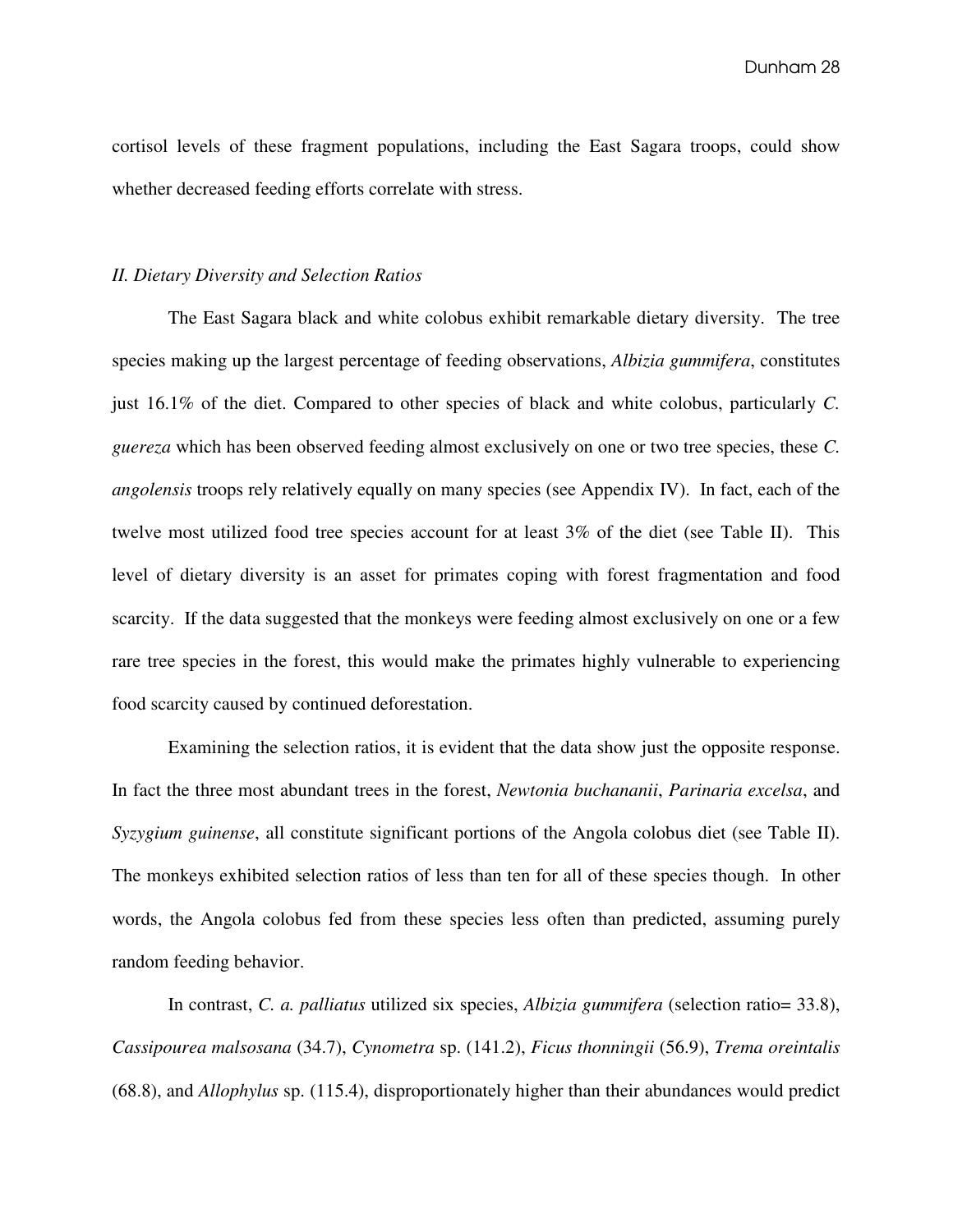based on random selection (see Figure 5). The primates fed from *Ficus capensis*, *Grevillea robusta*, and "papata" for a combined 6.9% of feeding observations. As none of these species were recorded in the forest survey in 2008, it is safe to assume that these species are rare within Sagara and that the monkeys exhibit significantly high selection ratios for these tree species. These findings suggest that Angola colobus are highly selective feeders, choosing some species more often and avoiding others.

 Primates may select certain foods based on accessibility, economic exploitation, availability throughout the year, nutritional content, or simply preference. It is likely that the East Sagara black and white colobus select certain species based on a combination of these factors. It would very interesting to discover why the monkeys acquire roughly 7.2% of their diet from *Cynometra* sp., a tree species that constitutes just 0.51% of the forest. It is likely the leaves from this tree are especially nutritious, easy to digest, and or contain a high protein to fiber ratio. Chemical analysis of the leaves could reveal why this species is so highly selected. Likewise, this analysis could reveal why species like *Allanblackia stuhlmanii*, comprising 4.38% of the forest and attributing to only 0.6% of the colobus diet, are not often selected. It is also important to note that because of the short duration of the study, the selection ratios could be misleading. A year-long analysis of *C. a. palliatus* selection ratios would be more meaningful and also account for dietary variances in relation to seasonality.

#### *III. Future of the East Sagara Forest and its colobus monkeys*

Based on the activity budgets and feeding behavior of the East Sagara black and white colobus, it is reasonable to suggest that they exhibit sufficient behavioral plasticity and dietary diversity to persist in this forest fragment. Although the other three variables (home range size,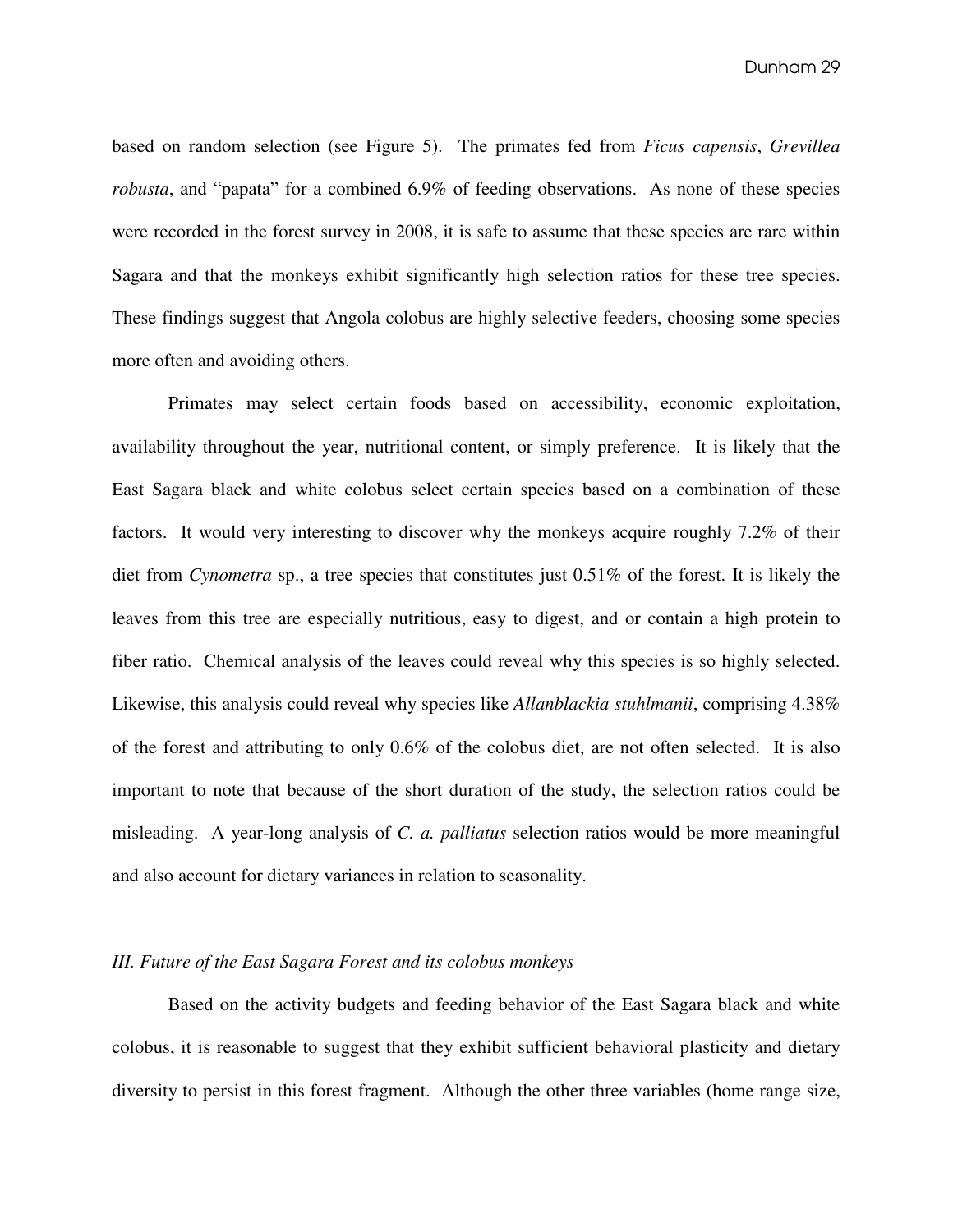degree of frugivory, and ability to utilize matrix habitat) proposed by Marsh (2003) were not officially analyzed, it would be worthwhile to examine them, particularly whether or not the primates are utilizing the matrix habitat and if so, in what manner. The long term success of primates in fragments like the East Sagara Forest may ultimately depend on whether or not they can utilize interspersed agricultural lands as food sources and corridors to other forest patches. During my study, I witnessed two occasions when Angola colobus monkeys were running on the ground, but never across matrix habitats. Furthermore, locals reported "mbega"<sup>13</sup> occasionally venturing into their farmlands, but that Syke's monkeys (*Cercopithecus mitis*) were far more common and likely to utilize these habitats for food (crop raiding) and travel (Mtali pers. comm. 2009).

 One of the best indicators that the East Sagara Forest is indeed a viable habitat for black and white colobus monkeys is simply that they continue to live and reproduce in the forest. Olsen (2007) observed three infants easily discernible by their characteristic all-white coats. One of the troops I observed in 2009 contained three juveniles, most likely the same three individuals observed by Olsen a year and a half earlier.

 Ensuring the long term conservation of *C. a. palliatus* in the East Sagara Forest will likely foremost depend on the preservation of this forest fragment. Despite the regulations of the recently adopted forest management plan banning the cutting of trees, it is obvious that the forest is still losing trees, but at an unknown rate. It is difficult to assess the conservation value of the East Sagara Forest, as, on one hand, it is part of the East Arc Mountain Forests renown as one of the world's twenty-five hot-spots for biodiversity and surely a place worth conservation efforts. On the other hand, it sits adjacent to the much larger (3 km²) and protected Mazumbai Forest

 $\overline{a}$ 

<sup>&</sup>lt;sup>13</sup> "Mbega" is the Sambaa name for Anogla colobus monkeys.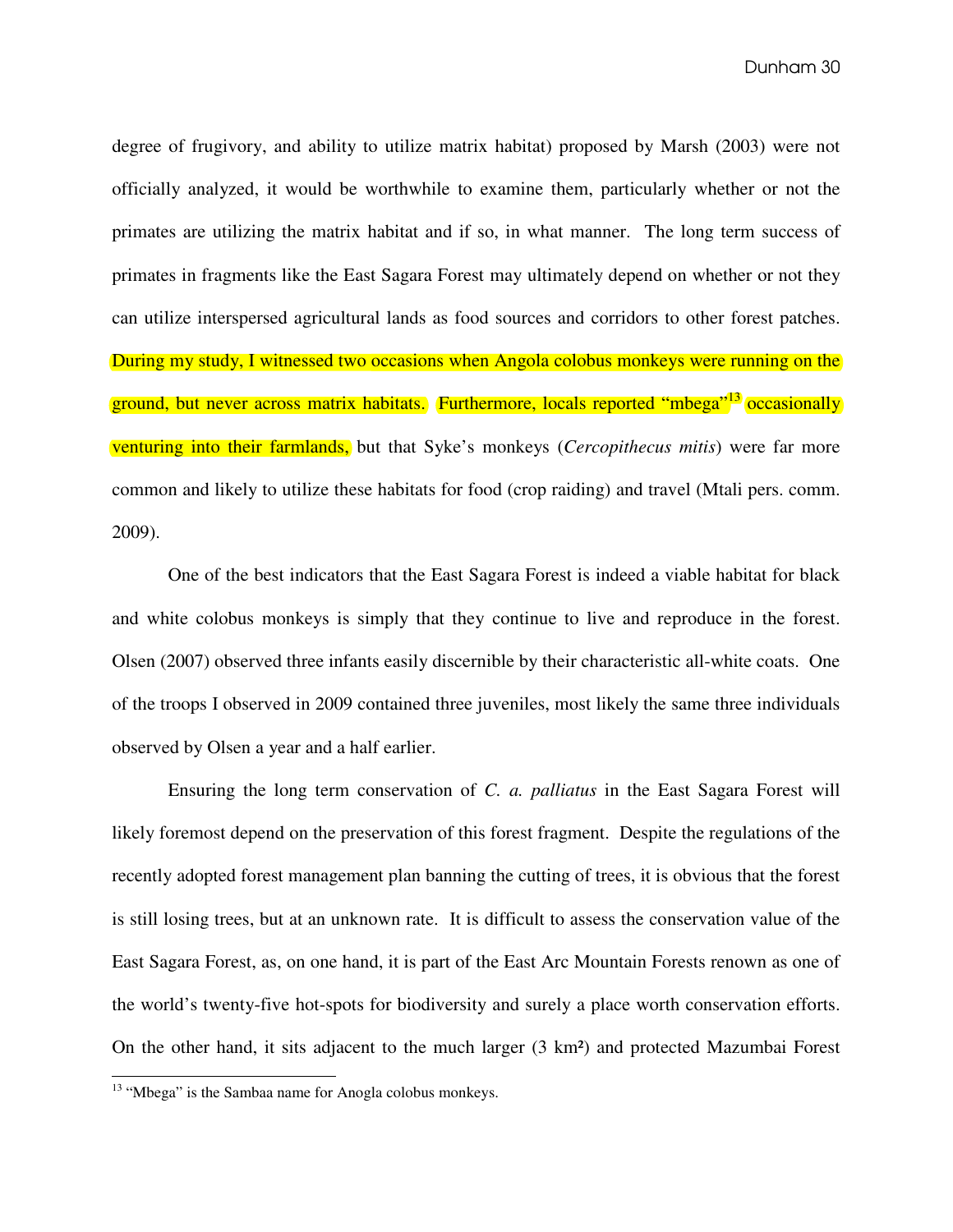Reserve, which presumably contains every species, including black and white colobus, inhabiting the East Sagara Forest. In this regard the 0.40 km² East Sagara Forest fragment may unfortunately be viewed as a lost cause, destined to gradually shrink until only a few trees remain, similar to the forest fragments containing *C. guereza* outside KNP in Uganda.

Whether through large scale woodlots composed of fast growing species like *Eucalyptus* or the development of alternatives to fuel wood, significant changes will undoubtedly need to be implemented to reduce the indigenous peoples' dependency on the forest if it is to be preserved. Future ethnographic studies of the Sambaa in the area would be instrumental in better understanding how people use and think about the East Sagara Forest. Knowing what items are regularly taken from the forest and their specific functional and cultural uses will be helpful in developing better conservation policies. For instance, it may be that some items are essential to the transmission of Sambaa livelihood, while more sustainable alternatives could be devised for certain forest items. In addition, ethnoprimatological<sup>14</sup> studies could reveal the attitudes of locals with regard to Angola colobus. Better understanding the dynamics between people and nonhuman primates can help focus primate conservation initiatives.

There is reason to be optimistic as some locals do recognize the value in preserving montane forest fragments as watersheds. The neighboring Sokoine University of Agriculture-run Mazumbai Forest Reserve employs and educates about a dozen locals in the fields of forestry and conservation. Future studies analyzing locals' (Sagara Group members and those outside the group) views and opinions of forest conservation and biodiversity could reveal misconception and shortcomings with the current conservation education programs. Furthermore, analysis of existing and development of new and sustainable children's education programs will be vital in

 $\overline{a}$ 

 $14$  Ethnoprimatology is the study of human and non-human primate interactions.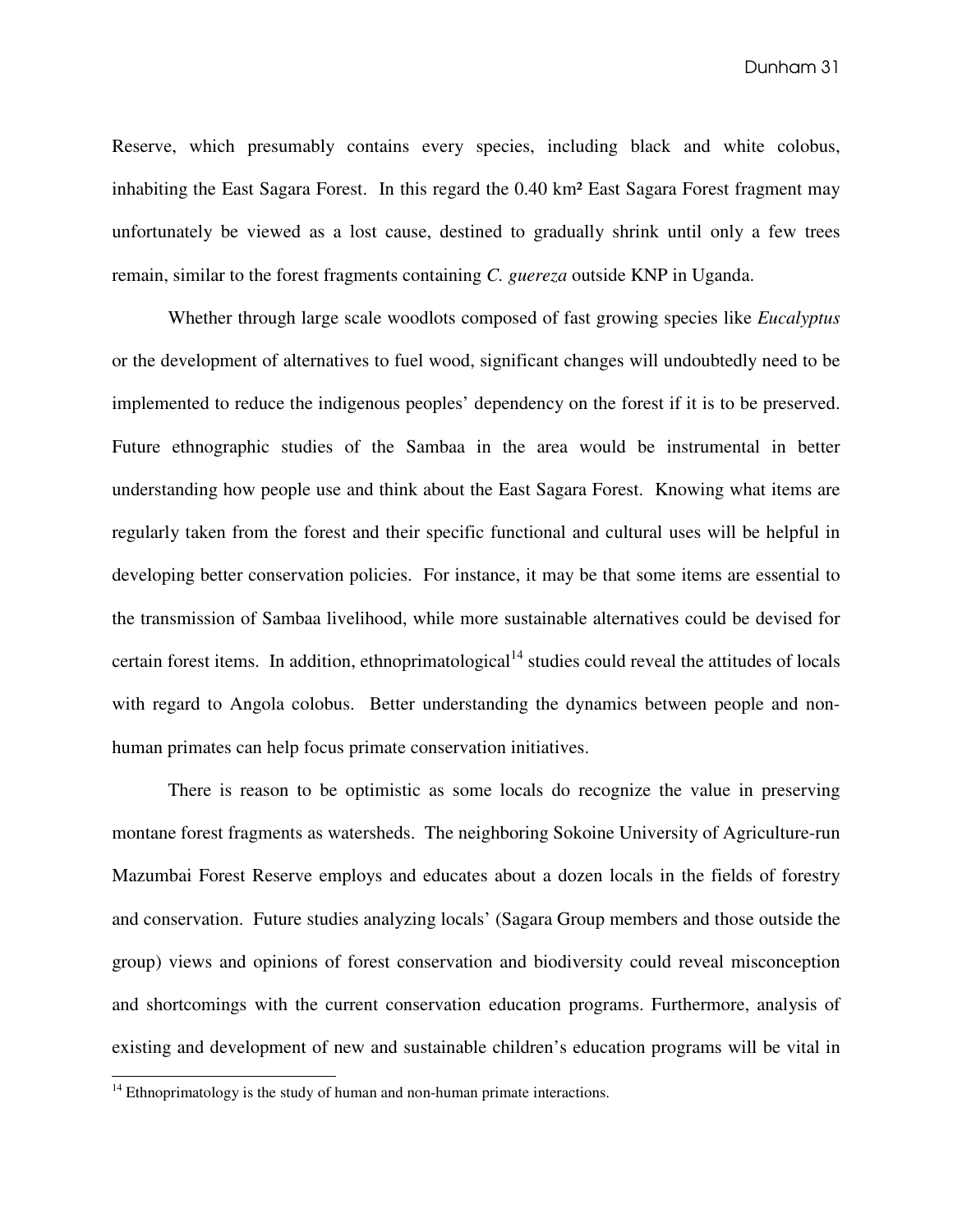the potential long term preservation of the East Sagara Forest. NGOs like the Tanzania Forest Conservation Group and **Protect the Forest** are beginning to make significant contributions to forest preservation education and practices throughout the Western Usambara Mountains. Thus, the tools and incentives are in place for the conservation of the East Sagara Forest and surely the preservation of even the smallest forest fragments are worthwhile conservation investments.

#### **Conclusion**

As primate species continue to decline across the globe, it becomes increasingly essential that primatologists discover novel means toward primate conservation. Research in fragments suggests that some forest patches may serve as vital refuges for primate populations coping with habitat destruction. Still, the reality is that many forest fragments, particularly those with large human populations nearby, are likely to be cleared and rendered inhospitable for primates.

 It is well understood that primate species react differently to fragmentation and achieve varying levels of success in forest fragments. Home range size, level of frugivory, behavioral plasticity/ dietary flexibility, and ability to utilize matrix habitats are the key variables influencing the likelihood of a primate species inhabiting and persisting in forest fragments (Marsh 2003). Studies suggest black and white colobus monkeys, like South American howler monkeys, are well-equipped to persist in fragments as small as .05 km² because of their small home ranges, high degree of folivory, and dietary flexibility/ behavioral plasticity. This study in the East Sagara Forest of Tanzania affirms that *C. a. palliatus* exhibit remarkable dietary diversity and may be altering their behavior to cope with food scarcity. Long term follow-up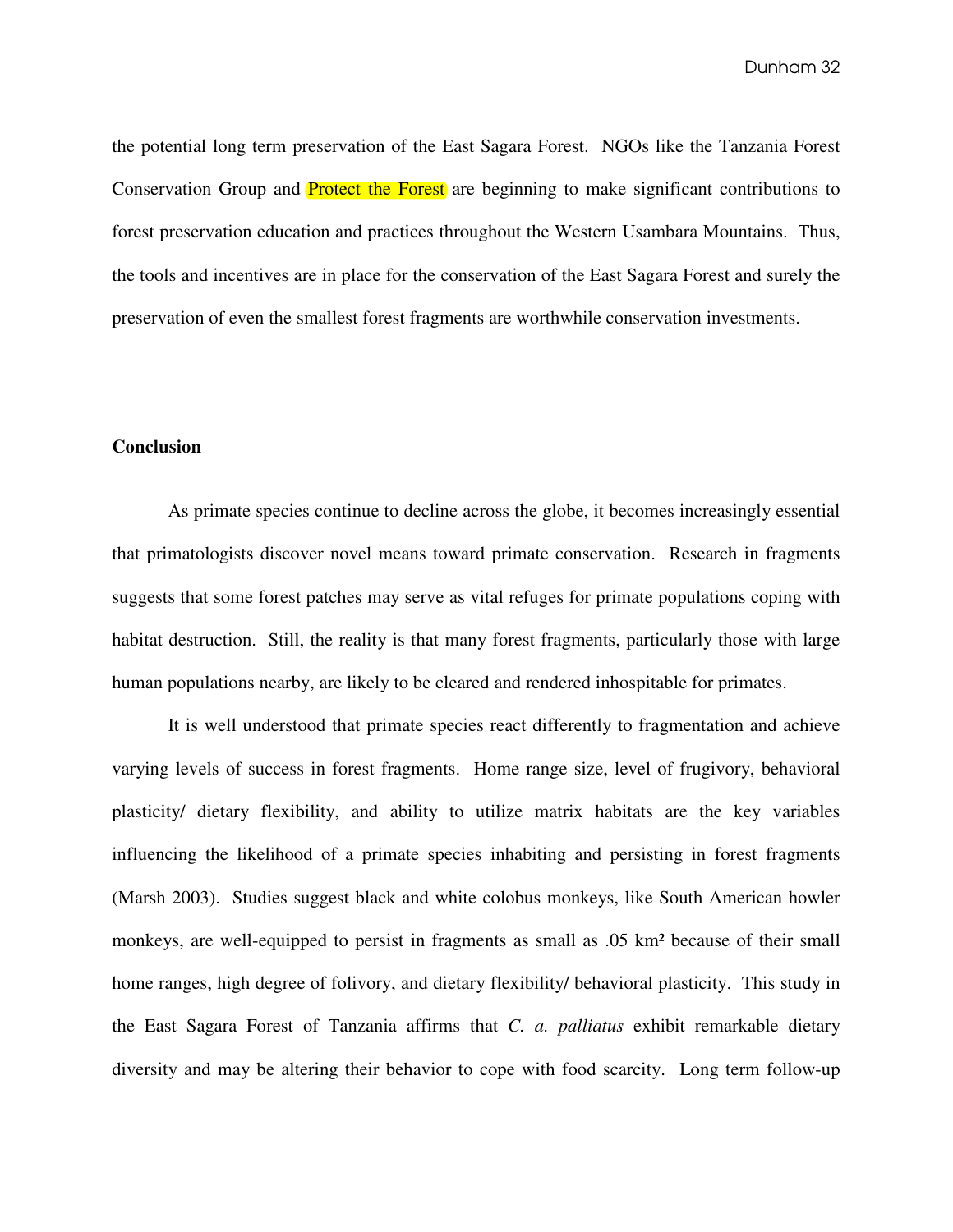studies are required to better analyze these variables and thus more accurately assess the likelihood of this forest fragment sustaining Angola colobus.

#### **Acknowledgements**

I would like to thank Matthew Preston for his help and guidance on this project since the days of data collection in the Sagara Forest. I give many thanks to Said Mtali for his help assistance on the project, particularly for help in identifying tree species. To Reese and Dina Matthews, thank you for your help in developing this project in Tanzania. Thank you to Tom Struhsaker, Sarah Wong, Andrea Donaldson of the Colobus Trust, and especially Colin Chapman for sharing black and white colobus related information and data. Finally, thank you to my reviewers Marina Balina, Rebecca Gearhart, Will Jaeckle, Martin Nickels, and Chuck Springwood for providing meaningful comments and suggestions.

# **References**

- Adams WM, Hutton J. 2007. People, parks and poverty: Political ecology and biodiversity conservation. Conservation Society 5:147.
- Anderson J, Cowlishaw G, Rowclifee JM. 2007a. Effects of forest fragmentation on the abundance of Colobus angolensis palliatus in Kenya's coastal forests. International Journal of Primatology 28:637-655.
- Anderson J, Rowcliffe JM, Cowlishaw G. 2007b. Does the matrix matter? A forest primate in a complex agricultural landscape. Biological Conservation 135:212-222.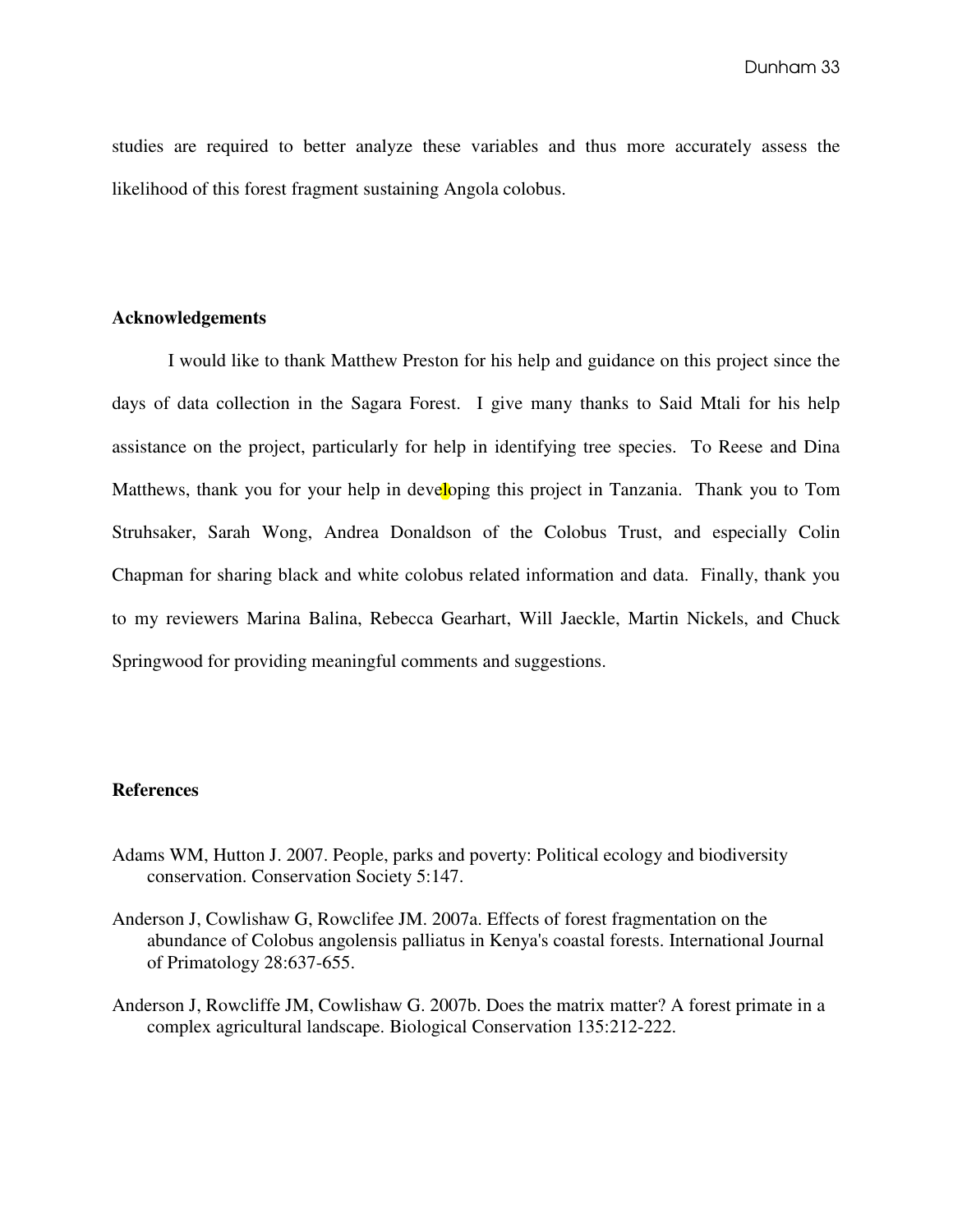- Anderson J, Rowcliffe JM, Cowlishaw G. 2007c. The Angola black-and-white colobus (*Colobus angolensis palliatus*) in Kenya: Historical range contraction and current conservation status. American Journal of Primatology 69:664-680.
- Arroyo-Rodriquez V, Dias PAD. 2010. Effects of habitat fragmentation and disturbance on howler monkeys: A review. American Journal of Primatology 72:1-16.
- Bicca-Marques JC. 2003. How do howler monkeys cope with forest fragmentation? In: Marsh LK, editor. Primates in fragments: ecology and conservation. New York: Kluwer Academic/ Plenum Publishers. p. 283-303.
- Bicca-Marques JC, Calegaro-Marques C. 1994. Exotic plant species can serve as staple food sources for wild howler populations. Folia Primatologica 63:209-211.
- Bocian CM. 1997. Niche separation of black-and-white colobus (*Colobus angolensis* and *C. guereza*) in the Ituri forest. Ph.D.thesis, City University of New York.
- Cavigelli SA. 1999. Behavioural patterns associated with fecal cortisol levels in free-ranging female ring tailed lemurs, *Lemur catta*. Animal Behaviour 57:935-944.
- Chapman CA, Ghai R, Jacob A, Koojo SM, Reyna-Hurtado R, Rothman JM. (forthcoming). Going, going, gone: A 15 year history of the decline of primates in forests fragments near Kibale National Park, Uganda.
- Chapman CA, Lawes MJ, Naughton-Treves L, Gillespie T. 2003. Primate survival in community-owned forest fragments: Are metapopulations useful amidst intensive use? In: Marsh LK, editor. Primates in fragments: ecology and conservation. New York: Kluwer Academic/ Plenum Publishers. p. 63-78.
- Chapman CA, Naughton-Treves L, Lawes MJ, Wasserman MD, Gillespie TR. 2007. Population declines of colobus in western Uganda and conservation value in forest fragments. International Journal of Primatology 28:513-528.
- Chapman CA, Peres C. 2001. Primate conservation in the new millennium: The role of scientists. Evolutionary Anthropology 10:16-33.
- Coley PD. 1983. Herbivory and defensive characteristics of a tree species in a lowland tropical forest. *Ecological Monographs* 53:209-233.
- Clutton-Brock TH. 1975. Feeding behaviour of red colobus and black and white colobus in east Africa. Folia Primatologica 23:165-207.
- Clutton-Brock TH. 1977. Primate ecology: Studies of feeding and ranging behavior in lemurs, monkeys, and apes. London: Academic Press.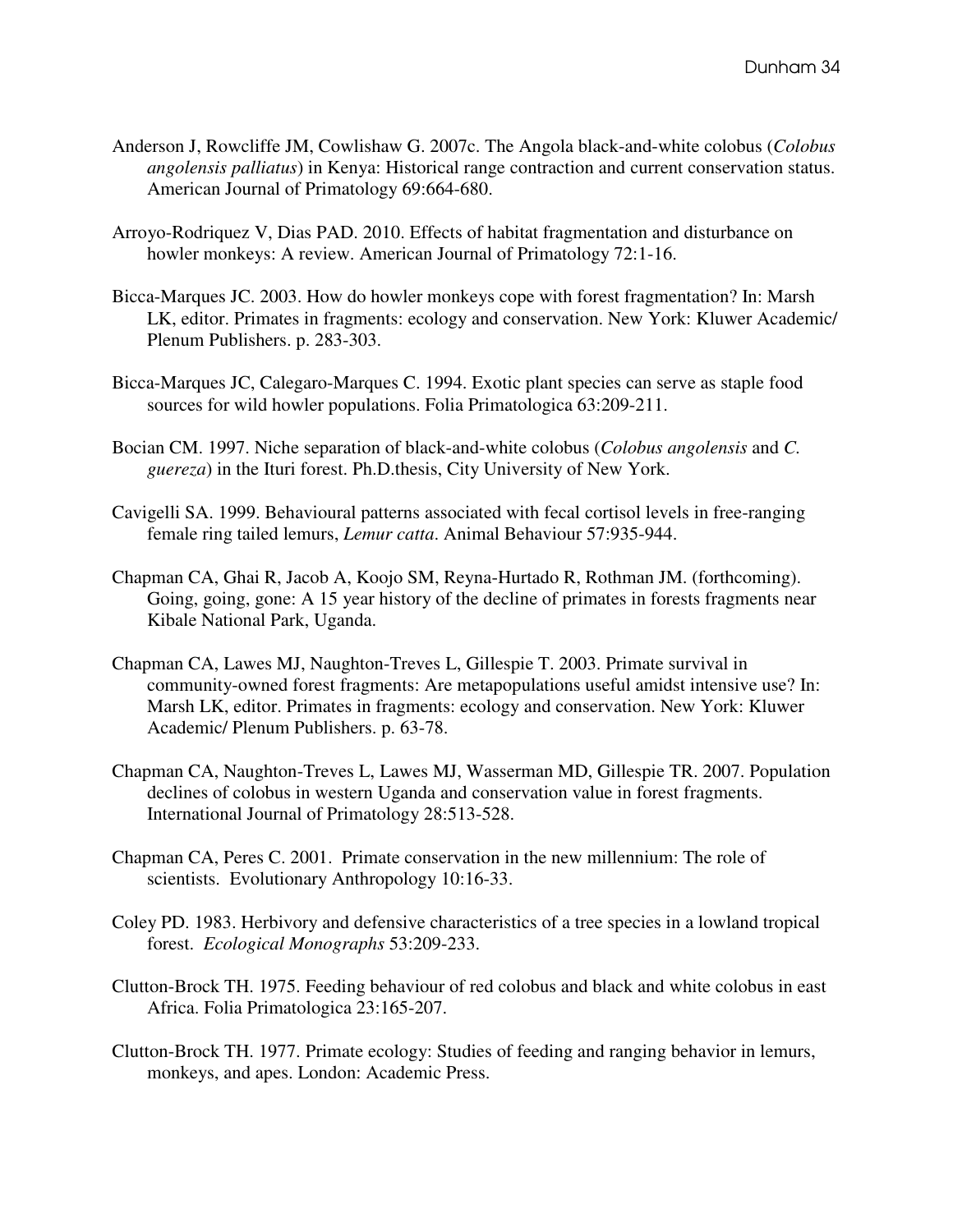- Dasilva GL. 1992. The western black-and-white colobus as a low-energy strategist: Activity budgets, energy expenditure and energy intake. Journal of Animal Ecology 61:79-91.
- Dasilva GL. 1994. Diet of Colobus polykomos on Tiwai Island: Selection of food in relation to its seasonal abundance and nutritional quality. International Journal of Primatology 15:655- 680.
- Davies AG, Oates JF, editors. 1994. Colobine monkeys: Their ecology, behaviour and evolution. Cambridge: Cambridge University Press.
- Donaldson A. 2010. Representative of the Colobus Trust. Personal communication.
- Dunn JC, Cristobal-Azkarate J, Vea JJ. 2010. Seasonal variations in the diet and feeding effort of two groups of howlers in different size forest fragments. International Journal of Primatology 31:887-903.
- Estes DR. 1991. The behavior guide to African mammals: Including hoofed mammals, carnivores, primates. University of California Press, Berkeley.
- Estrada A, Coates-Estrada E. 1996. Tropical rain forest fragmentation and wild populations of primates at Los Tuxtlas, Mexico. International Journal of Primatology 17:59-783.
- Fashing PJ. 2001. Activity and ranging patterns of guerezas in the Kakamega Forest: Intergroup variation and implications for intragroup feeding competition. International Journal of Primatology 22:549-576.
- Fashing PJ. 2007a. African colobine monkeys. In Campbell CJ, Fuentes A, MacKinnon KC, Panger M, Bearder SK, editors. Primates in Perspective. Oxford: Oxford University Press. p. 201-224.
- Fashing PJ. 2007b. Behavior, ecology, and conservation of colobine monkeys: An introduction. International Journal of Primatology 28:507-511.
- Fashing PJ, Mulindahabi F. Gakima J, Masozera M, Mununura I, Plumptre AJ, Nguyen N. 2007c. Activity and ranging patterns of *Colobus angolensis ruwenzorii* in Nyungwe Forest, Rwanda: Possible costs of large group size. International Journal of Primatology 28:529- 550.
- Fimbel C, Vedder A, Dierenfeld E, Mulindahabi F. 2001. An ecological basis for large group size in *Colobus angolensis* in the Nyungwe Forest, Rwanda. African Journal of Ecology 39:83-92.
- Fox M. 2004. The crushing mbega: A follow-up study of black and white colobus in the Usambara Mountains. School for International Training independent study project. Arusha, Tanzania.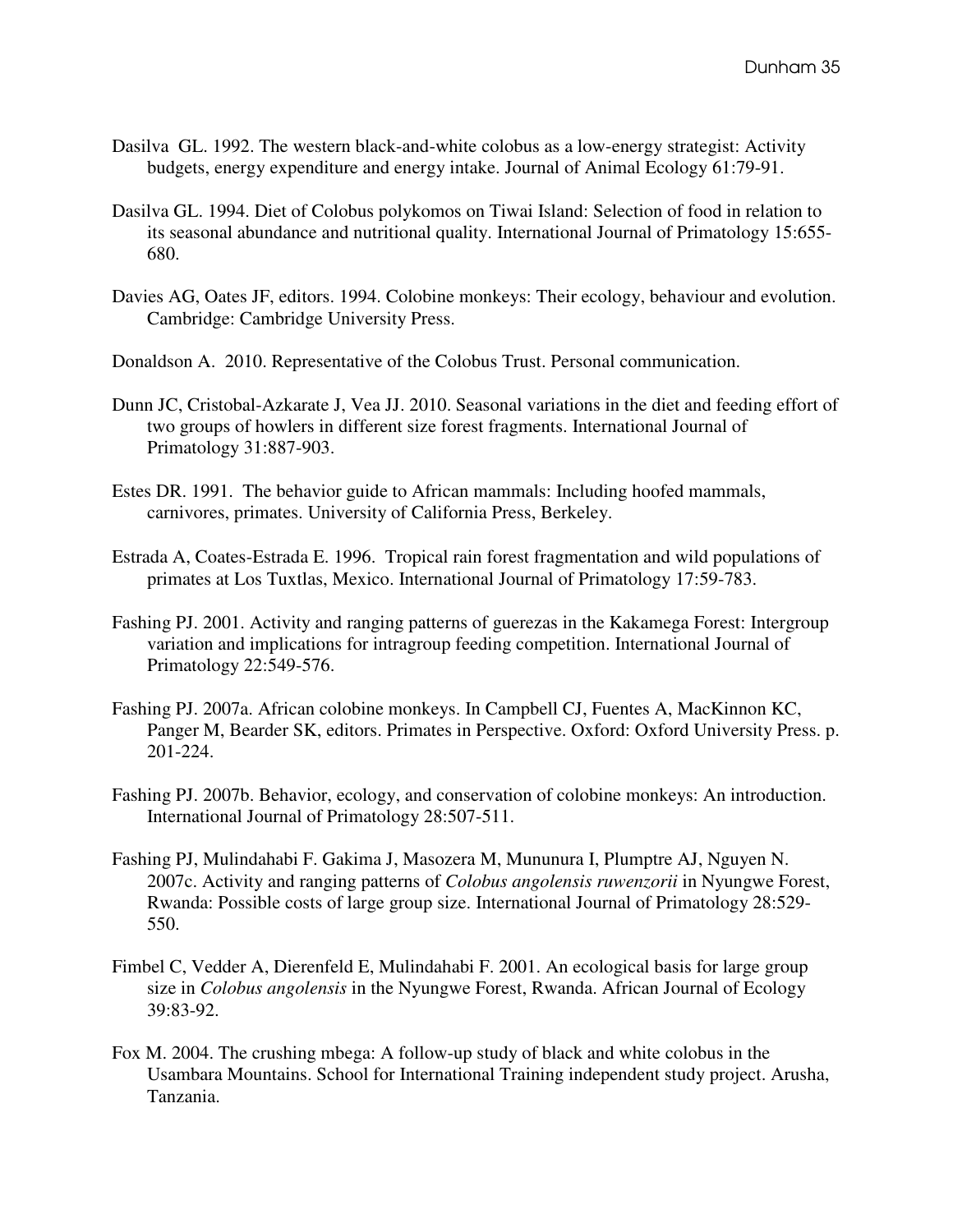- Fleury M, Gautier-Hion A. 1999. Seminomadic ranging in a population of black colobus (*Colobus satanas*) in Gabon and its ecological correlates. International Journal of Primatology 20:491-509.
- Frieirman R. 2008. Mapping Sagara Forsest: A survey of the East Sagara Forsest, Tanzania. School for International Training independent study project. Arusha, Tanzania.
- Gautier-Hion A, Gautier J, Maisels F. 1993. Seed dispersal verus seed predation: An inter-site comparison of two related African monkeys. Plant Ecology 107:237-244.
- Gilbert KA, Setz EZF. 2001. Primates in a fragmented landscape: Six species in Central Amazonia. In Bierregaard RO, Gascon C, Lovejoy TE, Mesquita R, editors. Lessons from Amazonia: The ecology and conservation of a fragmented forest. Yale University Press, New Haven, Connecticut, p. 262-270.
- Groves CP. 1973. Notes on the ecology and behaviour of the Angola colobus (*Colobus angolensis* P. L. Sclater 1860) in N.E. Tanzania. Folia Primatologica 20:12-26.
- Harris TR, Chapman CA. 2007. Variation in diet and ranging of black and white colobus monkey in Kibale National Park, Uganda. Primates 48:208-221.
- Harris TR, Chapman CA, Monfort SL. 2009. Small folivorous primate groups exhibit behavioral and physiological effects of food scarcity. Behavioral Ecology 21:46-56.
- Harrison MJS. 1986. Feeding ecology of black colobus, *Colobus satanas*, in Central Gabon. In Else JG, Lee PC, editors. Primate ecology and conservation. Cambridge University Press, Cambridge, p. 31-38.
- Heinen L. 2006. Mbega and the rainforest: A study of *Colobus angolensis palliatus* in the Sagara Village Forest. School for International Training independent study project. Arusha, Tanzania.
- Isabirye-Basuta GM, Lwanga JS. 2008. Primate populations and their interactions with changing habitats. International Journal of Primatology 29:35-48.
- Johns AD, Skorupa JP. 1987. Response of rain-forest primates to habitat disturbance: A review. International Journal of Primatology 8:157-191.
- Julliot C. 1994. Diet diversity and habitat of howler monkeys. In: Thierry B, Anderson JR, Roeder JJ, Herrenschmidt N, editors. Current primatology- vol. 1: Ecology and evolution. ULP: Strasbourg. p. 67-71.
- Loveyjoy TE, Bierregaard RO, Rylands AB, Malcom JR, Quintel CE, Harper LJ. et al. 1986. Edge and other effects of isolation on Amazon forest fragments. In Soule ME, editor.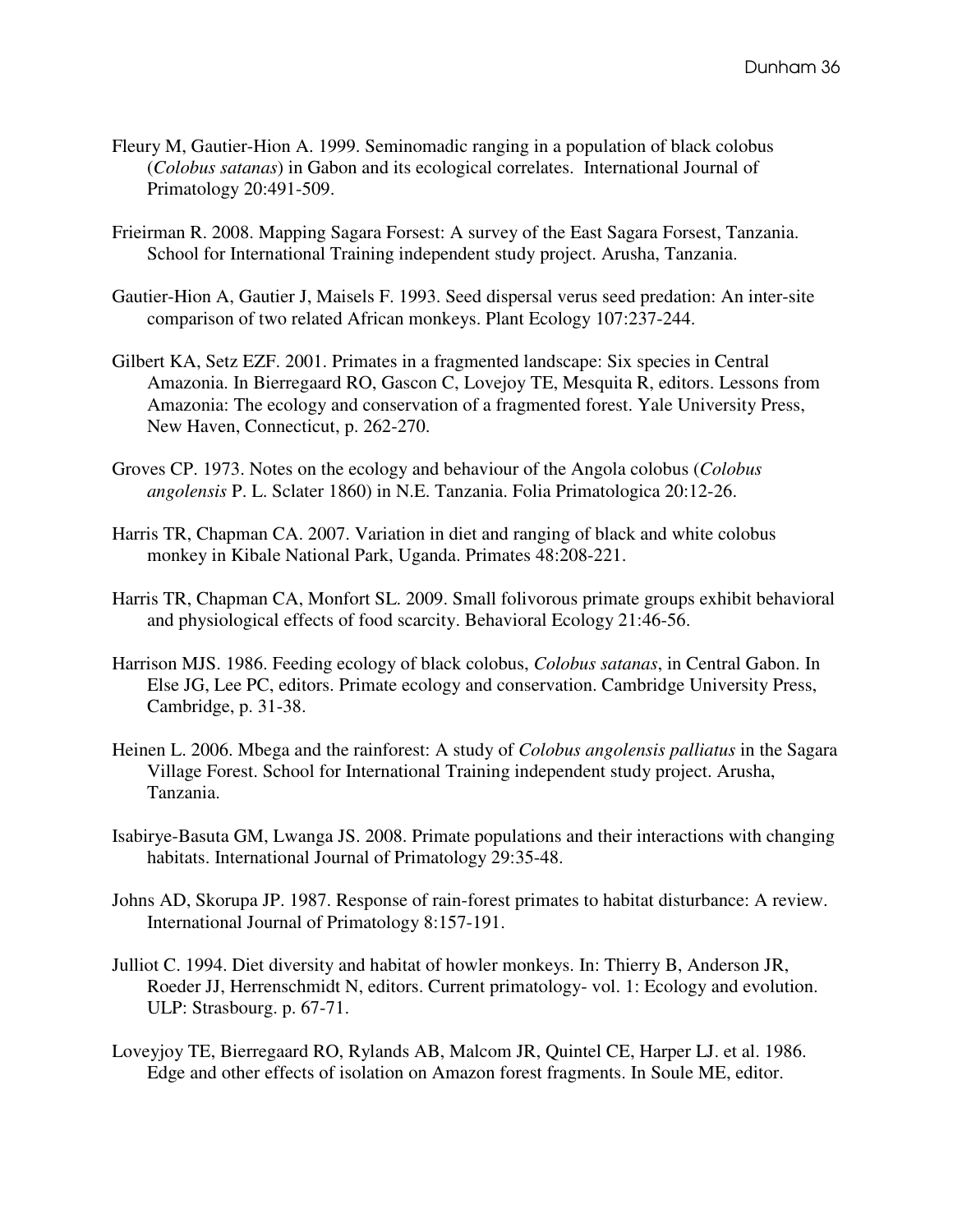Conservation biology: The science of scarcity and diversity. Sunderland, MA: Sinauer Associates, p. 257-287.

- Marsh LK, editor. 2003. Primates in fragments: Ecology and conservation. New York: Kluwer Academic/ Plenum Publishers.
- McKey D, Gartlan JS. 1982. Food selection by back colobus monkeys (*Colobus satanas*) in relation to plant chemistry. Biological Journal of the Linnean Society 16:115-146.
- McKey D, Waternab PG. 1982. Ranging behaviour of a group of black colobus (*Colobus satanas*) in the Douala-Edea Reserve, Cameroon. Folia Primatolo 39:264-304.
- Milton K, May ML. 1976. Body weight, diet and home range area in primates. Nature 259: 459- 462.
- Mittermeier R, Cheney D. 1987. Conservation of primates and their habitats. In Smuts B, Cheney D, Seyfarth L, Wrangham R, Struhsaker T, editors. Primate societies. Chicago University Press, Chicago, p. 477-490.
- Moreno-Black G, Maples WR. 1977. Differential habitat utilization of four Cercopithecidae in a Kenyan forest. Folia Primatologica 27:85-107.
- Mrecha M. 2009. Former manager of Mazumbai Forest Reserve. Personal Communication.
- Mtali S. 2009. Forest guard for East Sagara Forest. Personal Communication.
- Oates JF. 1977. The social life of black and white colobus monkeys. Zeitschrift für Tierpsychologie 45:1-60.
- Onderdonk DA, Chapman CA. 2000. Coping with forest fragmentation: The primates of Kibale National Park, Uganda. International Journal of Primatology 21:587-611.
- Olsen K. 2007. When you're talking about my monkeys… it doesn't matter if they're black or white: A behavioral follow-up on the black and white colobus and a study of their tree use. School for International Training independent study project. Arusha, Tanzania.
- Persha L, Blomley T. 2009. Management decentralization and montane forest conditions in Tanzania. Conservation Biology 23:1485-1496.
- Preston M. 2002. An endangered monkey? A study of the *Colobus angolensis*. School for International Training independent study project. Arusha, Tanzania.
- Redhead JF. 1981. The Mazumbai Forest: An island of lower montane rain forest in the West Usambaras. African Journal of Ecology 19:195-199.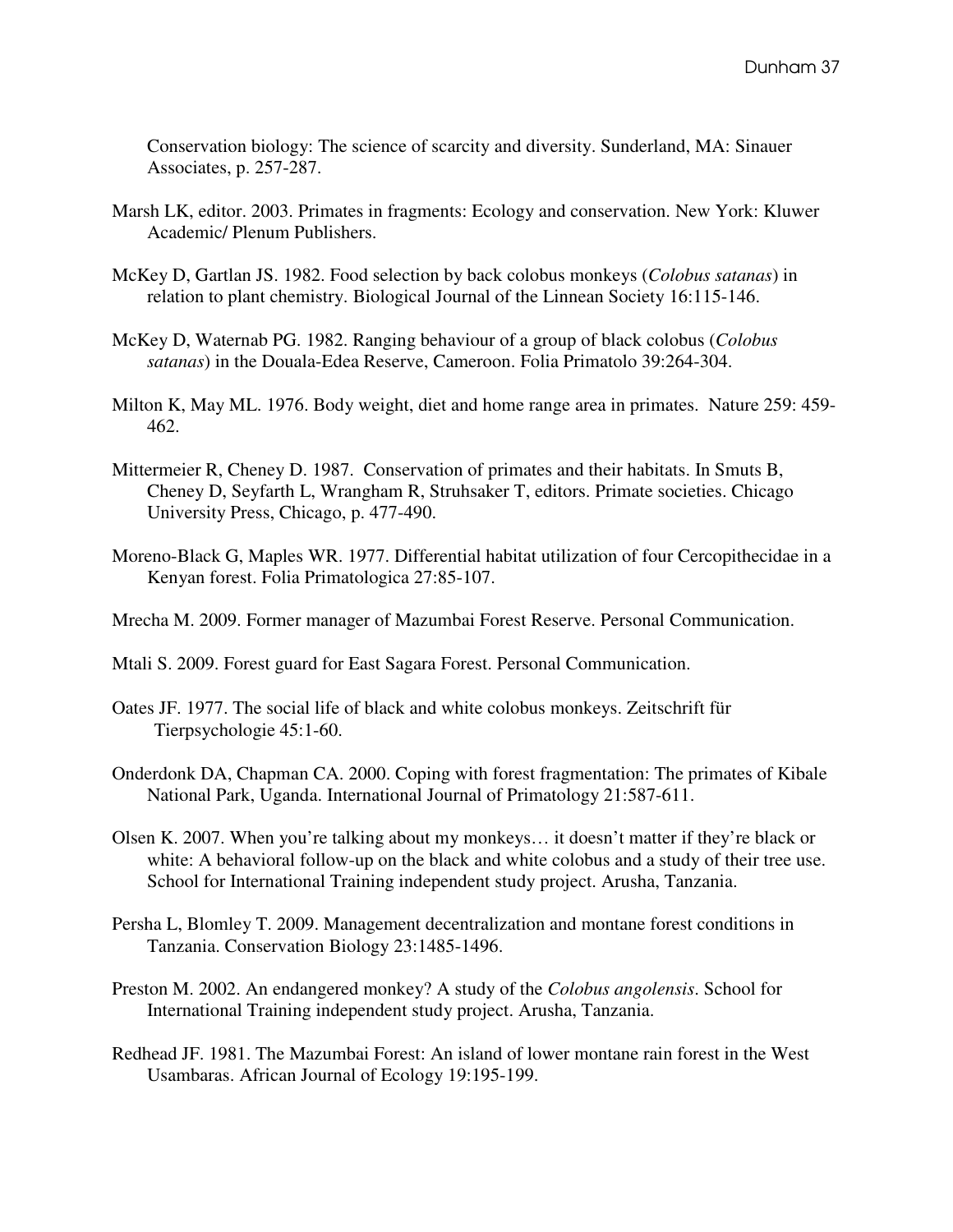- Reynolds V, Wallis J, Kyamanywa R. 2003. Fragments, sugar, and chimpanzees in Masindi District, Western Uganda. In: Marsh LK, editor. Primates in fragments: ecology and conservation. New York: Kluwer Academic/ Plenum Publishers. p. 309-320.
- Ripley S. 1984. Environmental grain, niche diversification and feeding behavior in primates. In Chivers DJ, Wood BA, Bilsborough A, editors. Food acquisition and processing in primates. New York: Kluwer Academic/ Plenum Publishers, p. 33-72.
- Rodgers WA. 1981. The distribution and conservation status of colobus monkeys in Tanzania. Primates 22:33-45.
- Sapolsky RM. 1986. Stress-induced elevation of testosterone concentrations in high ranking baboons: Role of catecholamines. Endocrinology 118:1630-1635.
- Silver SC, Marsh LK. 2003. Dietary flexibility, behavioral plasticity, and survival in fragments: Lessons from translocated howlers. In: Marsh LK, editor. Primates in fragments: ecology and conservation. New York: Kluwer Academic/ Plenum Publishers. p. 251-265.
- Teichroeb JA, Saj TL, Paterson JD, Sicotte P. 2003. Effect of group size on activity budgets of *Colobus vellerosus* in Ghana. International Journal of Primatology 24:743-758.
- Turner M. 1996. Species loss in fragments of tropical rain forest: A review of the evidence. Journal of Applied Ecology 33:200-209.
- Tutin CEG, White LJT, Mackanga-Missandzouo A. 1997. The use by rain forest mammals on natural forest fragments in an equatorial African savanna. Conservation Biology 11:1190- 1203.
- Umapathy G, Kumar A. 2003. Impacts of forest fragmentation on lion-tailed macaque and nilgiri langur in Western Ghats, South India. In: Marsh LK, editor. Primates in fragments: ecology and conservation. New York: Kluwer Academic/ Plenum Publishers. p. 163-189.
- Wasserman MD, Chapman CA. 2003. Determinants of colobine monkey abundance: The importance of food energy, protein, and fibre content. Journal of Animal Ecology 72:650- 659.
- Wong SNP, Saj TL, Sicotte P. 2006. Comparison of habitat quality and diet of *Colobus vellerosus* in forest fragments in Ghana. Primates 47:365-373.
- Wong SNP, Sicotte P. 2007. Activity budget and ranging patterns of *Colobus vellerosus* in forest fragments in central Ghana. Folia Primatolo 78:245-254.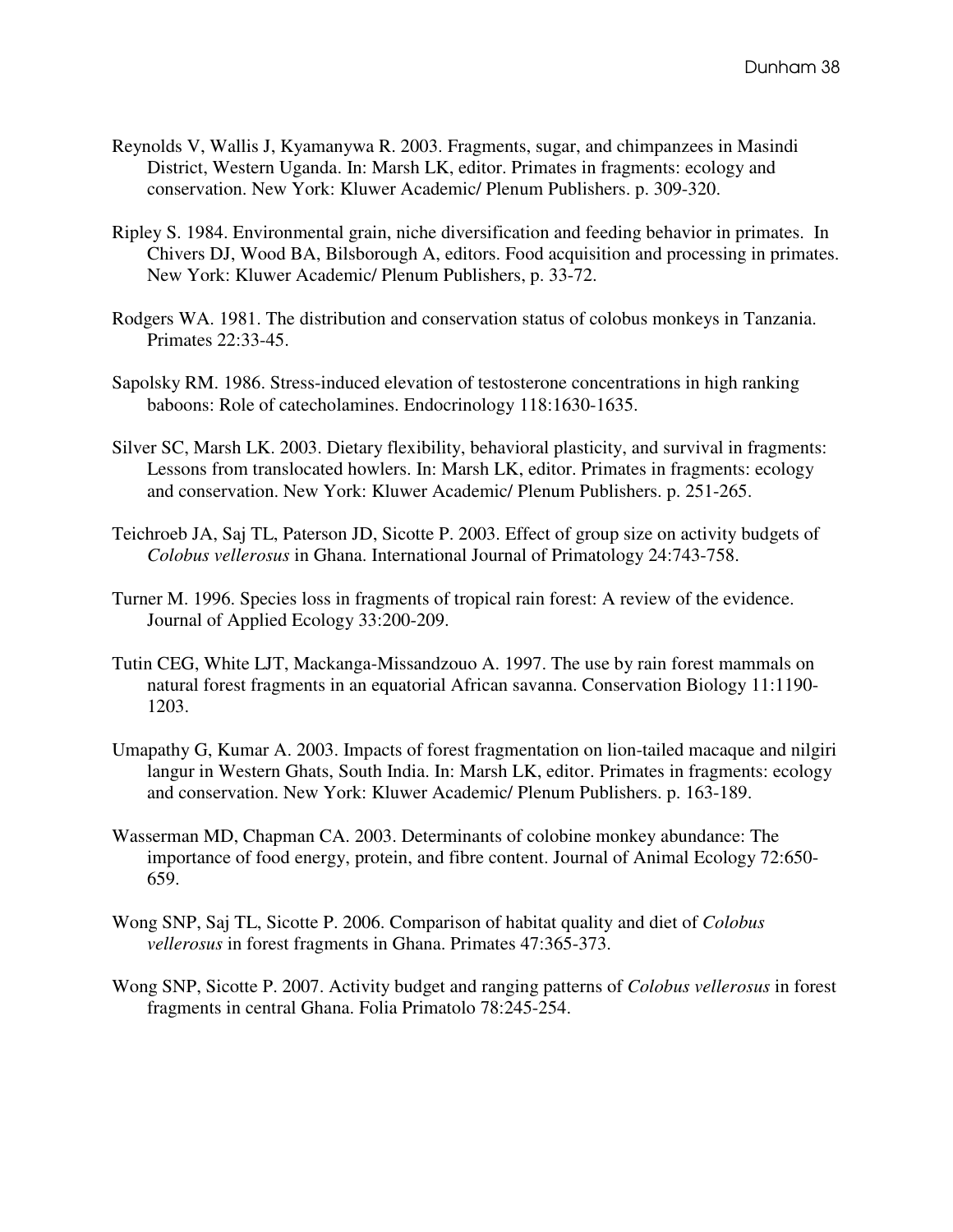**Appendix 1- Map of the Eastern Arc Mountains** 



Source: Eastern Arc Mountains Conservation Endowment Fund. www.easternarc.or.tz/eastarc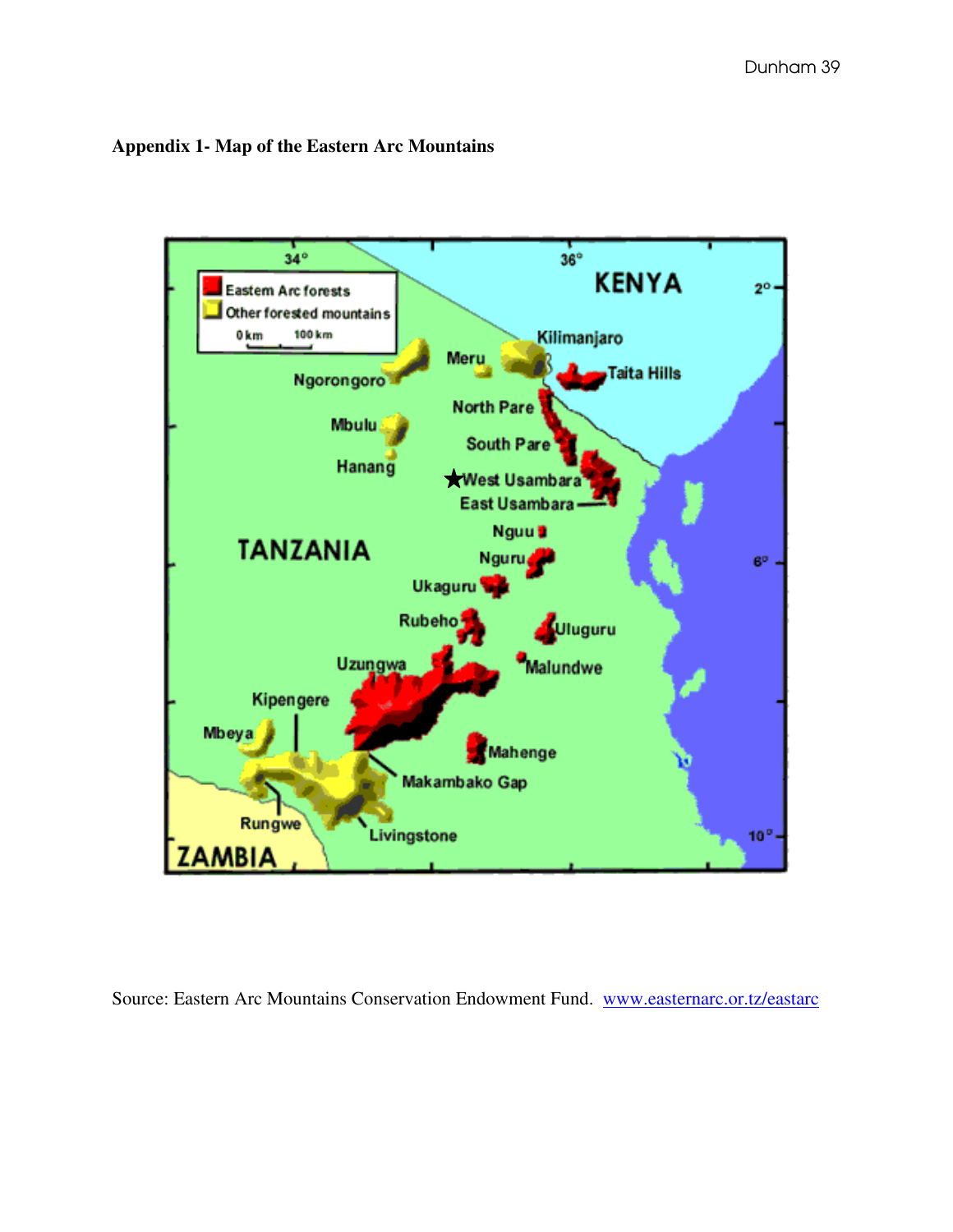| <b>Species</b> | <b>Study Site</b>                               | YL                       | ML                       | UL               | TL    | FR/SD | Other          | Reference                               |
|----------------|-------------------------------------------------|--------------------------|--------------------------|------------------|-------|-------|----------------|-----------------------------------------|
| C. angolensis  | Ituri, D.R. Congo                               | 26                       | $\overline{c}$           | 22               | 50    | 28    | 22             | Bocian (1997)                           |
| C. angolensis  | Nyungwe, Rwanda                                 | 30                       | $\tau$                   | $\mathbf{1}$     | 38    | 23    | 38*            | Fashing et al (2007)                    |
| C. angolensis  | Nyungwe, Rwanda                                 | 25                       | 40                       | 7                | 72    | 17    | 11             | Fimbel et al (2001)                     |
| C. angolensis  | Diani Beach, Kenya                              | $\overline{\phantom{a}}$ | $\frac{1}{2}$            | 57               | 57    | 32    | 11             | Moreno-Black and Naples (1977)          |
| C. guereza     | Ituri, D.R. Congo<br>Kibale (big group),        | 30                       | 4                        | 24               | 58    | 25    | 18             | Bocian (1997)                           |
| C. guereza     | Uganda<br>Kibale (small group),                 | 85                       | 4                        | $\boldsymbol{0}$ | 89    | 7     | 3              | Chapman et al 2007, Chapman pers. comm. |
| C. guereza     | Uganda                                          | 78                       | 6                        | $\boldsymbol{0}$ | 84    | 10    | 7              | Chapman et al 2007, Chapman pers. comm. |
| C. guereza     | Kibale (fragment), Uganda                       | 65                       | 14                       | $\mathbf{0}$     | 79    | 12    | 9              | Chapman et al 2007, Chapman pers. comm. |
| C. guereza     | Kakamega, Kenya                                 | 24                       | 7                        | 23               | 54    | 39    | 9              | Fashing $(2001)$                        |
| C. guereza     | Kibale, Uganda- Batekaine                       | 52                       | 27                       | 12               | 91    | 2     | $\tau$         | Harris and Chapman (2007)               |
| C. guereza     | Kibale, Uganda-Basaijia                         | 69                       | 21                       | 4                | 94    | 3     | 3              | Harris and Chapman (2007)               |
| C. guereza     | Kibale, Uganda- Mzee                            | 55                       | 28                       | 3                | 89    | 4     | 7              | Harris and Chapman (2007)               |
| C. guereza     | Kibale, Uganda- Kasembo                         | 42                       | 42                       | 6                | 90    | 4     | 6              | Harris and Chapman (2007)               |
| C. guereza     | Kibale, Uganda-Bwango                           | 59                       | 26                       | 5                | 90    | 7     | 3              | Harris and Chapman (2007)               |
| C. guereza     | Kibale, Uganda- Zikuru                          | 67                       | 13                       | $\overline{4}$   | 84    | 11    | 5              | Harris and Chapman (2007)               |
| C. guereza     | Kibale, Uganda- Birungi                         | 67                       | 15                       | $\mathbf{1}$     | 84    | 11    | 5              | Harris and Chapman (2007)               |
| C. guereza     | Kiblae, Uganda- Mugenyi                         | 65                       | 9                        | 5                | 79    | 19    | $\overline{c}$ | Harris and Chapman (2007)               |
| C. guereza     | Kibale, Uganda                                  | 65                       | 13                       | 3                | 81    | 15    | $\overline{4}$ | Oates (1977a,b)                         |
| C. guereza     | Kiblae, Uganda- Rutoma 1<br>Budongo (unlogged), | 56                       | $\overline{4}$           | 18               | $83*$ | 15    | 2              | Onderdonk and Chapman (2000)            |
| C. guereza     | Uganda<br>Budongo (logged),                     | L,                       | $\overline{a}$           | 63               | 63    | 29    | 8              | Plumptre $(2006)$                       |
| C. guereza     | Uganda                                          | ÷,                       | $\overline{\phantom{a}}$ | 51               | 51    | 40    | 9              | Plumptre (2006)                         |
| C. guereza     | Kibale (logged), Uganda<br>Kibale (Kanywara),   | 79                       | 7                        | $\boldsymbol{0}$ | 86    | 6     | 8              | Wasserman and Chapman (2003)            |
| C. guereza     | Uganda                                          | 76                       | 6                        | $\boldsymbol{0}$ | 80    | 7     | 12             | Wasserman and Chapman (2003)            |
| C. guereza     | Kibale (fragment), Uganda<br>Kibale (Kanywara), | 60                       | 22                       | $\mathbf{0}$     | 82    | 7     | 10             | Wasserman and Chapman (2003)            |
| C. guereza     | Uganda                                          | 64                       | 13                       | $\boldsymbol{0}$ | 77    | 8     | 14             | Wasserman and Chapman (2003)            |
| C. polykomos   | Tiwai, Sierra Leone                             | 30                       | 26                       | $\overline{c}$   | 58    | 35    | 6              | Dasilva (1989,1992)                     |
| C. polykomos   | Tai, Ivory Coast                                | 28                       | 20                       | $\boldsymbol{0}$ | 49    | 48    | $\overline{4}$ | Korstjens et al (2006)                  |
| C. satanas     | Foret des Abeilles, Gabon                       | 35                       | 3                        | $\boldsymbol{0}$ | 38    | 50    | 12             | Gautier-Hion et al (1993)               |
| C. satanas     | Lope, Gabon                                     | 23                       | 3                        | $\boldsymbol{0}$ | 26    | 60    | 8              | Harrison (1986)                         |
| C. satanas     | Douala-Edea, Cameroon                           | 21                       | 18                       | $\mathbf{0}$     | 39    | 53    | 8              | McKey and Waternab(1982)                |
| C. vellerosus  | Boabeng-Fiema, Ghana<br>(B1)                    | 40                       | 34                       | $\boldsymbol{0}$ | 74    | 16    | 10             | Wong and Sicotte (2007)                 |

# **Appendix II- Diet Composition by Food Part for Black and White Colobus Monkeys**

YL= young leaves, ML= mature leaves, UL= unidentified leaves, TL= total leaves, FR/SD= fruits and seeds, Other= flowers, insects, lianas, lichens, and other foods.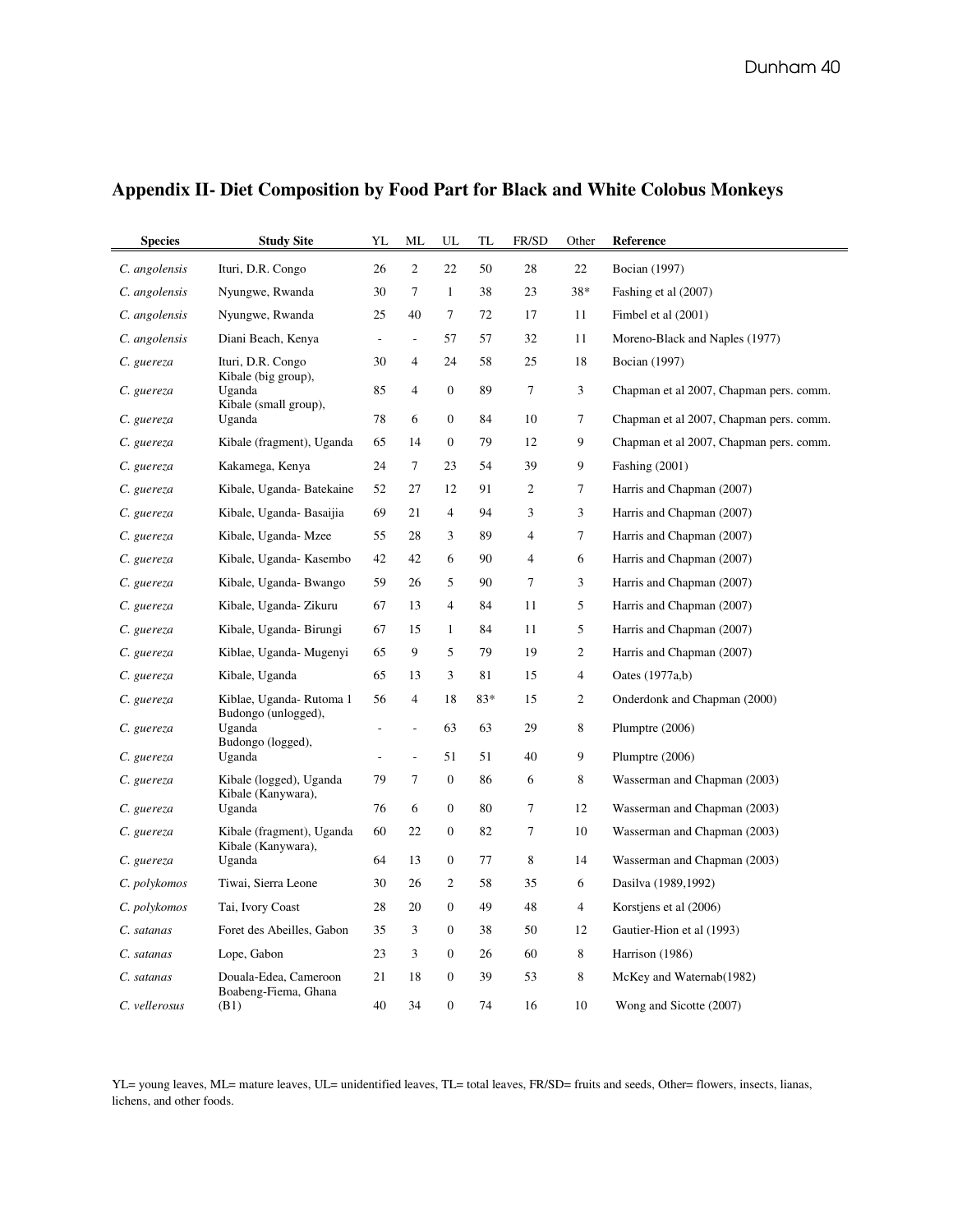|                |                                      | Group<br><b>Size</b> | <b>Home Range</b>        | Feed   | Move           | Rest   | Social           | Other                    | Feed<br><b>Effort</b>    |                                                 |
|----------------|--------------------------------------|----------------------|--------------------------|--------|----------------|--------|------------------|--------------------------|--------------------------|-------------------------------------------------|
| <b>Species</b> | <b>Study Site</b>                    | (mean)               | (km <sup>2</sup> )       | $(\%)$ | $(\%)$         | $(\%)$ | $(\%)$           | $(\%)$                   | $\overline{\phantom{a}}$ | Reference                                       |
| C. angolensis  | East Sagara, Tanzania                |                      |                          | 14     | 10             | 68     |                  | $\overline{\phantom{a}}$ | 0.35                     | Olsen (2007)                                    |
| C. angolensis  | East Sagara, Tanzania                |                      |                          | 15     | $\,8\,$        | 69     |                  | $\overline{\phantom{a}}$ | 0.33                     | Heinen (2006)                                   |
| C. angolensis  | East Sagara, Tanzania                |                      |                          | 16     | 9              | 69     |                  | ÷,                       | 0.36                     | This Study (2009)                               |
| C. angolensis  | East Sagara, Tanzania                |                      |                          | 21     | 10             | 58     |                  | $\overline{\phantom{a}}$ | 0.53                     | Fox (2004)                                      |
| C. angolensis  | East Sagara, Tanzania                |                      | $\sim$                   | 29     | 13             | 51     |                  | $\sim$                   | 0.82                     | Preston $(2002)$                                |
| C. angolensis  | Ituri, D.R. Congo                    | 14                   | 3.71                     | 27     | 24             | 43     | 5                |                          | 1.19                     | Bocian (1997)                                   |
| C. angolensis  | Nyungwe, Rwanda                      | >300                 | 24.40                    | 42     | 20             | 32     | 5                |                          | 1.94                     | Fashing et al (2007)                            |
| C. guereza     | Entebbe, Uganda                      | 7                    | .08                      | 20     | 12             | 58     | 10               |                          | 0.55                     | Grimes (2000)                                   |
| C. guereza     | Ituri, D.R. Congo                    | 8                    | 1.00                     | 19     | 22             | 52     | 5                | $\overline{2}$           | 0.79                     | <b>Bocian</b> (1997)                            |
| C. guereza     | Kakamega, Kenya                      | 13                   | .18                      | 26     | $\overline{2}$ | 63     | $\tau$           | 2                        | 0.44                     | Fashing (2001)                                  |
| C. guereza     | Kibale (big group), Uganda           | 9                    | $\overline{\phantom{a}}$ | 42     | 3              | 47     | 6                |                          | 0.96                     | Chapman et al 2007, Chapman pers. comm.         |
| C. guereza     | Kibale (fragment), Uganda            | 6.5                  |                          | 30     | 8              | 54     | 8                |                          | 0.70                     | Chapman et al 2007, Chapman pers. comm.         |
| C. guereza     | Kibale (logged), Uganda              |                      | $\overline{\phantom{a}}$ | 32     | $\,8\,$        | 53     | 6                |                          | 0.75                     | Chapman et al 2007, Chapman pers. comm.         |
| C. guereza     | Kibale (small group), Uganda         | 6                    | $\sim$                   | 28     | 17             | 50     | 5                |                          | 0.90                     | Chapman et al 2007, Chapman pers. comm.         |
| C. guereza     | Kibale, Uganda                       | 11                   | .28                      | 20     | 5              | 57     | 11               | 7                        | 0.44                     | Oates (1977)                                    |
| C. guereza     | Kiblae, Uganda-Rutoma 1              | 5                    | $\sim$                   | 17     | 6              | 69     | 6                | $\overline{2}$           | 0.33                     | Onderdonk and Chapman (2000)                    |
| C. polykomos   | Tiwai, Sierra Leone                  | 11                   | .24                      | 28     | 9              | 61     | $\mathbf{1}$     |                          | 0.61                     | Dasilva (1989,1992)                             |
| C. satanas     | Douala-Edea, Cameroon                | 15                   | .60                      | 23     | $\overline{4}$ | 60     | 14               | $\boldsymbol{0}$         | 0.45                     | McKey and Waternab(1982)                        |
| C. vellerosus  | Boabeng-Fiema, Ghana (B1)            | 14                   | $\sim$                   | 24     | 15             | 59     | $\boldsymbol{2}$ | $\overline{0}$           | 0.66                     | Teichroeb et al (2003); Wong and Sicotte (2007) |
| C. vellerosus  | Boabeng-Fiema, Ghana (B2)            |                      | $\overline{\phantom{a}}$ | 23     | 17             | 58     | $\sqrt{2}$       | $\overline{0}$           | 0.69                     | Teichroeb et al (2003); Wong and Sicotte (2007) |
| C. vellerosus  | Boabeng-Fiema, Ghana (fragments (AK) | 14                   |                          | 19     | 8              | 71     | $\overline{c}$   | $\overline{0}$           | 0.38                     | Wong and Sicotte (2007)                         |
| C. vellerosus  | Boabeng-Fiema, Ghana (fragments (BS) |                      |                          | 23     | $\,8\,$        | 66     | 3                | $\overline{0}$           | 0.47                     | Wong and Sicotte (2007)                         |
| C. vellerosus  | Boabeng-Fiema, Ghana (fragments (BT) |                      |                          | 23     | 5              | 68     | 3                | $\overline{0}$           | 0.41                     | Wong and Sicotte (2007)                         |
| C. vellerosus  | Boabeng-Fiema, Ghana (WW)            |                      |                          | 24     | 12             | 60     | $\overline{4}$   | $\mathbf{0}$             | 0.60                     | Teichroeb et al (2003); Wong and Sicotte (2007) |

# **Appendix III- Activity Budgets and Feeding Effort of Black and White Colobus Monkeys**